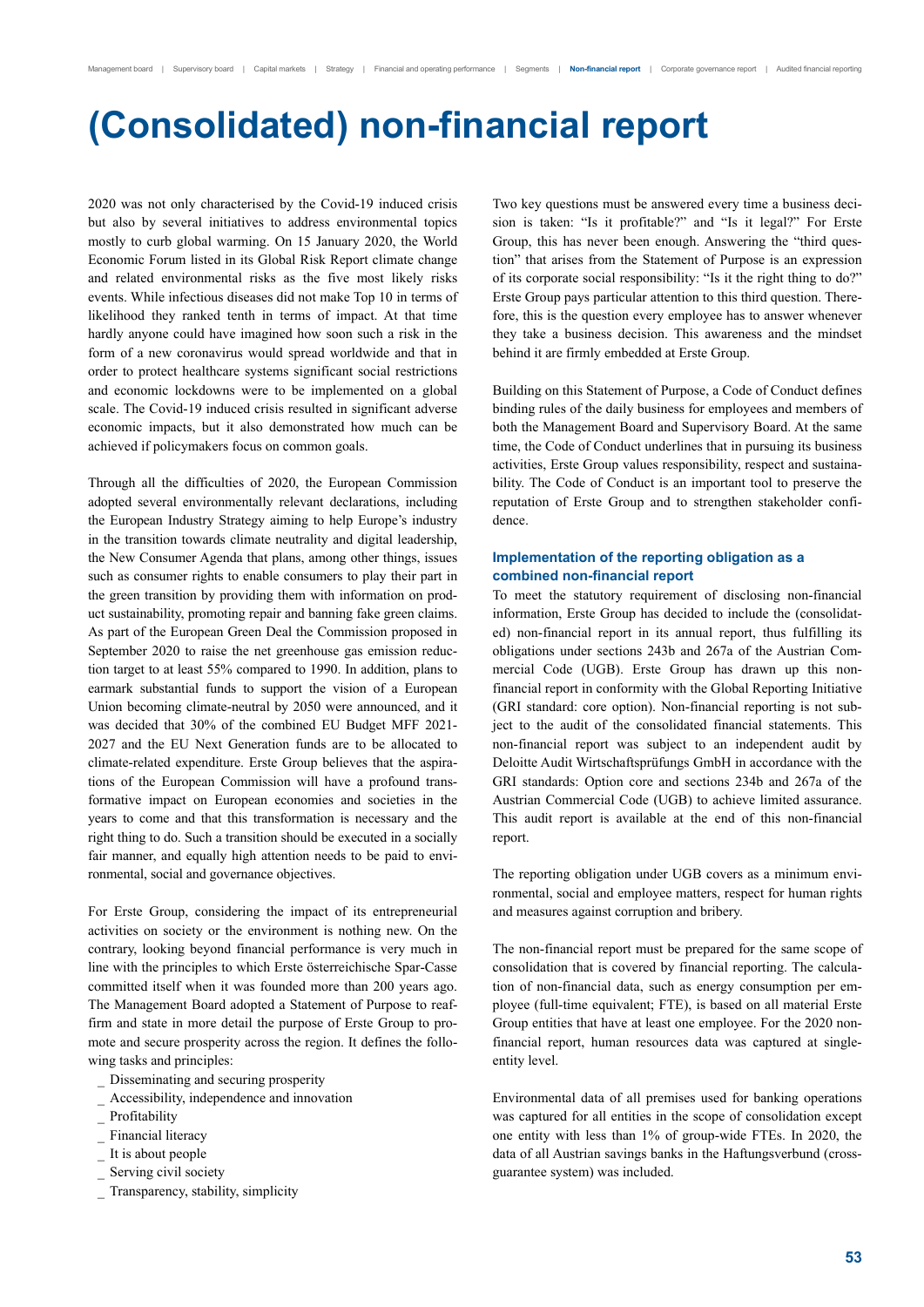#### **Sustainability at Erste Group**

The founding concept of Erste österreichische Spar-Casse, the predecessor of Erste Group, was simple and revolutionary: "No age, no gender, no social class or nationality" shall be excluded from the benefits that the Spar-Casse offers every depositor." This excerpt from the founding charter of 1819 expresses the underlying idea that has been valid ever since. Erste Group is built on the inclusive and non-discriminatory belief in people, their ideas and plans for their future as well as their capabilities and their potential for personal growth and a promise for a prosperous society.

Resolving the conflicting targets of profitability and the ecological and social impact of its business is therefore a key element for the management of Erste Group. Acting responsibly and earning a premium on the cost of capital is a key prerequisite for the longterm survival of any company and the creation of value for customers, investors and employees. Only a bank that operates in a sustainable manner – balancing the social, ecological and economic consequences of its business activities – and profitably, can achieve the following: provide products and services to customers that support them in achieving their financial ambitions; deliver the foundation for share price appreciation as well as dividend and coupon payments to investors; create a stable and rewarding work environment for employees and be a reliable contributor of tax revenues to society at large. Sustainability in this context means to operate the core business both in a socially and environmentally responsible manner and economically successfully.

Today, Erste Group has an extensive presence in the following core markets: Austria, the Czech Republic, Slovakia, Romania, Hungary and Croatia – all of which are members of the European Union. Following significant investments in its subsidiaries, Erste Group holds considerable market positions in these countries. In Serbia, which has been assigned European Union candidate status, Erste Group maintains a minor market presence but one that may be expanded through acquisitions or organic growth as the country makes progress towards European Union integration. In addition to its core markets, Erste Group also holds direct and indirect majority and minority banking participations in Slovenia, Montenegro, Bosnia and Herzegovina, North Macedonia and Moldova.

Erste Group's business is firmly embedded in the real economy, servicing private individuals, corporate customers ranging from SMEs to large corporations, the public sector and NGOs. The bank offers its services through an extensive branch network and digital channels. In addition, Erste Group takes care of persons that do not or no longer have access to traditional banking services and offers them their first, or in some cases second, opportunity to bank. As one of the leading banks in Austria and the eastern part of the European Union, Erste Group is also an important employer, taxpayer and customer of local suppliers.

The Group Sustainability Office reports directly to the Chief Executive Officer and is responsible for developing and implementing group-wide policies regarding environmental topics, corporate volunteering and corporate social responsibility as well as implementing the group-wide Code of Conduct, CSR ratings and drawing up the non-financial report.

#### **Sustainability objectives**

Against the backdrop of the increasing importance of overarching societal challenges to cope with social imbalances and climate change, Erste Group has reinforced its commitment and formulated a transparent set of the sustainability objectives and their relation to the 17 UN Sustainable Development Goals (SDGs). These sustainability objectives are an elementary and clear value set to be consistently activated in Erste Group's business strategies, products and services and, consequently, also in its sustainability risk management principles and in the supplier management principles.

#### Erste Group's environmental objectives

- Clean energy & energy security (SDG 7, 13)
- Resource & energy efficient buildings (SDG 13)
- Smart mobility and transportation (SDG 9, 13)
- Resource depletion & waste management (SDG 6, 12)
- Pollution prevention, preservation of water and maritime resources (SDG 14)
- Protective land use, forestry (SDG 15)
- Protection of biodiversity (SDG 14, 15)
- Animal welfare (SDG 14, 15)

#### Erste Group's social objectives

- Human rights (SDG 1)
- Healthcare, education and job safety (SDG 3, 4)
- Diversity and equal opportunity (SDG 5, 10)
- Employee attraction, relations and retention, employee rights (SDG 8)
- Customer engagement & financial literacy (SDG 1, 4)
- Product integrity safety and liability (SDG 12)
- Advertising & marketing ethics (SDG 12)

#### Erste Group's governance objectives

- Management and ownership structure (SDG 16)
- Corporate governance procedures (SDG 16)
- Executive and employee compensation (SDG 16)
- Supply chain standards (SDG 12)
- Anti-competitive practices (SDG 16)
- Bribery, corruption & ethics (SDG 16)
- Political lobbying & donations (SDG 16)
- Tax & Financial transparency (SDG 16)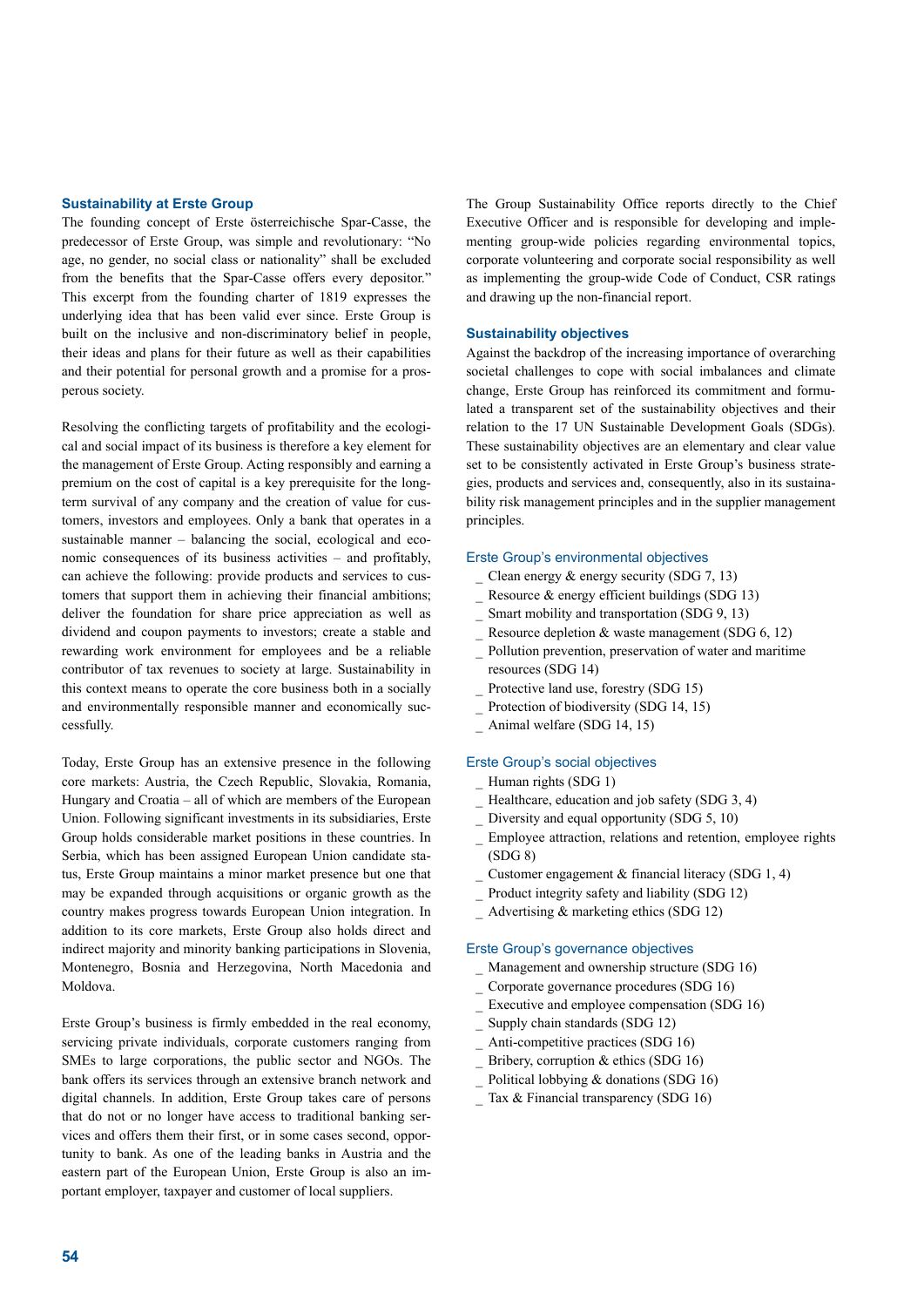# **Materiality analysis**

The starting point of non-financial reporting is a materiality analysis conforming to GRI Standards (GRI 101) to identify those non-financial material topics that have social and ecological impacts of relevance to both Erste Group and its stakeholders. The first materiality analysis according to GRI was performed in 2016. As a result of internal discussions, the following stakeholders were identified as being relevant to Erste Group: employees, customers, governance bodies (supervisory board, management board), investors, society, environment and suppliers. Then, in agreement with in-house experts and in consultation with an external consultant, material non-financial topics of particular relevance to Erste Group were identified.

These topics were defined specifically on the basis of the following principles:

- Materiality for the bank's business operations
- Involvement/inclusion of stakeholder groups
- Inclusion of sustainability in the business strategy

In 2017, the validity of material topics was re-evaluated in a groupwide survey. To review the topics of material relevance, a survey was conducted in autumn 2017 among management board and supervisory board members and employees as proxies of other relevant stakeholders. In 2019, another group-wide survey was conducted. On this occasion, the stakeholders taking part in this process were given the opportunity to name additional topics. Overall, 1,173 employees and members of the management and supervisory boards as well as 1,676 customers from Erste Group's seven core countries took part. No further surveys were conducted among representatives of other stakeholders. The aim of the survey was to identify activities that are of particular relevance for Erste Group's long-term economic performance and for society at large.

The target groups surveyed confirmed the validity of the material aspects proposed. The 2019 results were assumed to be equally valid for 2020. These topics therefore represent the material aspects for the non-financial report, no additional topics were included. The following table presents the result of the survey (ranked by relevance):

| <b>Material topics</b>                  | For employees  | <b>For customers</b> |
|-----------------------------------------|----------------|----------------------|
| Anti-corruption measures                |                | 3                    |
| Data security                           | $\overline{2}$ |                      |
| Customer satisfaction                   | 3              | 2                    |
| Ethical conduct of employees in         |                |                      |
| banking operations                      | 4              | 4                    |
| Employee health & work-life balance     | 5              | 5                    |
| Diversity and equal opportunity         | 6              | 6                    |
| Ecological impact of banking operations | 7              | 7                    |
| Responsible financing                   | 8              | 8                    |
| <b>Financial literacy</b>               | 9              | 9                    |
| Responsible investment                  | 10             | 10                   |
| Social commitment                       | 11             | 11                   |
| Social banking                          | 12             | 12                   |

To make the context of the material matters more visible, they have been categorised by higher-level topic areas. Further information on how Erste Group reflects these topics in its strategy and business activities is provided in the sections discussing commitment to society, our customers, suppliers and supply chain, compliance and anti-corruption measures, employees and environment of the non-financial report.

#### **Material topics for Erste Group**

#### Social responsibility

Ethically correct conduct of business by employees in their daily work (relates to all SDGs to which Erste Group makes notable contributions). The values and attitudes demonstrated by employees in their work determine how Erste Group is perceived in public. This way, appreciation and reputation may be earned, but in the case of misconduct, may also be lost again. Erste Group encourages a culture of fair and mutually respectful interaction. Respecting human rights and zero tolerance for child labour and discrimination are fundamental principles of Erste Group.

**Financial literacy (SDG 1, 4, 8).** For Erste Group, financial literacy is a key factor in creating equal opportunities, economic prosperity and social inclusion. In most cases, a lack of financial literacy means fewer opportunities in many spheres of life.

**Social commitment (SDs 4, 5, 10).** Erste Group aims to be not only commercially successful but also to act in a socially responsible manner. It pursues a multitude of activities that contribute to the cultural and social development of society and also encourages its employees' individual social involvement.

### Governance and anti-corruption measures

**Anti-corruption measures (SDG 16).** Corruption and bribery may be a problem in many parts of the economy. Erste Group employees are required to attend a customised training programme enabling them to recognise and prevent fraud and corruption. Conflicts of interest between customers, Erste Group and its employees are governed by clear rules such as provisions on employee transactions, the gift policy and research disclaimers.

#### **Employees**

**Diversity and equal opportunity (SDG 5, 10).** For Erste Group, diversity and equal opportunity are key elements of its human resources strategy. It therefore seeks to offer a work environment that is free of discrimination and that values the work of each and every person regardless of gender, age, disability, marital status, sexual orientation, skin colour, religious or political affiliation, ethnic background, nationality or any other aspect unrelated to their employment.

**Employee health and work-life balance (SDG 3, 5).** Erste Group is convinced that employees perform better and are more motivated when their work and private lives are well balanced and the company contributes to their good health. The focus of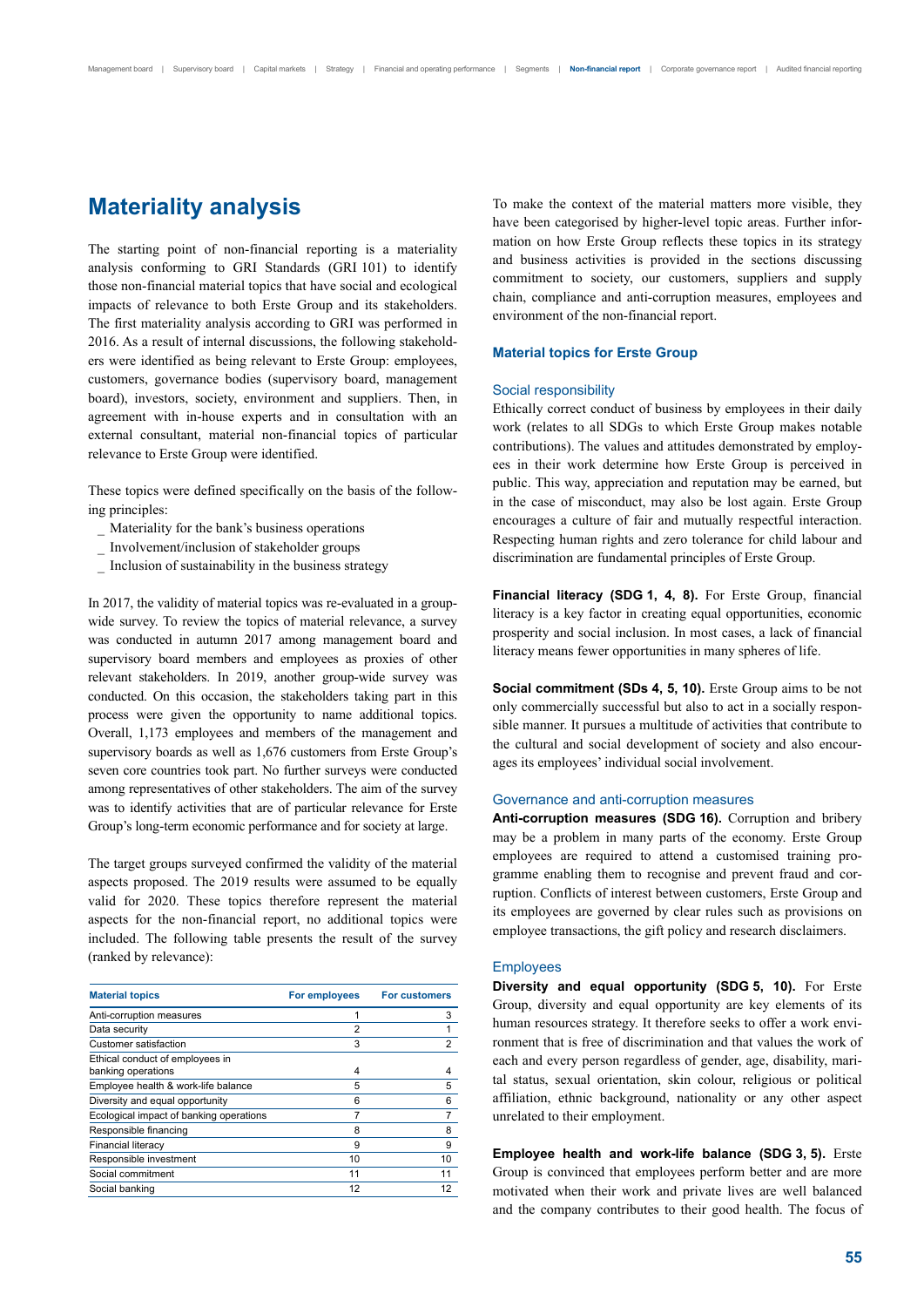Erste Group is on fostering an awareness of the importance of a healthy lifestyle and promoting preventive health care as a complementary service to the public healthcare system.

#### Our customers

**Customer satisfaction (SDG 8).** High levels of customer satisfaction and the resulting customer loyalty safeguard the bank's long-term success. It is therefore vital to continually adapt products and services to customers' expectations and needs and to ensure high service quality.

**Responsible investment and finance (SDG 8, 1, 13).** Public interest in the indirect impacts of bank products on the environment and society has been growing significantly. When taking business decisions, social and/or ecological criteria are increasingly taken into account in addition to the traditional financial risk aspects. Erste Group is steadily expanding its range of responsible investment and finance products.

**Social banking (SDG 1, 8).** For a variety of reasons, even today many people do not have access to financial services from commercial banks. In accordance with its founding principles, Erste Group's social banking programmes help people to help themselves and contribute to a positive economic development of the excluded parts of society.

**Data security (not assigned to a specific SDG).** The security of customer data is a key prerequisite for long-term success in the banking industry and of fundamental importance to Erste Group. Erste Group therefore applies the highest standards in its IT infrastructure and provides ongoing training to its employees to offer maximum protection against the misuse or loss of customer data. The danger of cyber-attacks requires ongoing investment to maintain and improve data security.

#### Environment

**Ecological impact of banking operations (SDG 13).** Protecting the environment and the climate are currently among the most significant global challenges. Erste Group aims to minimise its ecological footprint, specifically its consumption of energy and paper, and to use natural resources responsibly.

#### Suppliers and supply chain

Responsible criteria in the supply chain (SDGs 10/13). Against the backdrop of interrelated economic activities, companies must consider not only the ecological and social impacts of their own operations, but also those of their entire supply chain. Through its supply-chain management, Erste Group is making every effort to avoid an undesirable indirect impact on the environment and human rights.

#### **Erste Group's view of climate risk**

"A decade left" is a clear message of the Global Risk Report 2020 and it is linked to the risk assessment of the Global Risk Perception Survey of the World Economic Forum. Extreme weather, natural disasters and failure in climate action were assigned as most prominent threats in the past years. Correlating to these perceptions, a season of the most destructive and longest wildfires and a record number of severe hurricanes resulted in an estimated bill on global natural disaster damages of EUR 175 billion for 2020, making it the fifth costliest year since 1970 for the insurance industry. Yet, although the need for a combined effort to address global warming is less and less questioned, the world of multilateral policies and the reliance on old economic and production structures are still preventing meaningful actions.

The European Commission took a leading position in these global efforts. The European Green Deal presents an ambitious transformation with a well-framed agenda of fundamental changes in industrial as well as individual behaviour. The aim is clear, to prevent a further increase in global warming, environmental degradation and to protect biodiversity. More than 30% of the combined EU budget of EUR 1.8 trillion shall be allocated to climate aligned activities in the coming years. These funds, combined with private investments, shall provide the basis for the annual funding in the amount of EUR 260 billion for the transformation.

The mobilisation of sustainable finance in this scale is both a substantial opportunity and challenge. Erste Group, as a leading financial institution in CEE, plays an essential role to prepare regional financing solutions for transforming energy and power generation towards low-carbon grids combined with efficient energy storage, the renovation of largely energy inefficient building stocks, the reinvention of mobility and transportation on the basis of hydrogen-powered and electric vehicle solutions, the directional shift of the food chain towards a largely organic and local production format, the conceptual change in product design and industrial production in the spirit of resource efficiency and circular economy, and finally investments into care and restoration of our natural environment.

#### **Opportunities and risks arising from material topics**

Consideration of the identified material topics opens up opportunities for improving customer relationships, attracting new customers, improving the ecological footprint as well as maintaining and increasing attractiveness as an employer. Ignoring nonfinancial matters may adversely affect Erste Group's stakeholders. In addition, Erste Group may become exposed to a variety of risks, some of which are interconnected.

Reputation risk exists in all of these matters. In addition, further specific risks may arise. Commitment to society encompasses a broad range of activities, from financial inclusion of low-income or disadvantaged persons to supporting social initiatives, financial literacy as well as art and culture. Reducing the level of involvement in these areas may, for instance, result in financial gaps at co-operation partners and, consequently, the suspension of initiatives or activities. This may harm reputation and, as a consequence, may have a negative impact on customer retention,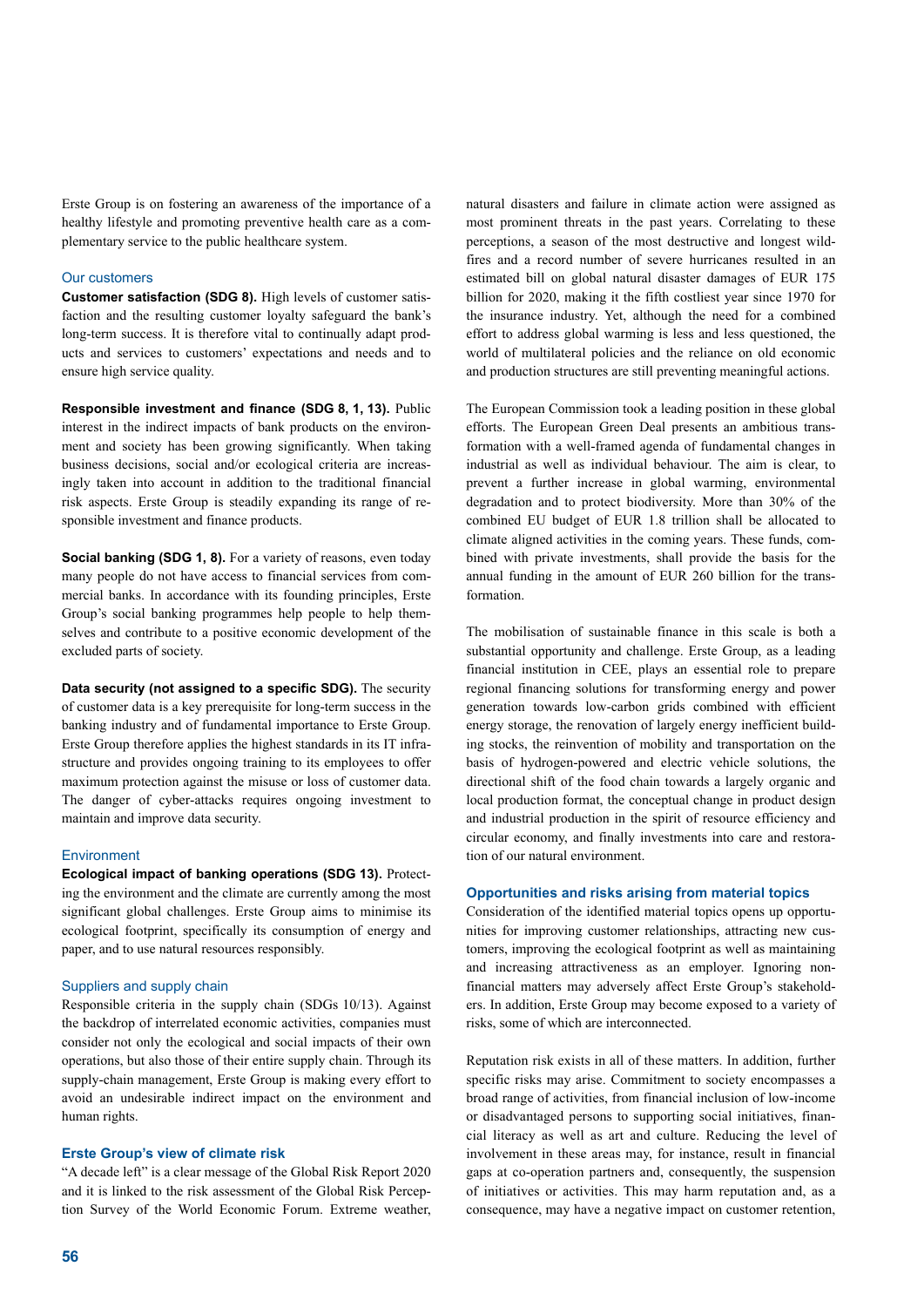lead to a loss of customers and make it more difficult to attract new customers.

In this context, consumer protection activities have to be mentioned as well. Offering adequately designed products and services may reduce the adverse impact of such initiatives. Among employees and the public, a loss of reputation as well as inadequate attention to social matters (such as diversity and equal opportunity) may result in a company being less attractive as a preferred employer. This may lead to a decline in employee motivation, extended sick leave and increased employee turnover, and make it harder to recruit suitable staff in the labour market.

In addition, a lack of diversity in management bodies or teams may lead to groupthink or critical blind spots in decision-making processes. Ignoring the risk of corruption may lead not only to a loss of reputation, but may also cause financial harm.

Failure to deal with environmental matters may result in a deterioration of the ecological footprint, a loss of reputation and higher costs due to lower resource efficiency. In the lending business, the value of collateral may decline.

Failure to respect human rights may adversely affect the working or living conditions of people in a producer's or supplier's country of origin, just as neglecting environmental matters may adversely affect the ecological footprint. In this context, Erste Group is faced with supply risk, reputation risk and the risk of losing customers.

The following materiality table provides an overview of the stakeholder groups, the material topics of the materiality analysis assigned to them, references to GRI standards and references to the sections of the non-financial report in which these topics are explained.

#### **Materiality table**

| <b>Stakeholders</b>                     | Topics of the materiality analysis            | <b>Material topics pursuant to GRI Standard</b>     | Section in the non-financial report     |
|-----------------------------------------|-----------------------------------------------|-----------------------------------------------------|-----------------------------------------|
| <b>Customers</b>                        | Customer satisfaction                         | Customer privacy (GRI 418-1)                        | Our customers                           |
|                                         | Responsible investment and finance            | Anti-competitive behaviour (GRI 206-1)              |                                         |
|                                         | Social banking                                | Initiatives to improve access to financial services |                                         |
|                                         | Data security                                 | for disadvantaged people (FS 14 of GRI 4)           |                                         |
| <b>Anti-corruption measures</b>         |                                               | Anti-corruption (GRI 205-3)                         | Compliance and anti-corruption measures |
| <b>Employees</b>                        | Diversity and equal opportunity               | Employment (GRI 401-1, 401-3)                       | Employees                               |
|                                         | Employee health & work-life balance           | Training and education (GRI 404-1, 403-6, 403-8)    | (outside the non-financial report:      |
|                                         | Respect for human rights                      | Diversity and equal opportunity (GRI 401-3, 405-1)  | Corporate governance report)            |
|                                         |                                               | Non-discrimination (GRI 406-1)                      |                                         |
| <b>Governance bodies</b>                | Diversity and equal opportunity               | Employment (GRI 401-1, 401-3)                       | Employees                               |
| (members of the<br>management board and |                                               | Diversity and equal opportunity (GRI 401-3, 405-1)  | (outside the non-financial report:      |
| supervisory board)                      |                                               | Non-discrimination (GRI 406-1)                      | Corporate governance report)            |
| <b>Investors</b>                        |                                               | Economic performance                                | (outside the non-financial report:      |
|                                         |                                               |                                                     | Consolidated financial statements)      |
| <b>Society</b>                          | Financial literacy                            | Initiatives to improve access to financial services | Commitment to society                   |
|                                         | Social commitment                             | for disadvantaged people (FS 14 of GRI 4)           | Our customers                           |
|                                         | Social banking                                | Anti-corruption (GRI 205-3)                         | (outside the non-financial report:      |
|                                         |                                               | Socio-economic compliance (GRI 419-1)               | Consolidated financial statements)      |
|                                         |                                               | Economic performance (GRI 201-1)                    |                                         |
| <b>Environment</b>                      | Sustainability criteria in the supply chain & | Materials (GRI 301-1, 301-2)                        | Environment                             |
|                                         | ecological impacts of banking operations      | Energy (GRI 302-1, 302-4)                           | Suppliers and supply chain              |
|                                         |                                               | Emissions (GRI 305-1, 305-2)                        |                                         |
| <b>Suppliers</b>                        | Sustainability criteria in the supply chain & | Supplier environmental assessment (GRI 308-1)       | Suppliers and supply chain              |
|                                         | ecological impacts of banking operations      | Supplier social assessment (GRI 414-1, 403-7)       |                                         |
|                                         | Respect for human rights                      |                                                     |                                         |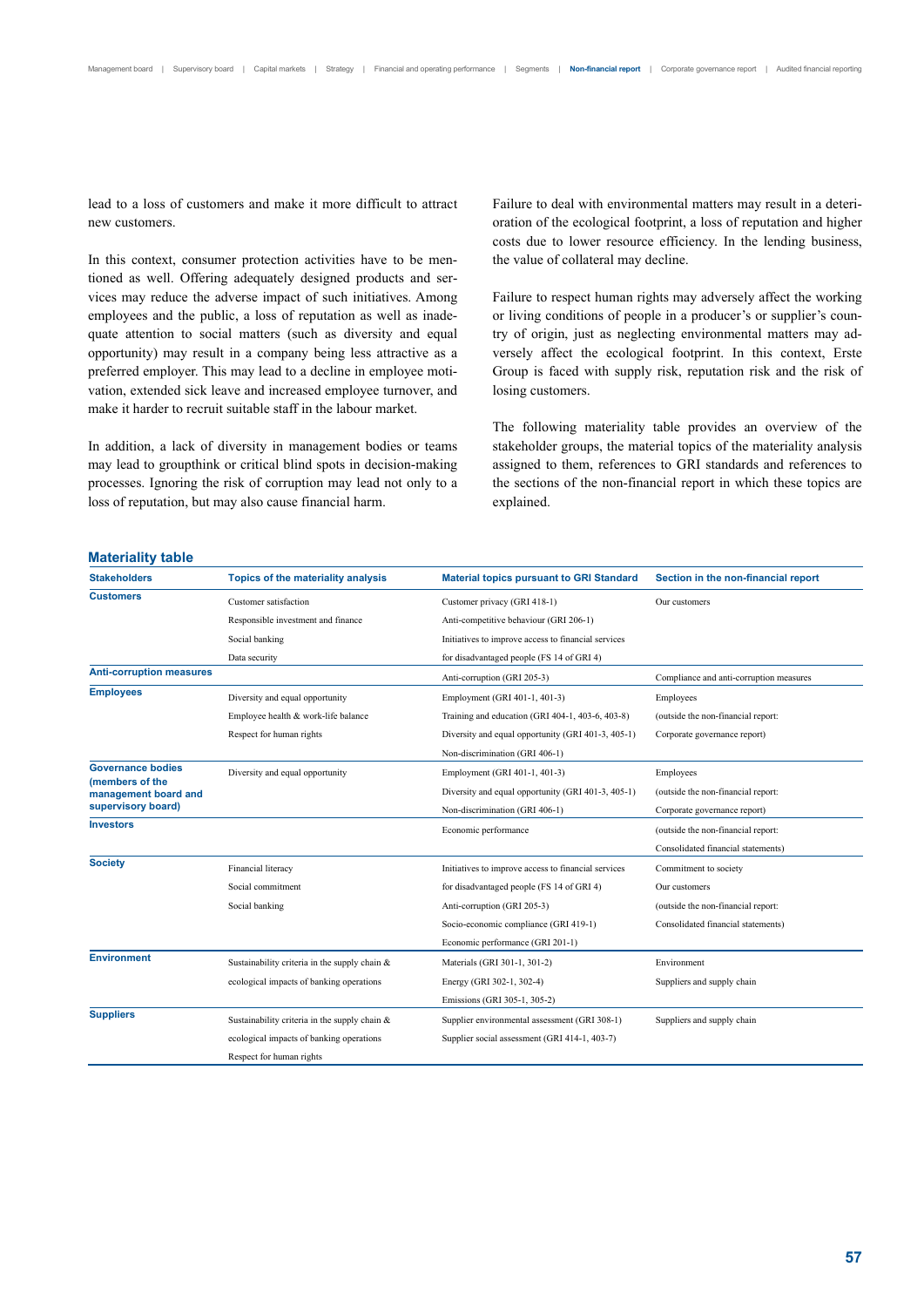# **Commitment to society**

Erste Group's commitment to society has never been limited to business activities. This is also reflected in Erste Group's Code of Conduct: We consider financial literacy, community involvement and corporate volunteering as areas where we can generate significant impact on society and contribute to the UN Sustainable Development Goals (SDG). Consequently, by providing funding or in some cases manpower and expertise Erste Group supports institutions, initiatives and projects in the areas of social affairs, art, sports, culture, education and the environment.

At Erste Group Bank AG, the Community Affairs and Sponsoring department is independent of Marketing and forms part of the CEO's division. As needs and interests in the areas of social affairs, sports, culture and education vary greatly across Erste Group's markets, depending on local circumstances, specific project sponsorships and initiatives are determined and managed locally. Social and sponsoring activities are combined group-wide under the umbrella of the *Extra*VALUE programme. Regional focus, cross-thematic initiatives and cooperation within related fields characterise the programme. The guiding principle is supporting personal development and helping people to meet their social and cultural needs. Erste Group's *Extra*VALUE programme is a visible sign of the bank's commitment to its responsibility towards society and the individual.

Erste Group believes that this commitment creates far-reaching opportunities for individuals and society at large and, indirectly, also for the bank while not harbouring any significant risks. As a financial institution Erste Group sets a particular focus on financial literacy initiatives to enable people to build up knowledge to make competent financial decisions in all areas of life, thus improving the financial situation of individuals and indirectly society. Assuming societal and social responsibility is in line with Erste Group's strategy and brand. Opportunities include the transfer of a positive image to the brand, emotional branding and getting employees to identify with the brand. Potential risks may arise from the choice of partners (e.g. reputation risk, conflicts of interest, inadequate transparency or inadequate awareness of compliance requirements on the part of a partner) or in contracting (e.g. inadequate specification of services).

Due to the multitude of social and educational initiatives, sponsoring of art and culture, and corporate volunteering, only a few selected projects are highlighted in this non-financial report. More detailed information on various Erste Group initiatives is available at https://www.erstegroup.com/en/about-us/ responsibility and on the websites of Erste Group's banking subsidiaries in the respective local language and in some cases in English.

#### Erste Group's support during the Covid-19 induced crisis

Flexibility and strong determination were needed in 2020 to launch initiatives in areas such as sponsoring, financial literacy and corporate volunteering in the face of Covid-19 induced restrictions and lockdowns. Cooperation partners in the fields of culture, sports and the third sector (the non-profit sector comprising associations, foundations and other types of non-profit organisations) were forced to cancel numerous events. Erste Group continued its long-standing partnerships, adapting or completely re-designing agreements and activation strategies.

Erste Group has been actively pursuing initiatives to support communities and non-profit organisations in all core markets. These included donations to various health care institutions such as the Austrian Red Cross or Croatian and Romanian hospitals, call centers helping with contact tracing in the Czech Republic, educational webinars in Slovakia, or a special loan programme and donations to health care workers in Hungary. References to some of those activities are provided in the following pages.

## **SOCIAL AND EDUCATIONAL ACTIVITIES**

Erste Group's long tradition of cooperating with established local and international organisations reflects its commitment to the promotion of social welfare and education. The focus of social activities is on providing practical and swift assistance to people in difficult life situations and on support for initiatives creating new opportunities for disadvantaged people. In all its core markets, Erste Group also supports various educational initiatives.

Erste Bank Oesterreich has supported annual domestic aid campaigns, the youngCaritas initiative for children and Kulturbuddy (a platform coordinating volunteers) for many years as a partner of Caritas. Erste Bank Oesterreich has also been sponsoring Hilfswerk Österreich, one of the largest non-profit providers of healthcare, social and family services in Austria, for many years. In addition, the bank cooperates with a variety of smaller Austrian NGOs. Banca Comercială Română supported the Emergency Fund for hospitals, the fundraising campaign launched by Save the Children to support Romanian doctors with equipment and protection materials in their efforts against the coronavirus epidemic. The bank also provided funds to the health system in Romania to buy equipment and protection materials for hospitals. Likewise, Erste Bank Hungary supported local hospitals. Activities in Hungary also included cooperations with several social organisations, e.g. to provide housing for homeless people or enable crowdfunding campaigns. Erste Bank Croatia focused on projects aiming at strengthening and developing society, such as SOS Children's Villages. In a year in which the country was not only negatively impacted by the Covid-19 pandemic but also strong earthquakes in Zagreb, Erste Bank Croatia donated funds for the Zagreb children's hospital as well as for the university hospital for infectious diseases in Zagreb. The bank also supported various fund raising activities such as Fond 5.5. for earthquake victims. Česká spořitelna enables the Dokážeme víc (We Can Do More) grant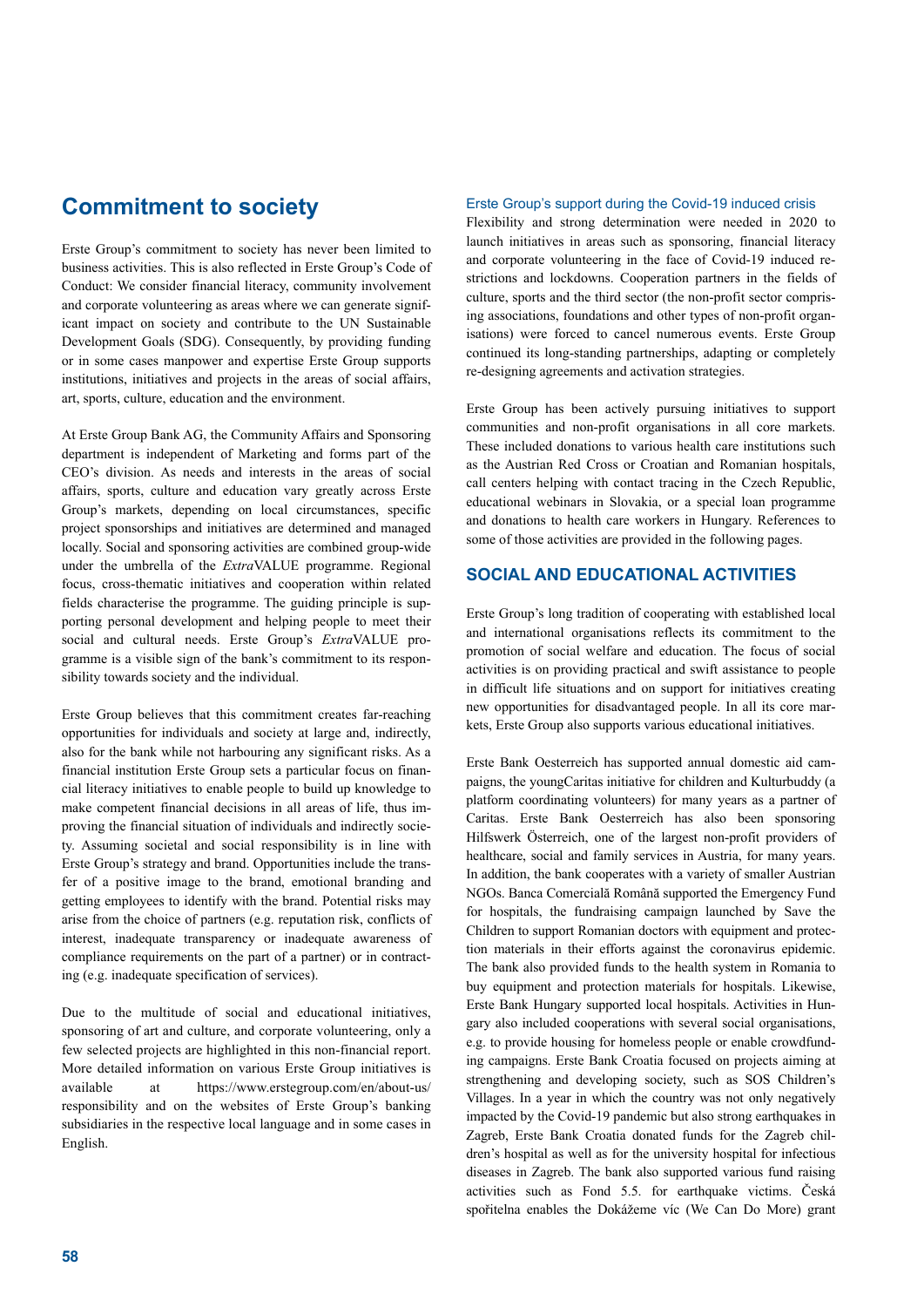programme which encourages citizens, including its own employees, to be active. The bank is also a partner of Festival svobody (Freedom festival) – a platform associating citizen initiatives endorsing the legacy of Czech's state holiday on 17 November.

# **FINANCIAL LITERACY**

Financial literacy is essential for creating equal opportunities, economic well-being and social inclusion. In almost all spheres of life, financial illiteracy limits what people can achieve. In line with its mission to foster prosperity, Erste Group is involved in a wide variety of financial education activities, helping people of all ages to acquire the skills and abilities they need to make informed and appropriate financial decisions. In accordance with a recommendation of the Organisation for Economic Cooperation and Development (OECD) that financial education should start as early as possible, Erste Group places particular emphasis on financial education projects for children and young people. Erste Group empowers young people to participate in economic life actively and with self-confidence and to understand how the financial system works.

The Innovation Hub (Erste HUB) is responsible for the financial literacy strategy and the Financial Life Park (FLiP). Since the beginning of 2020, this unit has been reporting to the Chief Platform Officer's division (previously to the Group Retail division).

Erste Group's FLiP at Erste Campus is one of the largest financial education facilities in Europe. Since it opened in October 2016, more than 50,000 visitors have taken part in more than 2,700 (free-of-charge) tours conducted at FLiP. As a result of Covid-19 induced restrictions, FLiP was open for only 15 weeks in 2020, resulting in about 20,000 fewer visitors (about minus 80%) and 900 tours. Since 2019, a mobile FLiP version – FLiP2Go – has been on tour across all federal states of Austria with support from Erste Bank Oesterreich and regional savings banks. Here again, educational content is provided at interactive stations and designed for two target groups: an easy-to-understand format for 10-to-14-year-old children and a more complex one for those aged 15 or older. Visits to both FLiP at Erste Campus and FLiP2Go are free of charge. From April 2019 to March 2020, FLiP2Go attracted more than 11,000 visitors. Because of the Covid-19 pandemic, the bus was not allowed to operate from the beginning of March to the end of the year.

During lockdown, demand for FLiP's digital offerings was substantial, though, with visitor numbers more than doubling. FLiP Challenges offer the option of a digital experience of FliP content. With Financial Life Challenge, teachers can assess the financial literacy of their pupils and obtain an automated evaluation of class performance. Investment Challenge helps users to build knowledge about the capital market and the important role it plays. While enjoying the game, users learn about the impacts that the current interest rate and inflation environment has on savings and why investing in the capital markets is a sensible alternative. In September 2020, a third Challenge was released, the FLiP Entrepreneurship Challenge, in which only the first part is played in the web browser. Then, the innovation method Design Thinking is presented by means of an app that guides users through the entire process (www.flipchallenge.at).

Several successful financial education formats were continued in 2020, among them Geld im Griff (Money under Control): Working with the association The Connection, FLiP develops teaching resources for German language courses specifically for young migrants with the aim of building the financial, consumer and language skills they need for coping with daily challenges in their leisure time, at the workplace and in dealing with authorities. The books are designed for all organisations and, in particular, for NGOs that offer German language courses for migrants. Two parts of a five-volume series have already been released as a teaching and learning resource with a print run of 3,000 copies and made available for download (in German only, https://www.financiallifepark.at/de/fuerlehrer/unterrichtsmateriale n/geld-im-griff).

In all of Erste Group's core markets, the subsidiary banks are committed to promoting financial literacy and pursue this mission by means of a wide variety of initiatives and projects.

Already in 2018, the Slovenská sporiteľňa foundation launched a three-year programme called Financial literacy for schools up to 2020 in cooperation with the Slovak Ministry of Education. Its aim is to bring financial education to primary and secondary schools to strengthen the financial literacy of Slovak children and young people by investing in teacher training and in teaching resources and methods. The offer made to Slovak school classes to book FLiP for three days per month is very popular. Overall, more than 3,100 Slovak pupils have already visited FLiP, guided by employees of Slovenská sporiteľňa. In 2020, these visits were possible only in the months of January and February due to various Covid-19 restrictions.

Erste Bank Serbia continued its workshops in kindergartens and schools. The children taking part learn what banks do and how banks, the economy and businesses work together. The internet platform #Erste-Znali offers a wide range of financial literacy resources – from text to videos and a quiz. This initiative received multiple awards in 2020.

Banca Comercială Română continued its financial literacy programme even during the pandemic. About 33,000 people were taught online, of which some 20,000 took part in the online version of FLiP. In addition to setting up a new digital teaching platform called Money School, a children's book was published to advance financial literacy.

Working with the non-profit consultancy SIMPACT, Erste Bank Hungary (Social Banking) organised training events for NGOs on cash flow planning to help them to better overcome the crisis.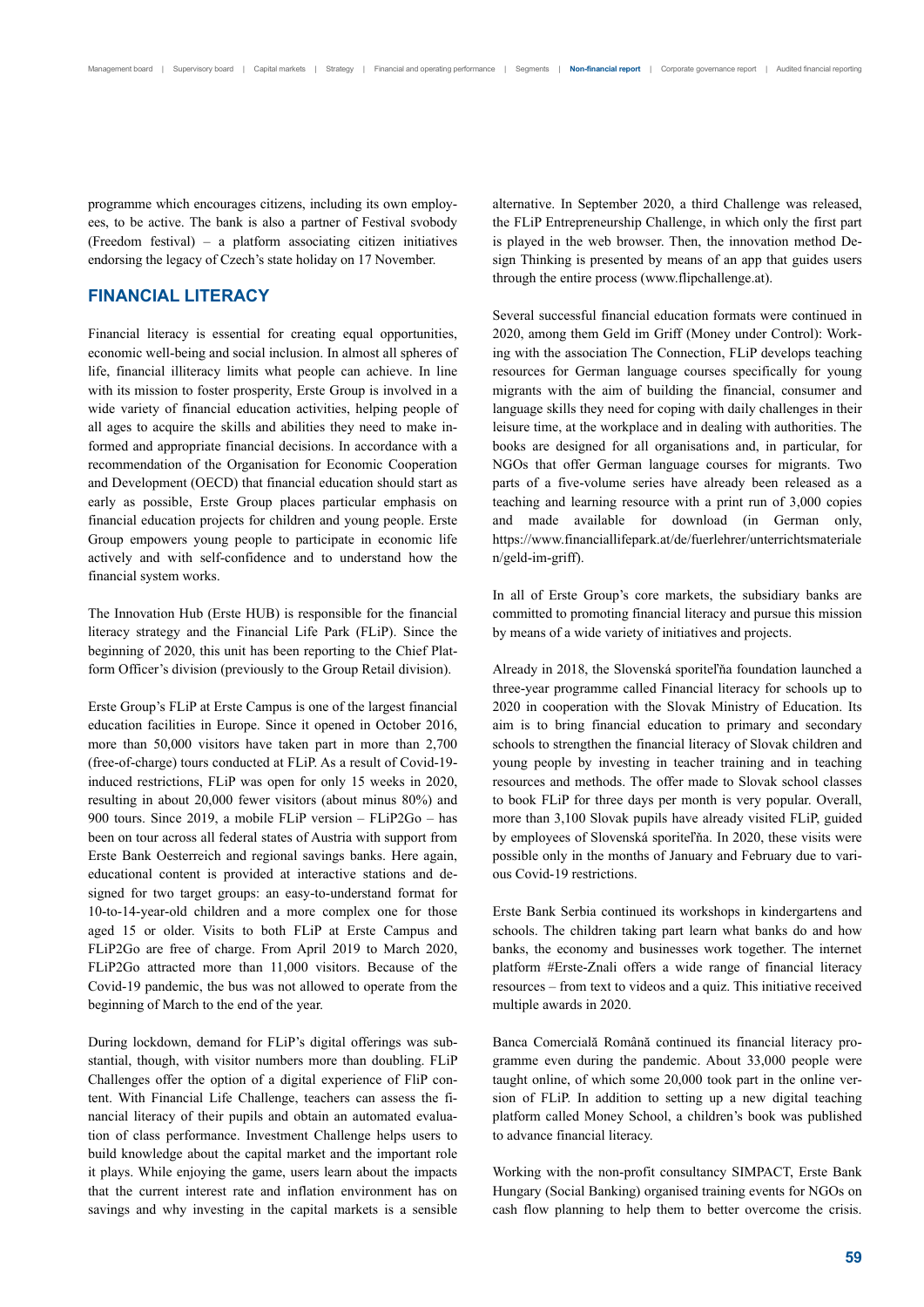The bank also organised financial literacy workshops for disadvantaged people and persons with disabilities in cooperation with other NGOs (Salva, Káva, Köz-Pont, Romaversitas, Nemadomfel).

# **ART AND CULTURE**

Another important activity is sponsorship of art and culture. As part of its ExtraVALUE sponsoring programme, Erste Bank Oesterreich is the principal sponsor of Jeunesse, whose focus is on the promotion of young artists by giving them opportunities to perform professionally on stage as well as on the development of new concepts for teaching music appreciation. Erste Group also supports the Gustav Mahler Youth Orchestra, Jazz at the Konzerthaus, Secession, the ZOOM Children's Museum, Wiener Festwochen, the International Children's Film Festival and the Hunger auf Kunst und Kultur (Hunger for Art and Culture) campaign. Erste Bank Oesterreich also has a long-standing partnership with Viennale, Austria's largest international film festival. Every year, the bank awards the *Extra*VALUE Film Prize and the *Extra*VALUE Design Prize for social design as part of the Vienna Design Week as well as the Erste Bank *Extra*VALUE Art Prize in collaboration with the art association das weisse haus. Working with Klangforum Wien and the Wien Modern festival, Erste Bank has also been sponsoring the Erste Composition Prize for many years.

Slovenská sporiteľňa went on supporting the museum of modern arts Danubiana. Erste Bank Croatia supported RIJEKA 2020 European Capital of Culture project. During the Croatian EU presidency, Rijeka, as the largest Croatian port, became the centre of a significant and extensive culture and arts programme and the host city for the best and most interesting artists from the global, Croatian and European cultural scenes. For the  $16<sup>th</sup>$  time in a row, Erste Bank Croatia organised Erste Fragmenti, a competition for emerging Croatian artists and art students. The bank buys artwork, organises an exhibition and awards an art scholarship. In 2020, it was the only contest like this in the country as similar projects were cancelled in this challenging time. Erste Bank Serbia's cultural sponsorship focused on the Guitar Art Festival and the Belgrade Dance Festival. The bank also supported the 54th Belgrade International Theatre Festival.

Banca Comercială Română supported the Bucharest Art Pavilion – Art Safari, the largest event dedicated to Romanian art. Designed as a temporary museum, this event unfolds annually and brings to the public heritage art, contemporary art, performances, workshops for children and guided tours. This year the exhibition took place in former headquarters of the bank. Česká spořitelna continued its support for cultural institutions and events in 2020, however, the whole year looked completely different due to Covid-19. One example were four benefit concerts of the Czech Philharmonic Orchestra, of which it is a partner. Proceeds went to hospitals fighting Covid-19 as well as to others in need. The bank is the general partner of the largest multi-genre festival Colours of Ostrava and partner of Meltingpot, a discussion forum that is

part of the festival. Furthermore, it is a long-term partner of the Smetanova Litomyšl classical music festival. The bank has always supported visual art – primarily design – and has operated its own gallery.

Although several festivals such as the Bánkitó civil festival and the Művészetek Völgye Fesztivál (Valley of Arts) – the biggest underground arts festival in Hungary – were cancelled, Erste Bank Hungary as main sponsor provided funds to avoid their bankruptcy and to ensure 2021 planning.

# **CORPORATE VOLUNTEERING**

Erste Group funds, supports and encourages employees to actively contribute to non-profit initiatives and engage in volunteering. Employees and managers of Erste Group prove their commitment by donating their time and expertise and making contributions in kind to partner organisations.

This is done on the basis of our code of conduct: With Erste Group's volunteering programmes, employees can make a contribution to the development of society. We support this by building relationships between Erste Group and social welfare organisations and give employees time off for volunteering.

The Time Bank, the electronic volunteering platform of Erste Bank and the savings banks, was founded in 2010. The Time Bank matches employees who want to donate their free time and skills with more than 60 partner organisations. In 2020, on average, more than 1,200 employees of Erste Group in Austria were registered on this platform. Partner organisations are selected with particular care. Agreements are entered into exclusively with legal entities, not with private individuals. Cooperation agreements are reviewed by the legal department. In addition, the "Know your partner" compliance questionnaire forms part of the cooperation agreement.

All of Erste Group's local banks (except in Austria) give their employees an extra one or two days off each year for volunteering at social welfare institutions. Erste Group thus makes an important contribution to the development of a non-profit sector in the Central and East European region. Another focus of volunteering in all core markets is on financial literacy.

As well as volunteering, donations in kind also remain important. Despite wide-spread prosperity, people on the fringes of society lack items we take for granted such as toys, clothes and sports equipment for children. The Time Bank therefore provides longterm support to its partner organisations by organising regular collection and swap activities. This way, the Time Bank integrates social and societal commitment and supports the sensible and sustainable management of resources and thus the United Nations' Sustainable Development Goals.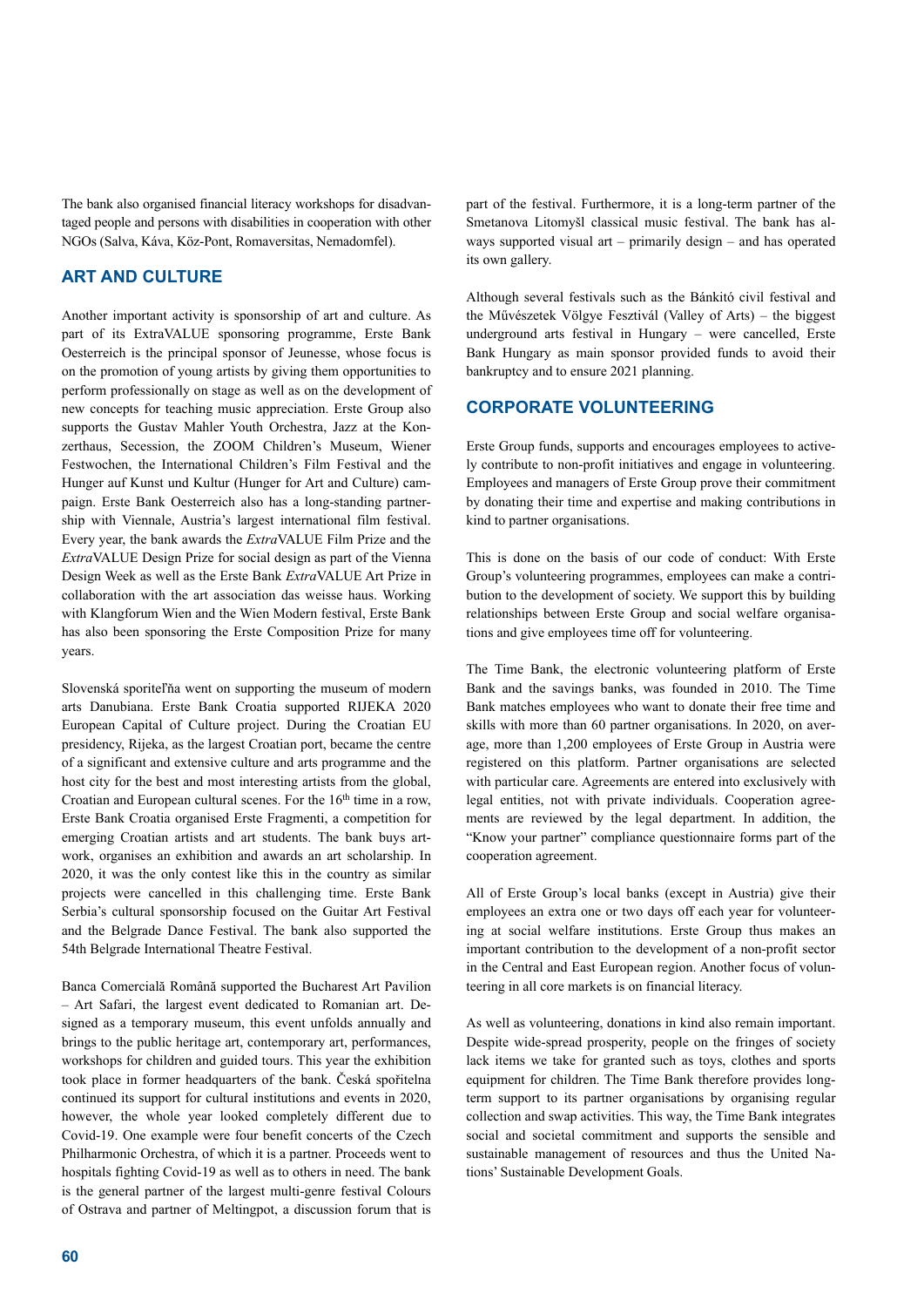In 2020, three additional campaigns were carried out to collect donations in kind: in addition to collecting men's clothing for people affected by poverty, the Time Bank launched an eyeglasses collection campaign. The prescription glasses and sunglasses donated were passed on to the Archdiocese Vienna's charity for the blind; the glasses were measured and handed out to people in need. In addition, the Time Bank set up a permanent drop-off point for private mobile phones. The proceeds went to the emergency relief fund run by Licht ins Dunkel (Light into the dark) and the emergency help service of Caritas.

Activities to collect donations in kind were also organised in CEE countries. Erste Bank Croatia and Erste Bank Hungary donated used furniture (chairs, tables, cupboards) and IT equipment to public institutions such as schools and kindergartens as well as to disadvantaged families.

# **SPONSORING SPORTS**

In addition to numerous activities promoting amateur and professional sport, Erste Group supports professional athletes, teams or events focusing on running, tennis, soccer and handball, water polo and e-sports.

With more than 220 running events each year, Erste Bank Sparkasse Running is Austria's biggest running initiative and sponsors events from small runs in rural areas to the Vienna City Marathon – Austria's biggest sports event with more than 40,000 participants. The Vienna City Marathon had to be cancelled in 2020. Other major running events – such as the erste bank vienna night run – were held in a different format, with virtual running races organised for the first time under the umbrella of Erste Bank Sparkasse Running. In 2020, Erste Bank Oesterreich also sponsored the Erste Bank Open in Vienna, an ATP World Tour 500 tournament and the most important tennis event in Austria.

As one of the leading brands with a focus on Central and Eastern Europe, Erste Group has also recognised the growing popularity of e-sports and was the main sponsor of the finals of the League of Legends European Championship (LEC). Attracting more than 100 million players per months, the Riot Game League of Legends, a team-based strategy game, is the leading game in the esports sector. This sponsorship is a joint project of the local banks in all of Erste Group's core markets.

In addition to group-wide projects, local banks run local sport initiatives. In 2020, Erste Bank Croatia established Erste First League, a new platform to engage and support children in sport. The platform now gathers Erste handball league for children between the age of 7 and 12, and Erste Blue league, an athletic competition for school children across Croatia. In addition, the bank supports the water polo club Primorje Erste Bank based in Rijeka, the football club Rijeka and the basketball club Cibona Zagreb. In June 2020, it backed a fundraising tennis tournament in Osijek featuring the best current Croatian players as well as famous tennis veterans. Money raised through the event was donated to Croatian scientists working on coronavirus research. Erste Bank Hungary prolonged its involvement in ice hockey sponsorship by sponsoring the Ice Hockey League until 2021/22.

Česká spořitelna introduced a sports umbrella programme called Sports with Spořk which consists of 11 separate projects and partnerships focused on health and immunity protection. Currently, nearly one million citizens of the Czech Republic benefit from this programme. The partnerships with Bike for Life (the largest cycling tour) and the Czech Athletics Federation have been part of the sponsoring portfolio for more than 20 years. Other partnerships with Sokol (the oldest Czech sports club) started in November 2019 with a new focus on teaching children and students at over 1,500 kindergartens and schools to enjoy sports via the projects With Sokol into Life, PE online and Coaches in schools. The latest additions were Šlappeto (a mobile cycling application for families) and Healthy player which is designed to make esports players combine their gaming with physical activity to support their wellbeing. The central project of this programme is Sports with Spořk in cities in which Česká spořitelna organises sports competitions amongst cities in cooperation with local municipal authorities.

Slovenská sporiteľňa was again the official partner of Slovakia's national soccer team and also continued its partnership with the Slovak Olympic Committee. In November 2017, Banca Comercială Română and the Romanian Olympic Committee signed a three-year partnership to support sport and the development of education through sport in Romania. This sponsorship represents a strategic initiative that stands as a benchmark for sport involvement in Romania, anchoring Banca Comercială Română in national aspirations and creating extraordinary content to support Erste Group's claim #believeinyourself.

# **Our customers**

## **FOCUS ON CUSTOMER RELATIONS**

Erste Group puts customers and their needs at the centre of its business activities. In conformity with its founding principle, Erste Group aims to offer its customers advice, products and services that help them to achieve and maintain prosperity. Only a bank that understands the motives of its customers' financial needs can offer the right solutions at the right time. Special attention is devoted to approaching customers proactively, handling customers' requests quickly and with professional care and offering exactly those solutions that meet customers' needs at an appropriate level of risk. This is a key factor in building and maintaining long-term customer relations. Erste Group ensures highquality advisory services by continuously training its employees, focusing on the relationship with the customer.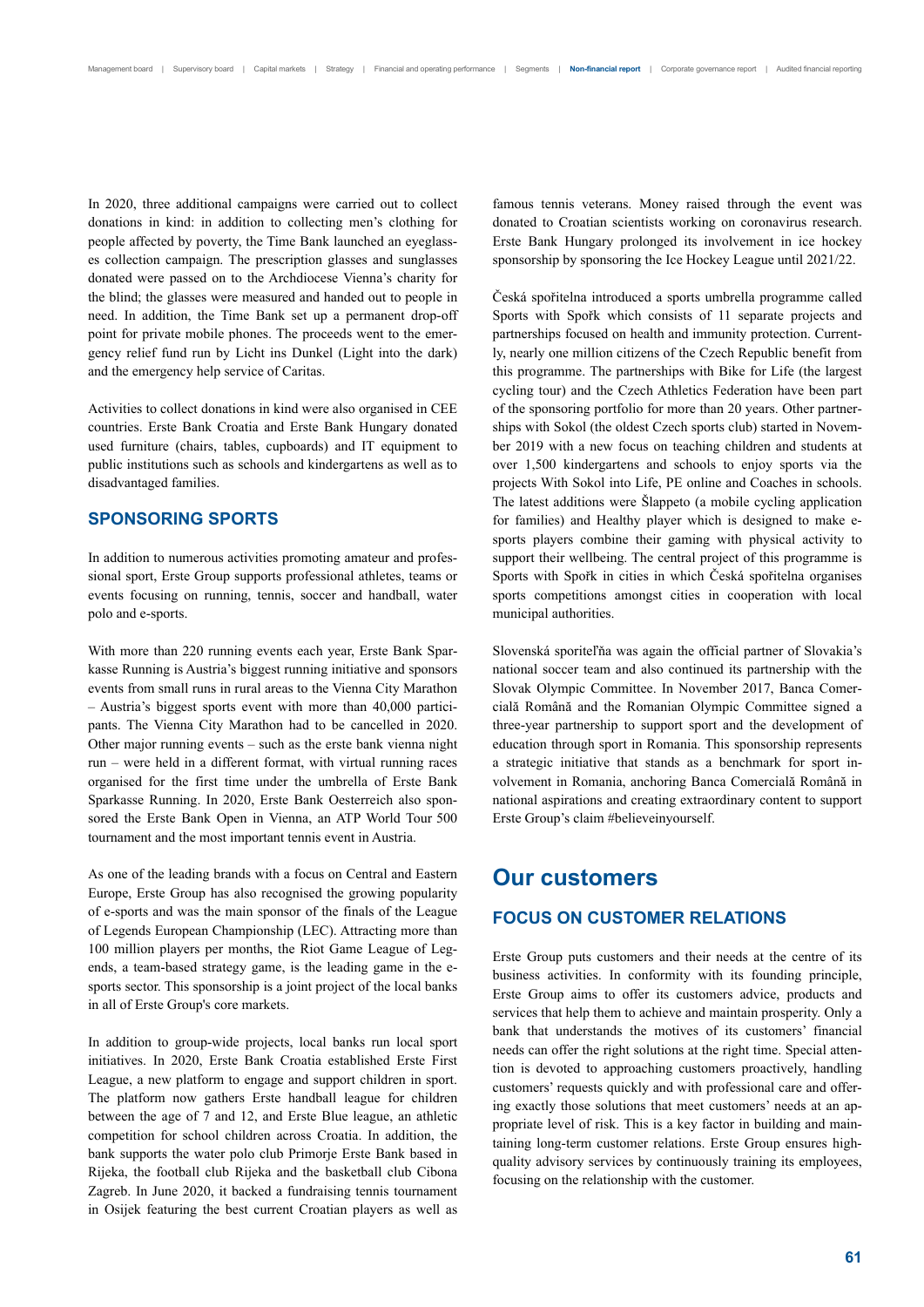#### **Prosperity advice – the Erste Group's approach**

Erste Group's retail business reflects its customer-centred approach that aims to support its customers in building and maintaining prosperity. Only a bank that understands its customers' needs and motives is able to develop appropriate solutions for them. Customer behaviour is changing, with online and mobile channels increasing in importance. This development has been further accelerated by the Covid-19 induced crisis. Erste Group therefore offers advice not only face-to-face, but also via chat, audio and video communication and is steadily expanding these services.

The advisory concept is supported by a sales incentive scheme that emphasises quality criteria such as the quality of customer relationships and the active use of digital channels rather than product-driven targets.

### **Products and processes**

Product development is likewise driven by customers' needs and the ways customers carry out their banking activities. Products and services are designed for flexibility, life-cycle changes, simplicity, security, transparency and ease of use. Erste Group focuses on simplifying its current product portfolios and develops new products and services to meet customers' needs in the best possible manner.

# **OMNI-CHANNEL APPROACH**

Erste Group allows its customers to choose between new and traditional sales and communication channels.

It is especially basic financial needs such as money transfers and the acquisition of products of low complexity that customers increasingly wish to handle through digital channels. Erste Group therefore invests in building sales and servicing capabilities to offer end-to-end digital banking. At the same time, for more complex needs, most customers prefer a seamless switch between different channels, with personal contact and advisory services in branches remaining essential touch-points.

#### **Branches**

Direct contact with customers through branches remains a substantial asset, especially for more complex customer needs. Confidence and trust in highly qualified advisors form the basis for successful business relations. Branch interiors and infrastructure also have to meet the changed expectations of customers and must enable them to handle their banking business in the branches quickly and easily.

The roll-out of this new branch concept was continued. In total, Erste Group has refurbished or newly opened more than 230 branches in its seven core markets: Austria, the Czech Republic, Slovakia, Romania, Hungary, Croatia and Serbia.

#### **Digital banking**

Not only internet-savvy but also traditional customers expect an ever-widening range of digital banking services. Digital banking is more than being able to transfer cash by computer or a mobile device. It also includes competent advice and simpler handling of all banking transactions as well as tools providing a quick overview of all transactions done.

Under the George digital banking brand, Erste Group offers a unique digital experience spanning multiple markets and comprising a wide range of services. George enables customers to access products and services of the Bank and third parties in a secure IT environment and use the platform for managing their finances. Following the successful roll-out in Austria, Slovakia, the Czech Republic, Romania and Croatia, George already serves more than six million users. George has been available in Hungary since February 2021. The implementation in Serbia will follow next.

#### **Contact Center**

Customers expect easy service interactions when they need assistance with digital banking. Their first point of contact is Erste Group's contact center, which is available around the clock. Qualified employees not only answer questions regarding products and services and assist users of self-service terminals, but also help customers navigate the digital product acquisition processes. In addition, they handle customer complaints or respond to emergencies such as requests to block credit cards and debit cards.

The contact center has become an integral touch-point facilitating a seamless omni-channel journey. It not only takes an increasingly active part in advisory and sales processes, but, where regulations permit, also supports end-to-end digital banking services such as unsecured loans, insurance, credit cards and online banking.

Customers may also contact Erste Group's contact center by email or via chats, with voice recognition systems and chat-bots completing the services on offer.

# **ACCESSIBILITY**

Erste Group defines accessibility as designing the real-word and digital environments as well as information and product offerings in such a way that they can also be used by people with disabilities without any additional support. Programmes to this effect are being implemented in all countries.

In addition to barrier-free access for the blind and visually impaired (e.g. cash dispensers equipped to provide audio instructions), Erste Group also offers a variety of functions on its digital platform, the George Go app: zoom, contrast adjustment, very large fonts and speech output. The barrier-free functions were developed in cooperation with blind persons and persons with a variety of visual impairments.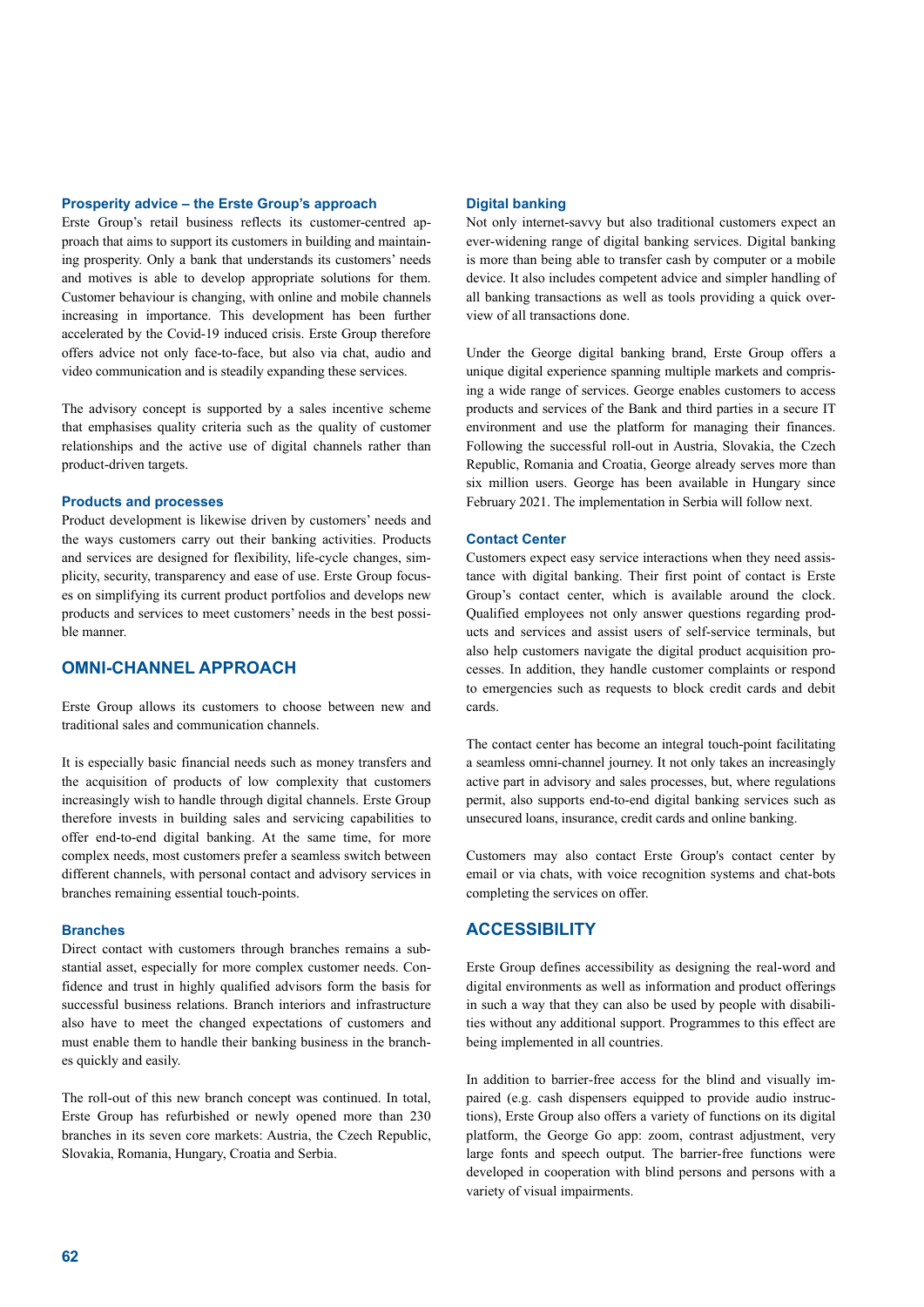2020 was an exceptional challenge due to the restrictions imposed in response to the Covid-19 induced crisis. As part of the essential infrastructure, Erste Group branches remained open during the lockdown periods. In consultation with the bank's crisis management team, measures were taken to protect people while maintaining the possibility of face-to-face contact – including the free-of-charge provision of face masks, hand sanitiser dispensers and Plexiglas screens in areas with busy customer traffic.

In addition, the capacities of the contact center were substantially expanded. The comprehensive banking offering via George also ensured that the customers of Erste Group could conduct their banking transactions through various channels during the Covid-19 induced crisis and lockdowns. In general, measures were taken to ensure a safe working environment. Wherever possible and practicable, employees were asked to work from home.

# **DATA SECURITY**

The security of customer data is a key prerequisite for long-term success in the banking industry. This requires adequate protection of personal data as it is the personal details that are a significant factor in providing financial advice. Maintaining and improving data security is therefore of vital importance to Erste Group. Erste Group applies the highest standards in its IT infrastructure, provides ongoing training to its employees and has common guidelines in place throughout the Group to offer maximum protection against the misuse of personal data.

By sharing and specifying best practices in an ongoing process covering all markets, the Group Data Protection Office ensures that a consistently high level of data protection is implemented across Erste Group. The development of the Union of Data Protection Officers network and the continuous enhancement of data protection compliance may be regarded as the biggest success stories over the past two years. It is the aim to not only maintain the high level of security achieved, but to also implement additional technical and organisational measures in response to mounting challenges to preserve customers' trust as the process of digitalisation continues.

Trust is also earned through transparency: in the event that a loss, change or unauthorised disclosure or access to personal data occurs despite these precautions and if such a breach of data security places the rights and freedoms of the natural persons affected at risk, a notification must be submitted to the competent data protection authority. In 2020, 20 such notifications were sent to the authorities (thereof one for the Holding). If a breach involves a high risk, the persons affected have to be notified as well. In 2020, three such notifications were issued (thereof none for the Holding).

# **CUSTOMER SATISFACTION**

The quality of customer relations depends ultimately on the customers' experiences in their day-to-day dealings with the bank. To maintain its market-leading position, Erste Group is committed to fully aligning employees, partners, processes, policies and technologies around customers. The bank approaches this challenge in a holistic way and uses a system of interdependent, selfreinforcing elements defined in the Group's Customer Experience "CX" Framework, ranging from customer experience strategies to process design and corporate governance.

As they had done in recent years, Erste Group's banking subsidiaries again launched various initiatives against the backdrop of their local environments to provide the best customer experiences possible in a consistent manner. The success of these activities is measured by the CXI (Customer Experience Index). The CXI is determined by the Group Customer Experience department, which is part of the Brand Strategy & Communications division, which reports to the Chief Executive Officer. The CXI replaces the Net Promoter Score (NPS) as it measures not only the customers' willingness to recommend the bank, but also satisfaction, readiness to switch to another bank, customer loyalty and customer effort and thus provides a more comprehensive picture.

The CXI is considered, for example, in calculating the internal bonus assessments of Erste Group's and local banks' management board members and also helps to determine the market positions as well as the strengths and weaknesses of local banks relative to the market leaders (top three competitors) in each country.

Despite the coronavirus crisis, customer satisfaction of the entire Erste Group developed positively in 2020 and is now at the highest level since the measurement began in 2015. Individual subsidiary banks either show growth in both the retail and the SME segment, or can at least keep the high level. In the retail business, Česká spořitelna, Erste Bank Hungary and Banca Comercială Română stand out for their positive development. In the SME business, Česká spořitelna achieved a significant improvement, both in absolute terms and in relation to the top three banks in the country.

### **RESPONSIBLE FINANCE AND INVESTMENT**

In January 2020, the European Sustainable Investment Plan was presented as the investment pillar of the European Green Deal. To achieve the goals set out by the European Commission, a minimum of EUR 1 trillion in sustainable investments will be mobilised over the next decade to support a just and green transition. In parallel, the legal and regulatory framework was expanded. In July 2020, the Taxonomy Regulation establishing a common language of climate aligned and environmentally friendly activities entered into force. Early on, the European Commission made it clear that the financial sector is expected to play a key role in reaching the objectives of the Green Deal. The efforts of the European banking authorities complemented to the finance initia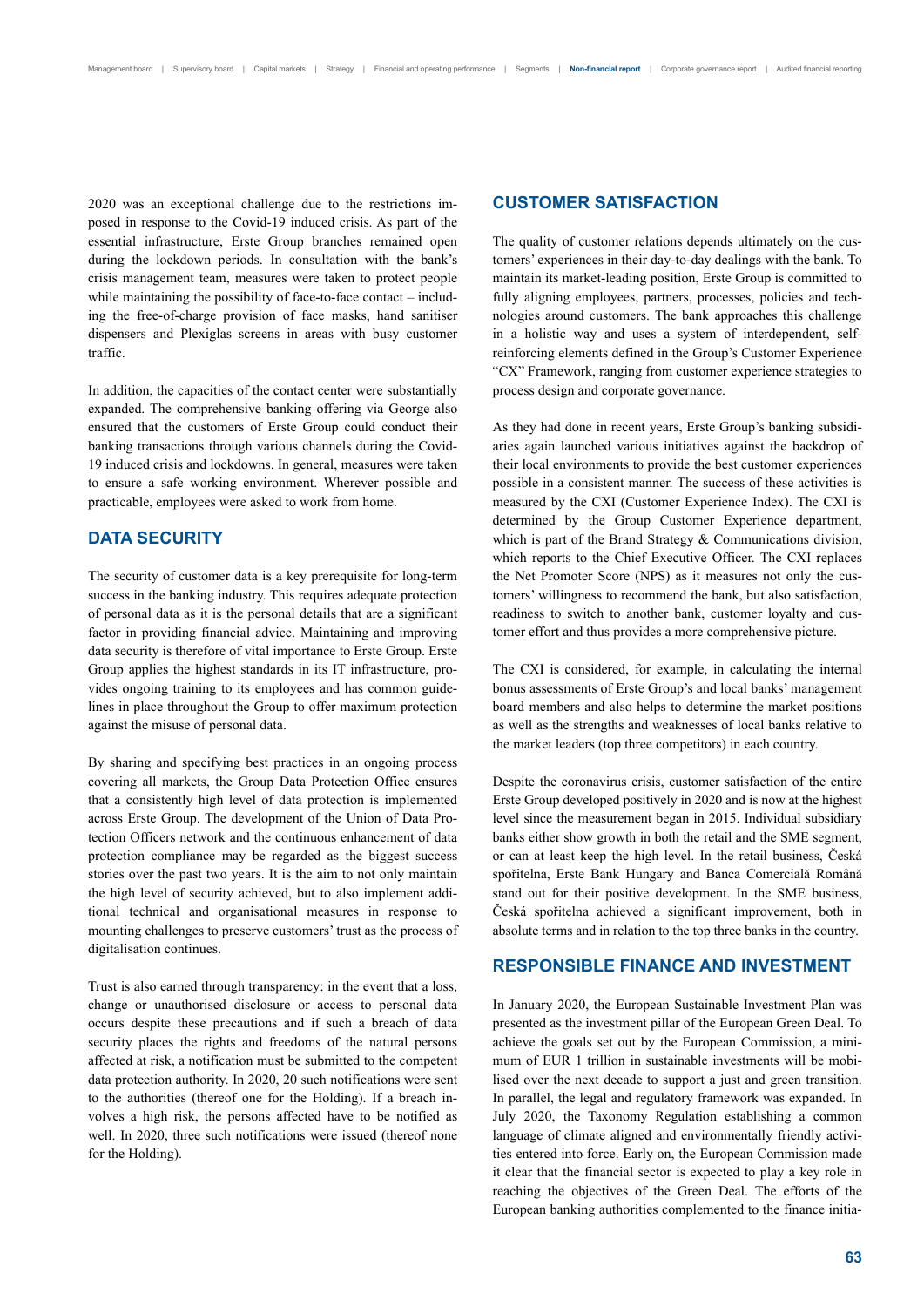tives. The European Central Bank published a guidance on climate-related and environmental risk management and the European Banking Authority issued an action plan on sustainable finance and a discussion paper on the integration of ESG risks into the regulatory and supervisory framework.

True to its role as a leading financial institution in CEE, Erste Group is fully committed to take a major share in the transition process towards a sustainable and low carbon economy. Since its foundation, Erste Group has promoted social values and an inclusive banking concept. As early as in 2001, it started to offer ethically and environmentally responsible investment products. Against the backdrop of the rising importance of sustainable finance, the bank has extended its service offering, such as ESG structured investment products or specific corporate advisory and financing solutions.

In line with its Statement of Purpose, Erste Group has defined exclusion criteria to ensure the ecologically and socially responsible conduct of business in its Responsible Financing Policy. Restrictions apply to the critical part of energy and defence sectors. The financing of nuclear and of coal power plants, coal mining and fracking are excluded. Erste Group joined the institutions aligned with the Paris Agreement and is committed to progressively reduce its coal financing down to achieve a net zero exposure by 2030. Naturally, it is a complex commitment balancing social and energy security with the urgency of climate action. The Responsible Financing Policy is available on Erste Group's website (https://www.erstegroup.com/en/about-us/sustainability).

Erste Group's approach in developing sustainable finance reflects its cross-functional view towards sustainability. The Group Sustainability Office is responsible for aligning the key principles and priorities in all involved areas. In 2020, Erste Group's corporate division established an ESG advisory team to develop and promote corporate ESG values and banking solutions and to direct the flow of funds towards a sustainable and low-carbon economy across the CEE region. The debt capital markets and treasury departments aim at providing adequate sustainable funding and refinancing instruments and risk management formed complementary teams fitting to the ESG business initiatives and ensuring a sound implementation of the increasing regulatory requirements.

Erste Group's key investment and lending decisions have to pass several layers of screening to ensure compliance with the internal Responsible Financing Policy and the Code of Conduct. In project finance, Erste Group applies the international standards of the International Finance Corporation and the European Bank for Reconstruction and Development.

#### **Corporate sustainable financing**

Erste Group believes that sustainable finance benefits from public and entrepreneurial awareness, commitment and specific knowledge. For historical reasons, some CEE markets are still

somewhat lagging behind in terms of pronounced public awareness and consequently prevailing support toward sustainable objectives. Erste Group's corporate ESG advisory team is dedicated to the mission of building the entrepreneurial understanding of enviro-social equity, long-term risk perspectives and advocating sustainable finance and sustainable debt capital markets. Erste Group's main goal in the region is to support its clients to start and progress in their transition process while ensuring private funding or co-funding means.

Erste Group sees major opportunities in the CEE region arising from the energy sector transformation towards low-carbon grids. In general, life-cycle costs of renewable energy have become comparable with market level, making them increasingly affordable. However, in some countries, the transition will also require modernisation of the transmission infrastructure and further legislative changes though. In 2020, Erste Group participated in or arranged transactions of EUR 1,183 million for renewable energy projects regarding wind-power, photovoltaic, small hydro power and biomass/ biogas across Erste Group's markets in CEE.

Erste Group's Sustainable Finance Corporates team supports a dedicated dialogue with Corporate clients. This typically starts with an industry- and client-specific assessment of ESG issues and leads to the identification of sustainable finance instruments that match the clients' sustainability and funding strategy. To date, Erste Group has participated in sustainable financings with environmentally or socially beneficial impacts through green or sustainability linked loans, SSDs (Schuldscheindarlehen) and bonds granted or placed with a total volume in excess of EUR 1,500 million.

#### **Green bonds**

Green bonds are a relatively new and fast-growing asset class. They were created to fund projects that have positive environmental and/or climate benefits. The rising demand for this asset class mirrors the increased public awareness about climate change.

Erste Group is about to finalise its internal framework for green or social bond issuances and plans to issue inaugural green or social bonds in 2021. Cross-functional teams comprising debt capital markets, asset/liability management and the Group Sustainability Office ensure that the requirements of all material stakeholders are met. The eligibility criteria are closely linked to the EU taxonomy, and Erste Group's guiding principles are in line with the ICMA (International Capital Markets Association) green and social bond recommendations and the recommendation of the EU technical expert group on the European green bond standard.

Erste Group believes that there will be a discount for green instruments (green premium) both on the primary and secondary markets and that there will be an increasing shift of private funds into the low-carbon economy transformation.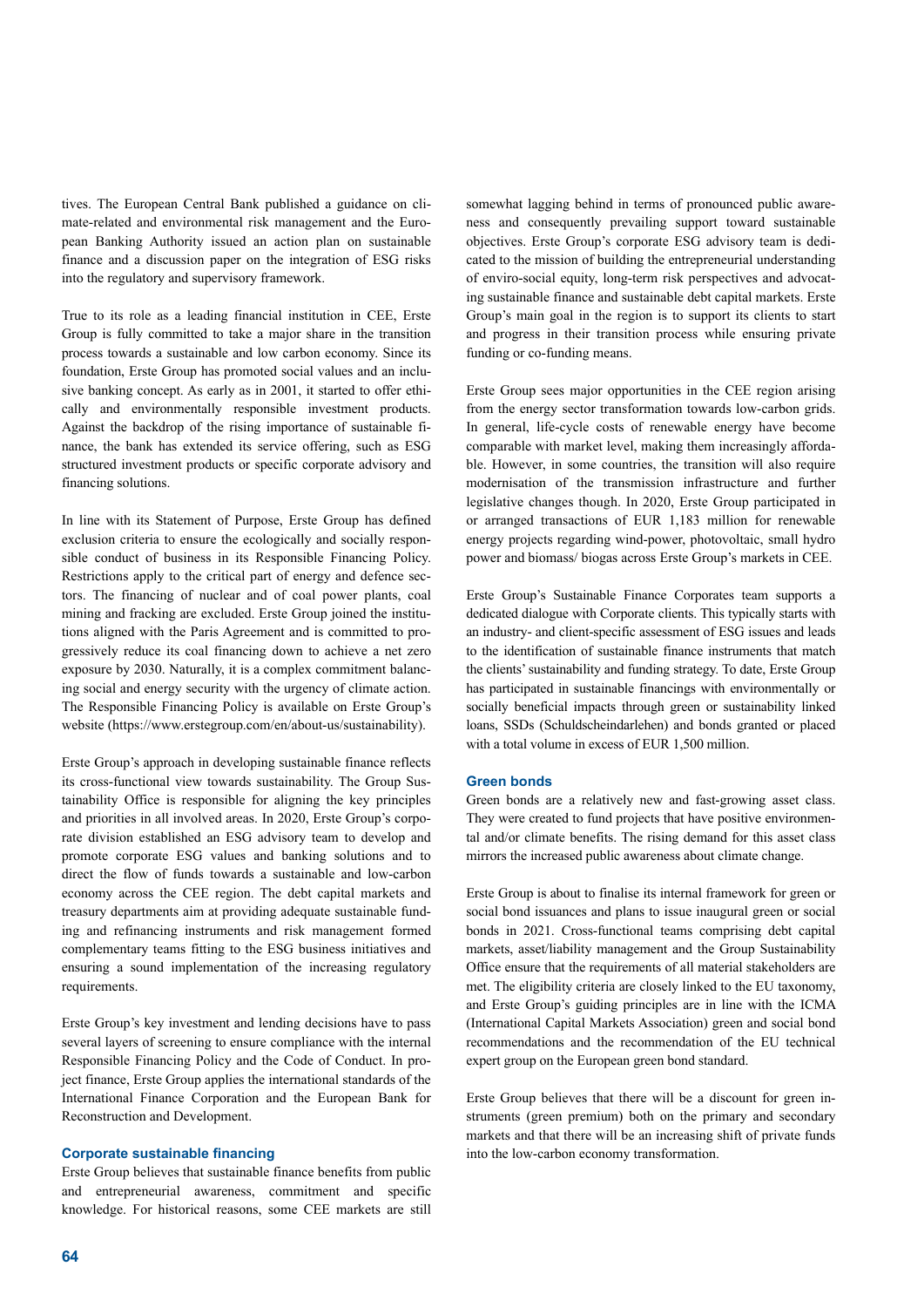#### **Asset management**

Erste Asset Management (Erste AM) is the asset manager of Erste Group. All Erste AM entities are PRI Signatories (Principles of Responsible Investment) and are committed to the principles of responsible investment. For years, Erste AM has been offering investors an extensive range of sustainable funds enabling them to consider ecological, social and ethical aspects in their investment decisions. Actively managed mutual funds and asset management portfolios are not allowed to invest in companies involved in banned weapons such as land mines, nuclear weapons or cluster bombs and are likewise banned from investing in companies earning more than 30% of total revenues from coal mining, coal trading or the production of coal-based fuels. Furthermore, mutual funds are not allowed to engage in food speculation. The applicable guidelines, including further restrictions are available on the website of Erste AM under sustainability (http://www.ersteam.com). By the end of February 2020, Erste AM took the next step by managing a large number of funds on the basis of integrated ESG criteria.

The Ethics Advisory Board, a body of five external experts, supplements the expertise of the experts at Erste AM in the field of ethical assessment. Erste AM is an active member of the following institutions: Eurosif, FNG (forum for sustainable investments) and CRIC (association for the promotion of ethics and sustainability in investments).

Erste AM is a leading provider of sustainable investment funds in Austria and the CEE region. At year-end 2020, Erste AM managed assets worth approximately EUR 68.2 billion. The assets of sustainably managed investment funds, categorised as ESG Impact, ESG Responsible and ESG Integration, including sustainable real estate assets, amounted to EUR 15.6 billion, held in a total of 78 investment funds that are divided into mutual funds and special funds or individual mandates.

Erste AM believes that a sustainable investment process creates most added value when it combines all available tools and methods. Against this backdrop and to meet strict customer requirements, Erste AM has developed the integrated sustainable approach for its sustainable funds. This approach combines exclusion criteria, positive screening, a best-in-class approach based on the ESG analysis, engagement and voting as well as the design of the investment decisions in line with the desired impact and the assessment of the sustainable yield thus achieved. Furthermore, Erste AM offers tailor-made solutions to its institutional clients.

The managed sustainable retail funds include eight bond funds among them a globally oriented, sustainable emerging market corporate bond fund and a global high-yield fund launched in May 2020, four regional equity funds, a global equity fund following a dividend strategy, a real estate fund, a microfinance fund of funds, a theme fund in the areas of environment and climate protection (in cooperation with WWF Austria), an asset allocation fund of funds as well as Erste Green Invest, launched in August 2020, whose investment decisions focus on measurable positive effects on the environment and society. In 2020, 13 sustainable funds were awarded the FNG label: four funds were awarded three stars and nine funds received two stars. The FNG label is the quality standard for sustainable investments in Germanspeaking countries and was first awarded by Forum Nachhaltige Geldanlagen (FNG) in 2015. Moreover, eleven of the sustainable funds, most of them for many years, have been awarded the Austrian Ecolabel for sustainable financial products.

Cooperation with other international asset managers (organized by PRI and Sustainalytics) continued in 2020. As a founding member of the Climate Action 100+ investor initiative, Erste AM has supported the five-year active dialogue with the world's 100 largest emitters of greenhouse gases from sectors such as oil and gas, electricity, transport and chemical industry since November 2017. The aim is to make these companies reduce emissions, improve climate-related reporting and to promote measures to combat climate change. In addition to its discussions with companies on controversial topics in the field of sustainability and environmental protection, Erste AM also represented the interests of its customers and fund shareholders at numerous annual general meetings.

The regularly published online blog of the Responsible Investment team of Erste AM (https://blog.de.erste-am.com/dossieroverview/) remained popular in 2020. In addition, brief sustainability profiles (fact sheets) on the investment universe and the sustainability funds are published regularly. Customers are provided with additional details on the selection criteria and their influence on sustainability-relevant key data (such as the funds' CO2 footprints). In 2015, Erste AM was the first Austrian capital investment company to sign the Montreal Carbon Pledge. Erste AM thus undertakes to measure the  $CO<sub>2</sub>$  emissions of its investments and to publish the CO<sub>2</sub> footprint annually. In early 2020, cooperating with the University of Natural Resources and Life Sciences (Universität für Bodenkultur; BOKU) in Vienna and applying international standards, Erste AM was among the first entities in the financial sector to conduct a comprehensive calculation of greenhouse gases emitted by its operations. Calculations were performed for its offices in Austria for 2018 and 2019 and certified by staff of the BOKU CO<sub>2</sub> compensation system. In 2020, the water footprint for ERSTE RESPONSIBLE equity funds was calculated for the third time.

#### **Structured investment products and advisory**

Erste Group has already issued several sustainable retail structured investment products in some of its CEE markets. Having long-standing experience in developing structured investment products for its retail clients, Erste Group regards the integration of ESG factors in its product development and offering a commitment to enable its retail clients to invest according to their sustainability-related preferences.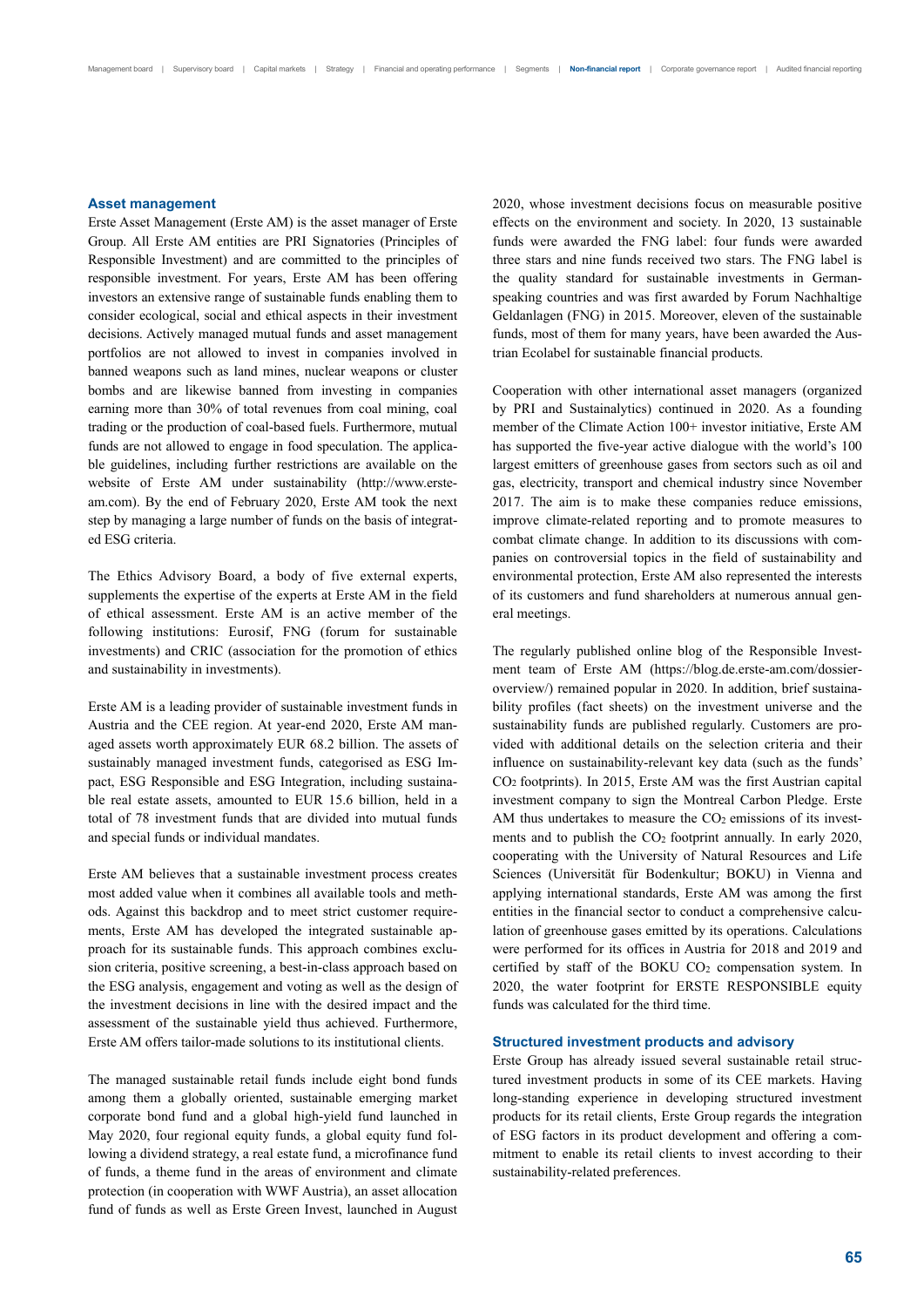Business responsibility for the development and management of the group-wide sustainability policy for retail structured investment products lies within the central product management unit, which aligns all ESG related topics with the Group Sustainability Office.

In 2020, Erste Group launched a group-wide initiative to introduce a unified Group Markets Retail Responsible Investment Policy for its retail structured investment products. This policy ensures a common understanding of sustainable retail structured investment products and financial advisory services. In addition, it provides transparency on the applied ESG characteristics. The policy has been available on Erste Group's website since March 2021.

Erste Group aims to build-up a client preference-oriented sustainable retail structured investment product offering based on a harmonised ESG methodology and aligned disclosure standards between its entire asset management and advisory universe. To foster the sustainability knowledge of the financial advisors, a growing range of dedicated ESG training sessions and webinars will be available.

# **SOCIAL BANKING**

Offering basic banking services to the unbanked part of the population was one of the main reasons for the foundation of Erste österreichische Spar-Casse in 1819. Since then, the founding principle – to make financial products and services accessible for all people and to disseminate prosperity – has not changed. For a variety of reasons more than 14 million people in Erste Group's core markets (Austria, Czech Republic, Slovakia, Romania, Hungary, Croatia and Serbia) are still at risk of poverty or social exclusion and even today, some segments of the population do not have access to basic financial services.

Erste Group's social banking initiatives focus on financially excluded or vulnerable private individuals (people at risk of poverty or social exclusion) and social organisations (non-profit sector, non-governmental organisations and social enterprises) by offering them fair access to financial products, sound financial advice and business training and mentoring. Social banking was rolled out across all of Erste Group's local banks and was implemented in partnership with ERSTE Foundation and local social sector organisations. Since the launch, 36,000 clients have been supported, loans of EUR 380 million have been granted and, additionally, educational support has been provided to 26,000 clients.

A specific social banking risk policy sets out the key requirements for managing credit risk of social banking in Erste Group. This policy applies to social banking activities to private individuals, micro clients/starting entrepreneurs, social organisations and special projects. The policy provides a framework that is adapted according to local needs and local legal regulations. The responsibility for each transaction lies with the associated local bank of Erste Group.

Financial inclusion empowers people to cope with unexpected financial shock. Since its foundation in 2006, Zweite Sparkasse has helped a total of 20,500 people in financial difficulties in Austria and currently serves about 8,600 customers. In Slovakia, Slovenská sporiteľňa's social banking continued its debt advisory programme supporting approximately 730 low-income clients in taking control of their debts and improving their household financial management skills.

One of the most difficult tasks for starting entrepreneurs is raising financing to start their business. Erste Group believes that small entrepreneurs provide not only income for themselves and their families, but they often expand their businesses in their communities and, consequently, create new jobs. Erste Group offers access to start-up micro loans, business training, e-learning tools, mentoring sessions and networking to these customers. In Austria, the Mikrokredit initiative of Erste Bank Oesterreich and the Austrian Federal Ministry of Social Affairs, Health, Care and Consumer Protection targeting unemployed people starting their own business was extended by adding mentoring support. Overall, Erste Group financed 520 starting entrepreneurs with a total volume of EUR 23 million in 2020.

Very often, even a small working capital loan can be sufficient to scale micro business and successfully fight poverty. BCR social finance (formerly good.bee Credit) is a non-banking financing institution established in 2009 with a clear social inclusion mission and reinvesting all earned profits back into the company. It provides tailored financial and non-financial products for microbusinesses, small agricultural producers and individual enterprises, in both rural and urban areas of Romania. In 2020, BCR social finance approved 1,400 loans and disbursed EUR 15 million to Romanian micro-businesses.

Non-profit organisations and social enterprises often deal with some of the most challenging issues in society such as youth unemployment, social integration and poverty reduction. The Covid-19-induced crisis has triggered funding constraints for many of these organisations. In addition, the current economic downturn might result in declining future aid budgets, social programmes and donations. In May 2020, Erste Group Social Banking with the support of ERSTE Foundation started to provide emergency working capital loans with a zero interest rate in 2020 to non-profit organisations in the CEE markets aiming to support the social sector to cover immediate needs and current expenditure. Additional consultation is provided to find suitable financing.

Erste Group's social banking experts and mentors offer innovative advice and dynamic perspectives to support social enterprises and starting entrepreneurs. For these clients, Erste Group offers a bundle of working capital loans, bridge loans and investment loans. Erste Group Social Banking benefits from the social entrepreneurship guarantee umbrella under the EU Programme for Employment and Social Innovation (EaSI). In 2020, Erste Group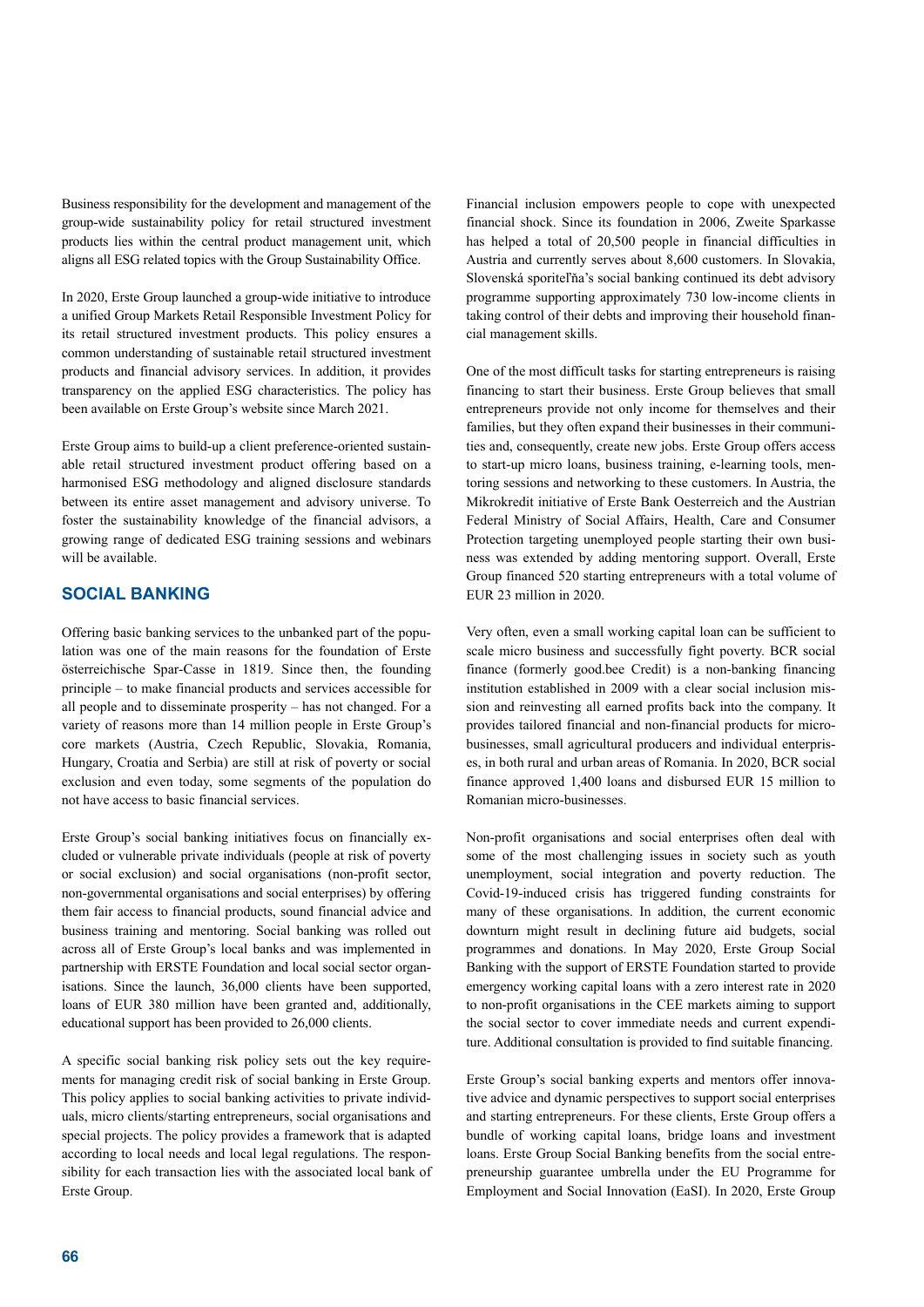financed 110 social organisations, NGOs and social entrepreneurs with a total volume of EUR 14 million.

#### **Social Impact Bond**

Erste Social Finance Holding and ERSTE Foundation teamed up with atempo, an experienced social enterprise in the field of social inclusion, to contribute to solving issues of unemployment of low-skilled women and social exclusion of people with disabilities in a social impact bond scheme initiated by the Austrian Federal Ministry of Social Affairs, Health, Care and Consumer Protection. The goal of this project is to support independence and the quality of life of people with disabilities, and at the same time to empower unemployed women with professional, targeted education and mentoring to enable their re-entry into employment. Pre-financing of the private investor is guaranteed by the Federal Ministry of Social Affairs, Health, Care and Consumer Protection. The initiative is planned to run from May 2020 until December 2023 and will be realised in Vienna, Styria, and Lower and Upper Austria.

For more information and details about Erste Group's social banking or to read some client stories, please visit: https://www.erstegroup.com/en/about-us/social-banking.

# **Suppliers and supply chain**

Erste Group views suppliers as partners in shaping its business to be more sustainable. Procurement decisions include assessments of the suppliers' social and environmental impact.

Covering the entire supply chain, Erste Group Procurement is the sourcing and procurement company of Erste Group. Its basic objective is to ensure clear and fair sourcing and procurement activities and contracts. This includes, most importantly, meeting all the needs of Erste Group's entities for goods and services on time and in accordance with all quality requirements with the best possible terms (e.g. price, terms of payment, guarantees and liability) by purchasing locally or across borders. Erste Group's suppliers must meet defined standards of business ethics, environmental protection and human rights.

In fulfilling their contractual obligations, suppliers of materials, equipment and services selected as group partners are required to:

- Comply with national and local laws, decrees and regulations
- Fulfil all their legal obligations regarding the health and safety of their employees and their contractors
- Strictly comply with environmental legislation
- Respect and implement the basic principles of corporate social responsibility

These principles are also reflected in the supplier code of conduct, which is publicly available on the website of Erste Group Procurement. Erste Group Procurement holds the CIPS Corporate Ethics Mark, a certification awarded by the Chartered Institute of Procurement and Supply (CIPS). This certificate distinguishes institutions that have committed to high standards in procurement and provide relevant courses in-house. Currently, 100% of all employees of Erste Group Procurement have obtained individual certification on ethical behaviour in procurement.

# **SUPPLY CHAIN**

Erste Group's supply chain mainly involves indirect expenses that support the group's core business. In 2020, the total amount paid to companies outside Erste Group was slightly above EUR 1.15 billion, mostly linked to IT (43% of total spending), followed by expenses for services, operations and marketing (36%) and facility management (21%). Out of a total of 20,556 suppliers at group level, 693 suppliers accounted for 80% of total third party expenditure.

90.7% of suppliers (reflecting 94% of third party expenditure) are located in the European Union, highlighting Erste Group's focus on its markets in Central and Eastern Europe including Austria. 8.6% of suppliers are located in other European countries, 0.5% in North America and the rest (0.2%) are based on other continents.

Only 14% of Erste Group's purchases were made across borders. The focus on local procurement strengthens the local economies of the countries where Erste Group operates and underlines its commitment to support these regions.

# **SUPPLIER SELECTION PROCESS**

Compliance with sustainability criteria in selecting suppliers is guaranteed at both the strategic and the operational levels. Strategies have been developed for selected groups of goods to help in supplier selection. In addition to group standards for social responsibility, these strategies also include defined technical specifications. Since 2016, sustainability criteria drafted with the Group Sustainability Office of Erste Group have been a mandatory element of the selection process.

To ensure that Erste Group's suppliers meet the group's corporate responsibility standards, audit questionnaires must be completed for any purchase worth more than EUR 100,000, and regular supplier business reviews have to be performed.

The supplier audit questionnaire is IT-based and an integral part of Erste Group Procurement's supply chain. This ensures full transparency and allows a timely assessment of suppliers and risks before entering into contracts with suppliers. The results of the audits form the basis for supplier classification.

To ensure correct procedures, all relevant steps have been integrated into an electronic tendering system. The IT application blocks the entry of further data, and thus collaboration with a supplier, if there is not enough information available or a supplier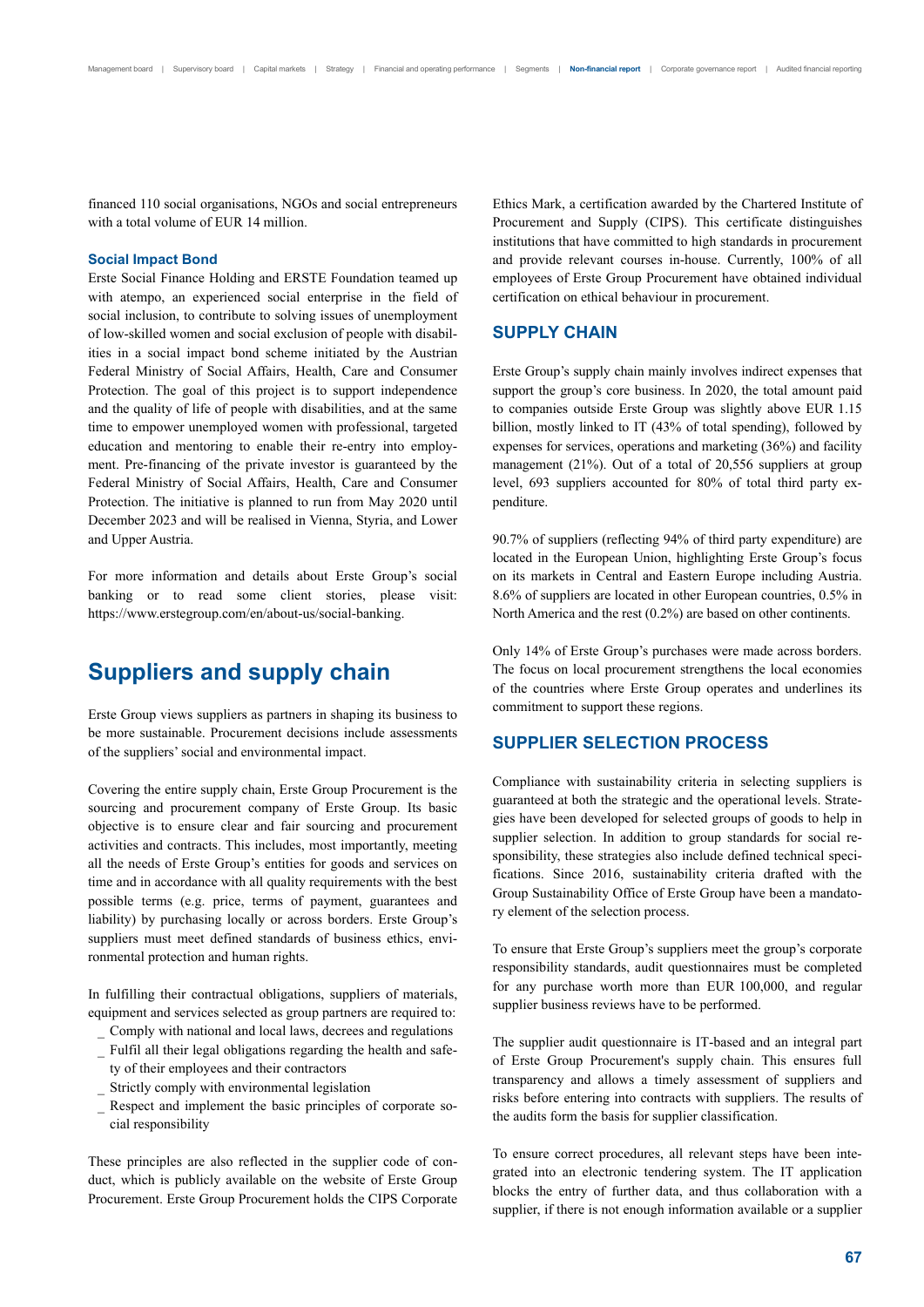classified as critical has not been explicitly approved. Any noncompliance with the supplier code of conduct is brought forward to compliance delegates, who decide on further action, if required. In addition to the initial evaluation, follow-up reviews are performed regularly on the most important suppliers or those having the most significant risk profile.

#### **Environmental aspects**

As part of Erste Group's efforts in environmental protection, ecological aspects are also included in Erste Group Procurement's supplier selection process. The supplier audit questionnaire specifically addresses the following topics:

- Existence of an environmental management system
- Existence of a written environmental policy
- Method for measuring  $CO<sub>2</sub>$ -emissions
- Existence of environmental targets
- Information on fines or charges for environmental infringements
- Description of the supplier's supply chain

In the procurement of goods, tender documents include additional questions relating to potentially hazardous chemicals, recycling capabilities of products, return policies for products at the end of their useful lives and compliance with ENERGY STAR or similar standards.

A supplier sustainability scorecard was introduced in 2017. Suppliers are required to disclose their ecological footprint (energy consumption, waste and emissions) for the previous two years, either at an aggregate level or related to their activities for Erste Group. In 2020, 66 suppliers with resource-intensive operations such as data centres and transport services were selected to provide scorecard data. As these criteria are relevant to the supplier selection process, developments are continuously monitored and assessed.

In 2020, 20,556 contracts with suppliers were concluded or renewed. Of these, 1,808 suppliers were screened according to environmental standards. No supplier was subject to any environmental impact assessment beyond the standard audit questionnaire, nor was any supplier identified as having had a significant actual or potentially negative environmental impact. No actual or potentially negative environmental impact was identified in the supply chain. Finally, no supplier contract had to be terminated as a result of a significant actual or potentially negative environmental impact.

#### **Social aspects**

As the supplier selection process also encompasses social aspects, the supplier audit questionnaire also comprises relevant criteria such as:

- Effective abolition of child labour
- Elimination of all forms of forced or compulsory labour
- Elimination of discrimination with respect to employment
- Freedom of association and the right to collective bargaining
- Reasonable working hours and fair remuneration
- Health protection
- Occupational health and safety
- Job restructuring
- Remuneration
- Fair working conditions
- Other social criteria in the supply chain

In 2020, Erste Group co-operated with 20,556 suppliers, of which 1,808 suppliers had a current supplier audit questionnaire on file. No supplier was subject to any specific labour practices or human rights impact assessment beyond the standard audit questionnaire, nor was any supplier identified as having had a significant actual or potentially negative impact on labour practices or human rights. There was no actual or potentially negative impact on labour practices or human rights identified in the supply chain and no supplier contract had to be terminated as a result of a significant actual or potentially negative impact on labour practices or human rights.

Furthermore, no supplier was found to be in violation or at risk of violating the right to exercise freedom of association and collective bargaining, nor was any supplier found to have a significant risk of child labour, young workers exposed to hazardous work, or material risk of incidents of forced or compulsory labour.

# **Compliance and anti-corruption**

Erste Group is committed to the highest standards of corporate governance and responsible behaviour of every individual and conducts its business in compliance with applicable laws and regulations. In addition, Erste Group has introduced various policies and guidelines defining rules and principles for its employees. Compliance with external and in-house standards provides the basis for long-term trust in Erste Group.

Erste Group's compliance programme has laid the basis for a common understanding of values within the Group. The Code of Conduct provides guidance for Erste Group's employees. The rules it sets out for dealing with the day-to-day business create the basis for compliance awareness and for the compliance management system that ensures conduct in conformity with laws and policies.

The Compliance department is responsible for the compliance programme and thus for compliance matters within Erste Group. In organisational terms, Compliance is assigned to the Chief Risk Officer's division but reports directly to the entire management board. The compliance programme of Erste Group is based on relevant legislation such as the Market Abuse Regulation and the Securities Supervision Act, the Criminal Code and the Financial Markets Anti-Money Laundering Act as well as international practices and standards.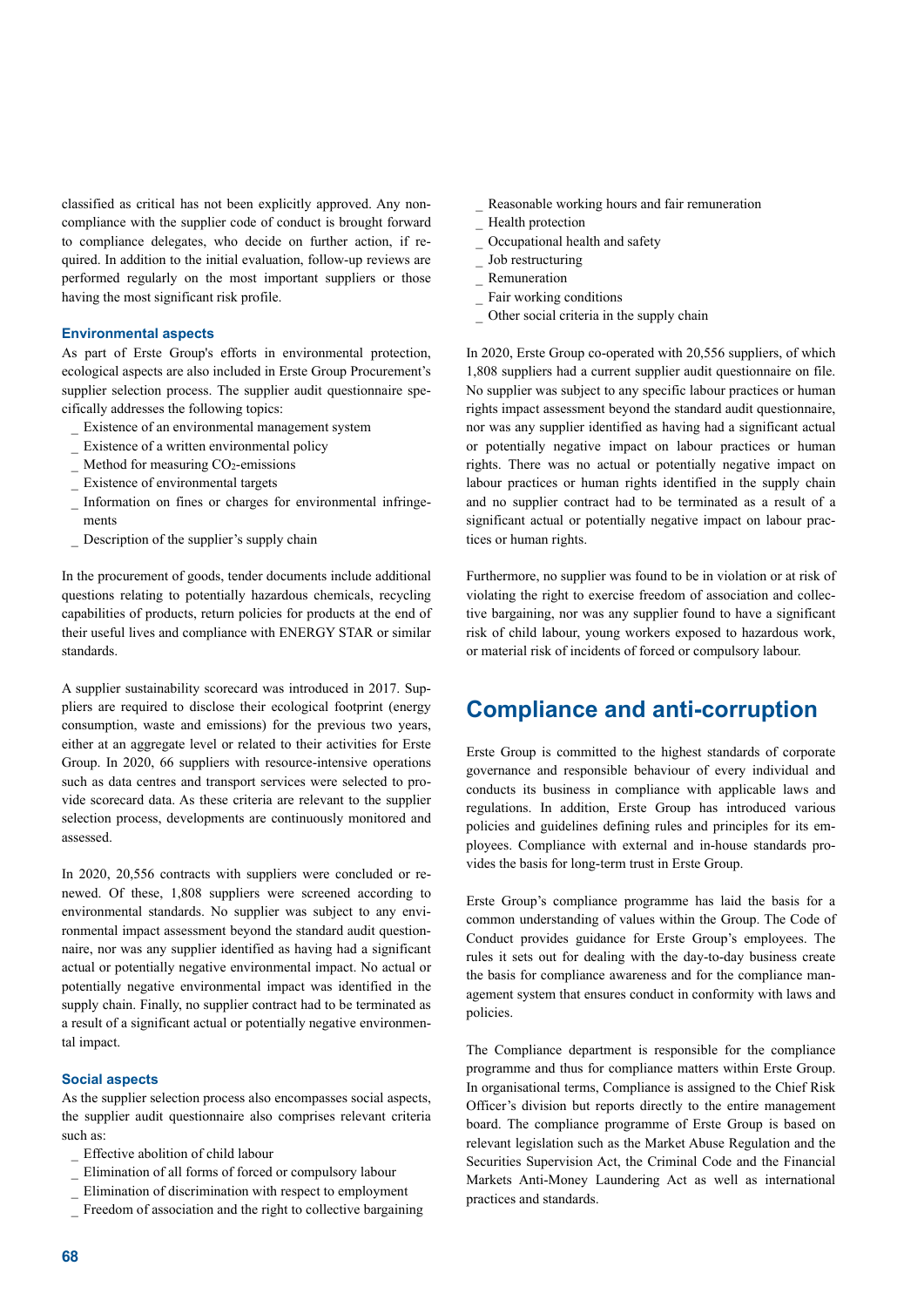Conflicts of interest between customers, Erste Group and employees are governed by clear rules. The most frequent types of conflicts of interest have been defined. Policies and organisational measures have been implemented to manage such conflicts of interest, including information barriers and rules on accepting and giving benefits. Additional standards apply, for example, with regard to employee transactions and research disclaimers. Among the key issues are also the establishment and coordination of processes and measures to prevent money laundering and terrorist financing, to comply with financial sanctions and embargoes and to prevent financial crime. In this area, substantial investments are being made on an ongoing basis to strengthen the monitoring systems.

To ensure compliance with all laws and regulations, standards, policies and processes are continuously evaluated and reviewed across the Group.

Mandatory compliance training for all new employees includes awareness building and an introduction to the prevention of corruption. For employees in selected business areas, regular compliance training is mandatory.

# **ANTI-CORRUPTION**

Based on international anti-bribery and anti-corruption initiatives (e.g. the OECD Anti-Bribery Convention, the United Nations Convention against Corruption), local authorities in many countries have adopted laws and regulations that generally prohibit offering public officials benefits for the purpose of obtaining or retaining business or otherwise securing improper advantages. Offering improper payments or other inducements for the benefit of a public official, even if made indirectly through an intermediary, is prohibited. Erste Group under no circumstances offers anything of value to a public official nor to members of a public official's family or any charitable organisation suggested by a public official for the purpose of influencing the recipient to take or refrain from taking any official action or to induce the recipient to conduct business with Erste Group. This also includes facilitating payments. All of Erste Group's businesses are subject to the laws and regulations in the countries in which Erste Group operates.

Preventing and combating corruption is fundamental to Erste Group. The following measures are taken to comprehensively raise awareness among and provide information to employees:

Policy. By rolling out a group-wide policy on conflicts of interest and anti-corruption, Compliance educates employees about key national rules as well as the rules of the UK Bribery Act and the US Foreign Corrupt Practices Act (FCPA). This ensures that every employee of Erste Group is familiar with the relevant rules and knows how to apply them. This policy is a minimum standard for the entire banking group.

**Training.** New employees are systematically instructed in the essence and processes of Erste Group's corruption prevention efforts. Regular releases of intranet news on key themes of anticorruption efforts such as the proper handling of benefits around Christmas or of monetary or non-monetary benefits help to raise awareness of the anti-corruption agenda.

**Reporting.** Every employee of Erste Group must refrain from any conduct that might give rise to a suspicion of corruption. In addition, various reporting duties have to be met, including in particular reporting any acceptance or giving of certain benefits in the public and the private sector as well as any benefits they receive from third parties within the meaning of MiFID II or give to such third parties. With all topics arising in connection with corruption prevention, Erste Group's employees may contact Compliance through various channels such as e-mail, reporting tools or, anonymously, by whistle-blowing.

**Group steering.** Under a comprehensive communication scheme, Erste Group entities share information intensively at the expert and division head levels (e.g. regular expert calls, annual division head conferences). Local compliance officers and Erste Group's Compliance department hold regular phone conferences to discuss key issues such as ways of providing advice and creating awareness specifically on matters such as benefits and side-line activities.

**Surveillance.** All suspicious cases are reviewed and disciplinary action is taken, if required. The group-wide survey of corruption risks did not reveal any significant corruption risks for Erste Group.

#### Activities in 2020

- Continued optimisation of the compliance strategy with an increased strategic focus on improvements in anti-money laundering, financial sanctions and the uniform establishment of group-wide standards
- Improvement of the monitoring system to combat money laundering
- Annual or periodic reviews of policies including the groupwide AML, KYC, CTF, FATCA and CSR policies, the Financial Sanctions and Embargoes Policy, the Securities Compliance Manual, and the Anti-Corruption and Conflicts of Interest Policy
- Regular compliance and anti-corruption training
- Update of the reporting tool for conflicts of interest (benefits and side-line activities)

#### Activities continuing in 2021

- Increased process and technical improvements in anti-money laundering, financial sanctions and data analyses to combat financial crime
- Further improvement of the monitoring system to combat money laundering
- Campaigns to strengthen awareness regarding conflicts of interest and anti-corruption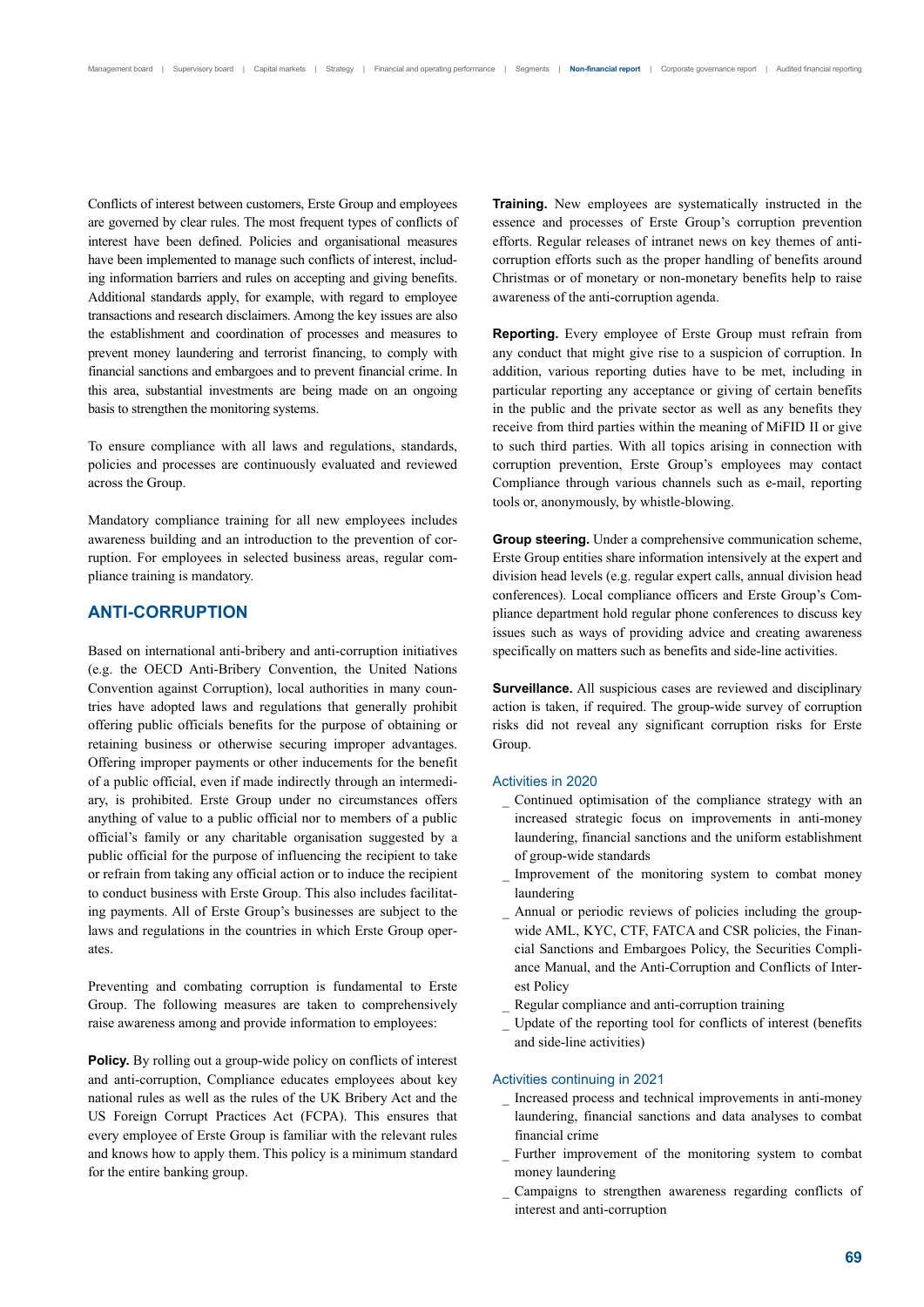# **Employees**

Erste Group is convinced that current and future staff-related goals can be achieved by focusing on the following three pillars of its human resources strategy:

- <sub> $-$ </sub> Culture
- $\overline{\phantom{a}}$  Competence
- Competitiveness

Human capital is the key element for successful organisational, corporate cultural and competence building. Modern organisations enable people to work in a more flexible, adaptive and customer-centric way. Attracting, retaining and engaging highly qualified employees is crucial to business success, and Erste Group strives to be the employer-of-choice in the region, both in the financial and in the IT sectors, by offering various learning and development opportunities, diverse and international teams and challenging tasks in a flexible organisation.

Developing future leaders and experts in a systematic way is what motivates high-potential employees. Talent management is driven by honest feedback, a fair and transparent assessment of individual potential and quality development activities in partnership with internationally renowned institutions In the next few years, Erste Group expects that a significant part of today's competences will either become obsolete or will be replaced with different skillsets, more relevant for an agile and digital workforce. Building future-fit competence is thus an essential element of Erste Group's day-to-day human resources work. Learning initiatives go well beyond banking knowledge and also cover the broad economic and social issues facing the region.

Erste Group's cultural transformation aims at linking performance management and rewards to qualitative aspects. This involves moving away from incentive schemes with predominantly sales-driven key performance indicators towards a remuneration philosophy that is more purpose-driven, collaborative and team-oriented, thus taking the prosperity and satisfaction of customers into account.

Erste Group contributes to the implementation of the UN Sustainable Development Goals and Agenda 2030. Its diversity strategy and activities support good health and well-being (Goal 3), gender equality (Goal 5), decent work & economic growth (Goal 8) and reduced inequalities (Goal 10).

#### **Erste Group's response to Covid-19**

At the end of January 2020, a Covid-19 Coordination Team was established to assess risks for the company with the accelerated spreading of the coronavirus and to coordinate necessary measures. The aim was to ensure a maximum of safety for both employees and customers as well as to protect the business interests of Erste Group while supporting governmental efforts.

Starting with the first lockdown in mid-March the share of employees of central buildings working from home rose to over 90% within 36 hours. It proved to be advantageous that employees had already been equipped with laptops and softphones, and in most cases, with mobile phones, for several years to accommodate working in modern open-space working environments and from home in general.

As banking was defined as a part of critical infrastructure, Erste Group's branches were kept open even during complete shutdowns in all of its core markets. In some branches, opening hours were reduced, and a two-team system was introduced for several months to ensure the safe and stable provision of services.

Due to the strict containment and safety measures no infection clusters were identified in branches or central buildings during 2020.

So far, Erste Group Bank AG has not made use of any government subsidies, such as tax deferrals, compensation of wage costs or short-time work in connection with Covid-19.

# **DIVERSITY AND EQUAL OPPORTUNITY**

Erste Group defines diversity and inclusion as an integral part of its corporate strategy. Owing to its diversity principles, Erste Group benefits from highly motivated employees, innovative teams and higher customer satisfaction. Erste Group is convinced that diversity promotes operating excellence, as diverse teams achieve better results.

The code of conduct also emphasises the respect for human rights and non-discrimination. Erste Group strives to create the best possible work environment, free of discrimination, harassment and intimidation. It values the work of each and every person regardless of gender, age, marital status, family obligations, religion, political conviction, sexual orientation, nationality, social or ethnic background, disability physical appearance and any other aspects unrelated to the bank's business.

#### **Diversity and inclusion**

In 2020, Erste Group's Diversity and Inclusion Policy was renewed, defining measures to increase the share of women in management positions. This policy focuses on the following four areas:

- HR processes including recruitment, retention and promotion
- The reconciliation of private and professional lives
- Culture and communication
- A new set of targets and ways to effectively monitor them

Erste Group did not reach the 35% target for women in top management positions by year-end 2019. Following an in-depth analysis of the process, the management together with experts in the fields of human resources and diversity set the objective to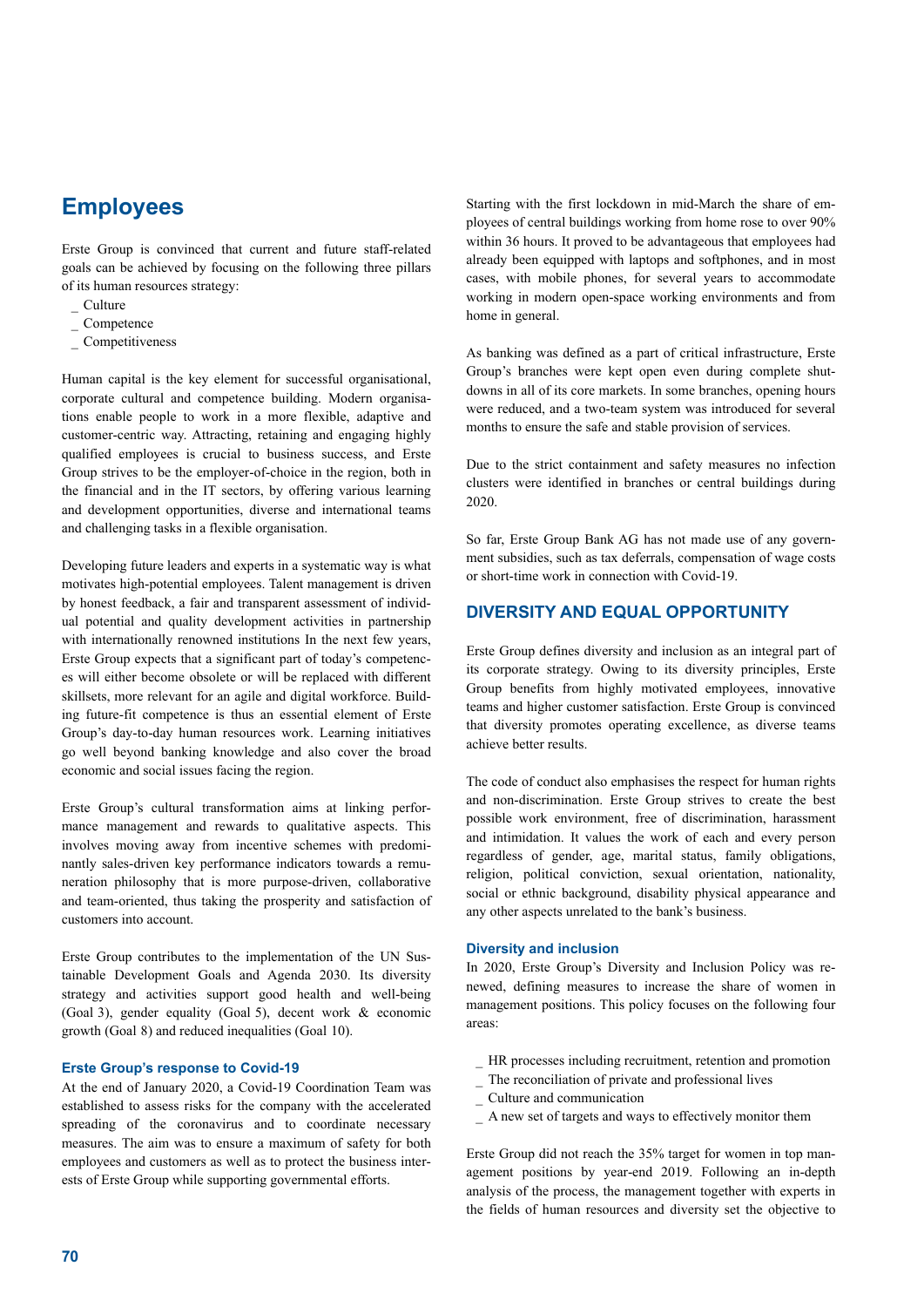reach a share of 37% women in top management positions (i.e. board and board-1) and 40% women in other management positions (i.e. B-2 and B-3) by the end of 2025. Specific targets were defined for each of the local banks, supplemented with an effective monitoring and reporting system. As of year-end 2020, the banking subsidiaries of Erste Group hold a share of women in top management of 26.6% (2019: 27.4%), with Banca Comercială Română as the best-performer with 41.9% (41.2%), followed by Erste Bank Serbia with 40.0% (38.1%) and Erste Bank Croatia with 33.3% (26.7%).

In addition, Erste Group focused on the group-wide implementation of the following initiatives:

- Establishment of new communication formats to raise awareness for diversity and equal opportunity among executives, to make existing offers more visible and to provide best practice examples
- Establishment of a strategic interim management system for persons on parental leave that addresses career disruptions with flexibility and a clear focus on the development opportunities for women and men

As the sole Austrian and one of only three companies in the CEE region, Erste Group was again listed in Bloomberg's Gender Equality Index (GEI). This index measures disclosure and performance in promoting gender equality in five areas: female leadership and talent pipeline, equal pay and gender pay parity, inclusive culture, sexual harassment policies, and pro-women brand. Another prestigious international benchmark is Erste Group's participation in the EU Diversity Charter platform. All local banks (with the exception of Erste Bank Serbia because it is headquartered in a non-EU member state) are signatories to their national diversity charters in which members commit themselves to establish an inclusive working culture for their employees regardless of gender, ethnicity, religion, age, disability and sexual orientation. In 2020, Erste Group was for the first time a main partner of the United Nations initiative Orange the World. The purpose of the campaign is to raise awareness for violence against women and support women globally to lead a life free from all forms of violence.

#### **Antidiscrimination**

A company agreement on preventing discrimination and promoting respectful behaviour in the workplace was concluded for Austria in 2015 to protect against all forms of discrimination, bullying and harassment. An independent anti-discrimination officer advises and mediates in matters concerning harassment and discrimination and works with management on awareness and prevention. In 2020, this company agreement was revised and expanded in the direction of active conflict management, as Erste Group set itself the goal of dealing with conflicts in the Code of Conduct.

Advice for employees is confidential and is accompanied in a structured solution process if required.

Experience obtained from such conflict situations are perceived as an opportunity to work on the continuous development of the corporate culture. This development focuses primarily on raising awareness and improving processes, behaviour and organisational matters for management and employees.

Following its successful implementation in Austria, a Group Policy will be drawn up in 2021 that will also offer Erste Group's subsidiaries outside Austria a framework for conflict management and processes to address and deal with discrimination, bullying and harassment.

# **LEARNING, TALENT MANAGEMENT, LEADERSHIP AND COMPETENCE DEVELOPMENT**

Erste Group is committed to developing its employees' professional and interpersonal skills to ensure that they are well prepared to perform professionally and in a socially responsible manner. Erste Group continuously develops and aligns groupwide training programmes for senior experts and managers.

Erste Group's employees benefitted from the expanding offer of digital learning formats. Deploying the latest digital learning platforms with continuously updated content, Erste Group was able to quickly amend the learning content structure to reflect rapidly changing needs of managers and professionals in the unprecedented workplace situation due to Covid-19.

Erste School of Banking and Finance, representing the group's key learning programmes framework, switched most of its professional and leadership training, customised executive training, and personal development training courses as well as business area-specific programmes, to blended or fully virtual formats. This allowed Erste Group to keep its 2020 focus on job-specific competence building as well as on identifying and developing group-wide pools of high potential leaders, continuing its cooperation with renowned institutions such as IESE Business School, IMD Lausanne, WU Executive Academy in Vienna and Ashridge Executive Education.

Erste School of Banking and Finance offers colleges for specific business areas. The Corporates & Markets College focuses on specific product knowledge, corporate analysis and corporate sales abilities. The Finance College covers topics of the four key areas of controlling, asset/liability management, accounting and data excellence. The offering of the Risk Management College reflects the changes in the regulatory framework and helps to acquire knowledge in the various areas of risk management. The Business Transformation College provides training on project management and business analysis, enterprise architecture and the broad integration of agile methods.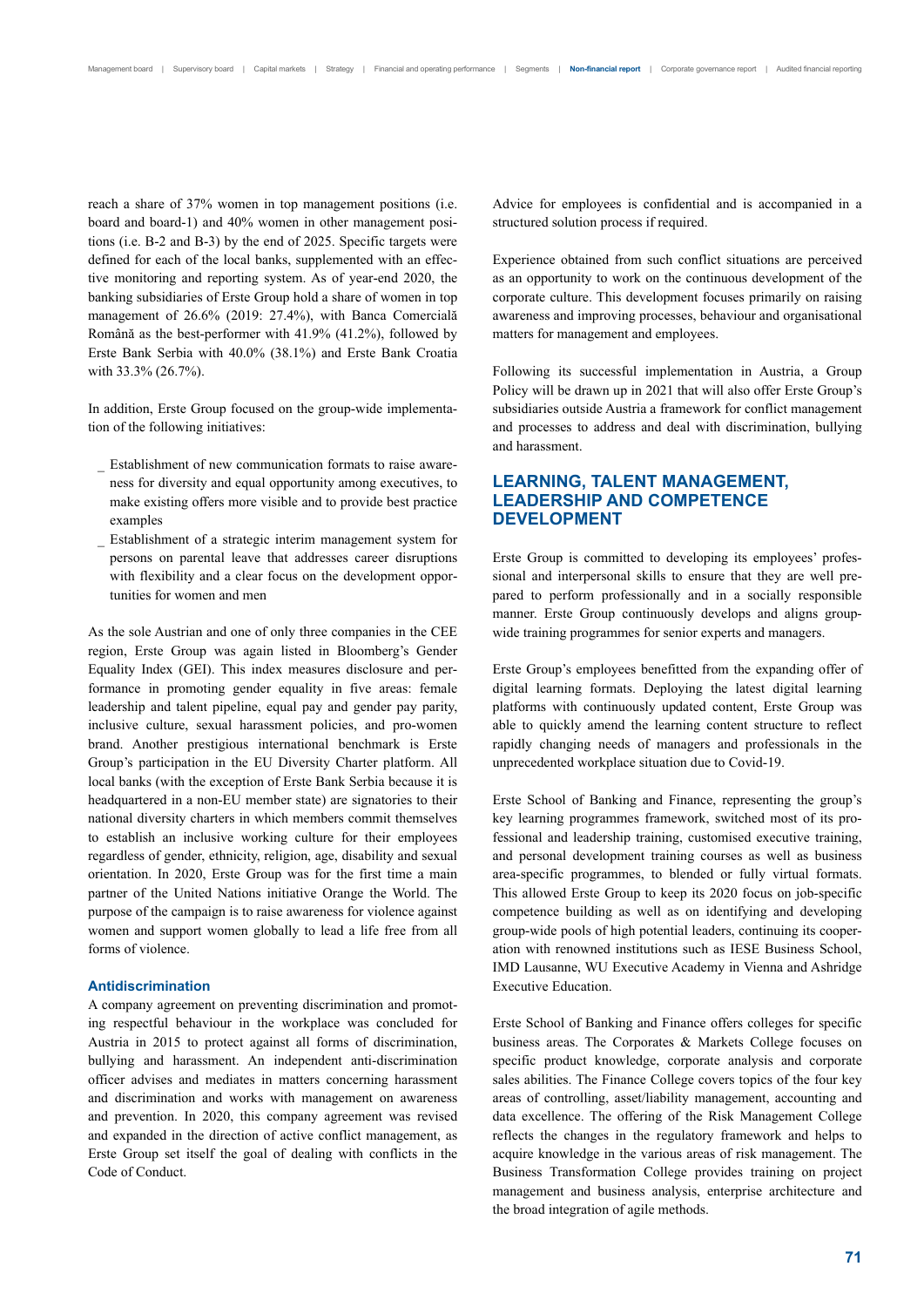Erste Group's international leadership development initiatives are structured into a comprehensive roadmap called Erste Leadership Evolution Centre (ELEC), addressing the full range of leadership development. ELEC also includes development programmes for Erste Group's talent pools that aim at developing internationally mobile, high-potential leaders across three seniority levels. The International Talent Pool targets high-performing professionals up to board minus 3 management levels. The next level, the Group Key Positions Pool, aims at preparing managerial talents for roles at division head level. The Executive Pool identifies and develops top executive level talent.

Attracting new generations of workforce through comprehensive development opportunities remains a steady priority across Erste Group. The aim of the annual Group Graduate Programme for university graduates is to attract top international graduates and provide them with fundamental banking and risk management knowledge. In the current Graduate Programme, 50% of the participants are women.

In 2020, each employee of Erste Group had on average 21.5 training hours for professional development (women 21.4 and men 21.7 training hours). Employees in managerial positions had on average 26.0 training hours. Each employee of the Holding had on average 20.2 training hours for professional development (19.6 hours for women and 20.8 hours for men).

In 2021, Erste Group plans to further expand its digital learning offering for employees and managers. Based on the experience during the pandemic, Erste Group decided to continue expanding digital learning formats. In many training courses, online formats proved to add substantial value. The focus will be both on the development of new formats and on the education of internal trainers who need to master a professional approach to the new media.

# **REMUNERATION AND PEOPLE PERFORMANCE MANAGEMENT**

Erste Group's remuneration policy is geared towards an appropriate balance in rewarding performance, competencies and responsibility of its employees. As a signatory of the Austrian Diversity Charter, Erste Group committed itself to the principles of equal opportunity and transparency, especially in remuneration. Consequently, one of the key strategic priorities is to ensure that all reward schemes are transparent, market-driven and linked to performance and personal development. Erste Group's general remuneration philosophy is to neither fall short nor lead the market but to offer competitive remuneration packages.

Therefore, its remuneration policy aims to:

- Create an environment where employees can perform, develop and be involved
- Reward at the right level to attract and retain employees with the required competence and skills
- Be cost-competitive and cost-flexible for a sustainable business
- Support leadership and employee behaviour that creates an engaging and unique customer experience and effective risk management practices

All remuneration schemes are designed to meet the respective European and national regulatory requirements on remuneration, as well as the local banks' national remuneration practices and business line needs. The supervisory boards or, where established remuneration committees, review remuneration policies and practices annually on Group as well as on local level, to ensure compliance with respective international and national legislation.

Erste Group's remuneration packages comprise fixed and variable components, benefits and benefits in kind and other individually agreed terms and conditions. Fixed remuneration is the core component of any employee's remuneration and is based on job complexity, individual contribution and local market conditions. The fixed salary represents a sufficiently high proportion of the total remuneration to cover the employees' basic cost of living and allows Erste Group to operate a flexible remuneration policy. Variable components of remuneration are designed in such a way that they do not promote excessive risk-taking. Variable remuneration components may be offered to all employees and are based on company, individual and business line performance. Specific sales incentive schemes are offered to employees working in the retail and corporate business lines and are also based on company, individual and business line performance. Sales incentive schemes are based on quantitative and qualitative criteria. On all these levels, Erste Group uses a balance between financial and business growth, risk, customer satisfaction and cost indicators. The overall performance evaluation also includes the employee's social and business competence.

Benefits (in kind) are provided as a means to stimulate well-being in the work environment and to support an appropriate work-life balance. The benefits offered include flexible working time, study leave, parental leave as well as health centre expertise. Pension and insurance schemes aim at ensuring that employees have an appropriate standard of living after retirement. Pension and insurance provisions are according to local laws, regulations and market practice.

# **EMPLOYEE HEALTH & WORK-LIFE BALANCE**

Respecting and promoting work-life balance has been a longstanding priority of Erste Group, and it offers a wide variety of family-friendly measures and evaluates them on a regular basis to ensure that they meet the employees' needs. These measures differ from country to country and include flexible work arrangements, a company kindergarten, short sabbaticals and regular meetings for employees on parental leave.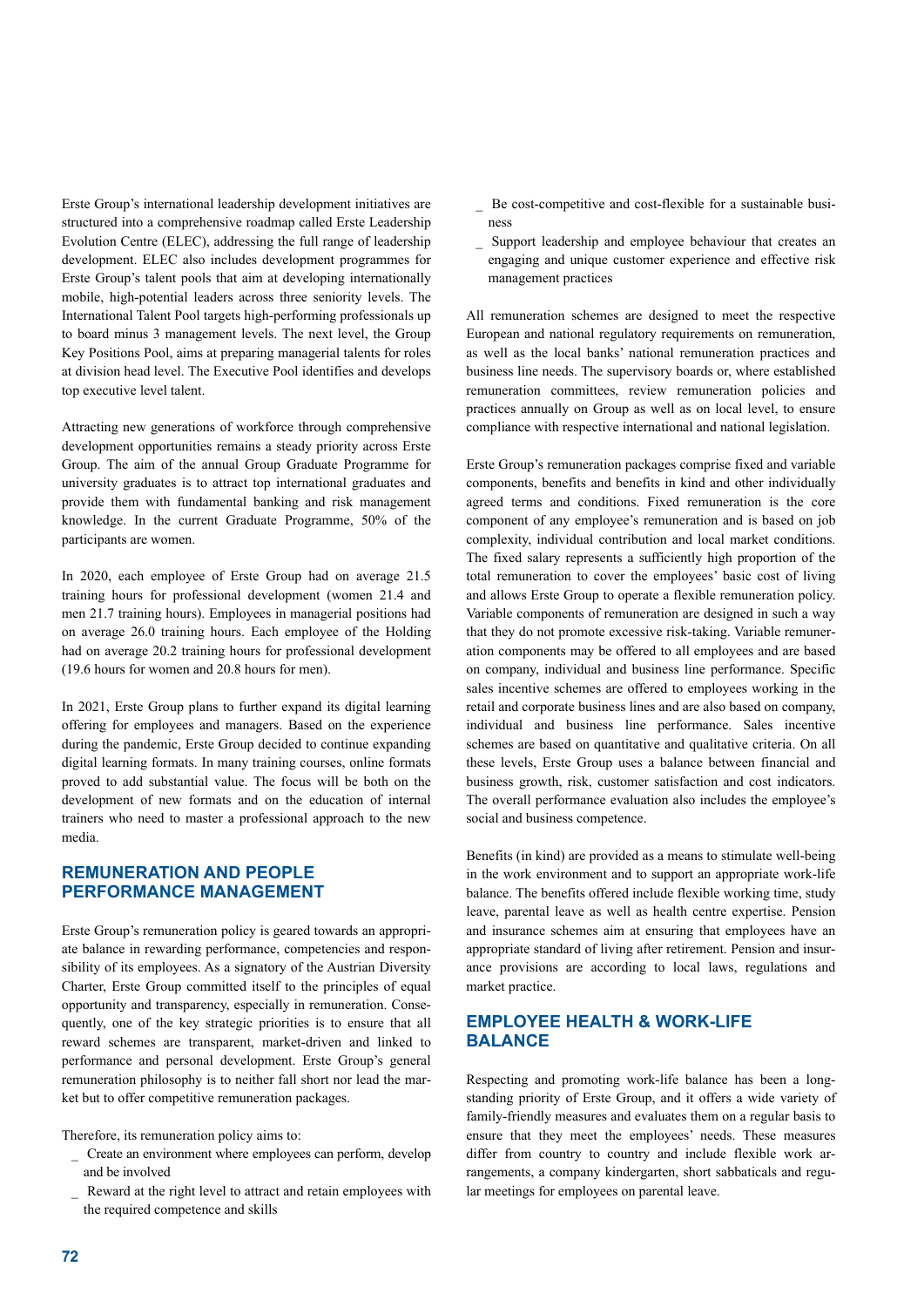One of the priority measures ensuing from the Career and Family (Beruf & Familie) Certification Audit in Austria is to develop effective interim management models for persons on parental leave that address career disruptions with flexibility and a clear focus on the development opportunities for women and men on parental leave. In 2020, Erste Group fostered its initiative on encouraging more men to take full advantage of parental leave options.

The development of health literacy, embedded in the UN Sustainable Development Goals (SDG 3), is essential for dealing with illnesses, guaranteeing equal access to health care, and supporting social policies in this area. The workplace offers an ideal setting and infrastructure to support and promote health issues to large groups of people, thus making occupational health an important contributor to public health. Erste Group is committed to a proactive approach to helping its employees to identify and manage health risks. Health promotion activities and topics in Erste Group include lifestyle habits, work-life balance, mental health, stress prevention and nutrition counselling. A multi-professional team of occupational physicians, work-place psychologists and physiotherapists assists Erste Group's employees in any matters of health and well-being.

The requirements for occupational safety in Austria are regulated by law (Occupational Health and Safety Act). Erste Group ensures compliance with all legal requirements with its own health centre and covers support for the Holding, Erste Bank Oesterreich and almost 30 subsidiaries. In 2020, in the course of the Covid-19 pandemic, almost 7,000 employees received medical treatment in the context of occupational health measures.

To set effective measures for employees within the scope of Covid-19 and to maintain continuous banking operations, the health centre initiated and supervised several very successful approaches: a hotline operating 7 days a week for inquiries from employees regarding related health issues, immediate testing in case of suspected infection, participation in a study led by Medical University of Vienna regarding the immunity situation of employed persons with various demographic factors and employments as well as immediate individual and team support for all employees.

Erste Group's Vienna based health centre focuses on the prevention of chronic diseases, which account for 50-80% of all global health costs. Erste Group has implemented a wide variety of measures to prevent or at least minimise the impact of chronic illness. These measures include preventive medical examinations, melanoma screenings, colon cancer prevention and early detection measures, the prevention of cardio-vascular diseases through nutrition consultation, fitness offers, and blood pressure and other screenings. Through close cooperation with local health services providers such as rehabilitation centres, employees are ensured quick access to treatment.

A company agreement on re-integration ensures that employees can gradually return to work after an extended sick leave. Erste Group is one of only a few companies with such an agreement, which has resulted in a significant decline in long-term sick leaves over the past years.

As mental health is increasingly important for the labour market, the health centre has made it one of its priorities. Employees have access to work-place psychologists, as well as to an external service that provides support for situations concerning children, school, problems at home and outside the home, and caring for older dependent family members. Employees on Erste Campus also have access to a hotline free of charge where they can anonymously seek advice from qualified professionals.

#### **Staff indicators**

Staff indicators refer to the end of the reporting period. Total data (48,516 employees; headcount) include data from direct and indirect holdings of Erste Group outside its below-mentioned core markets.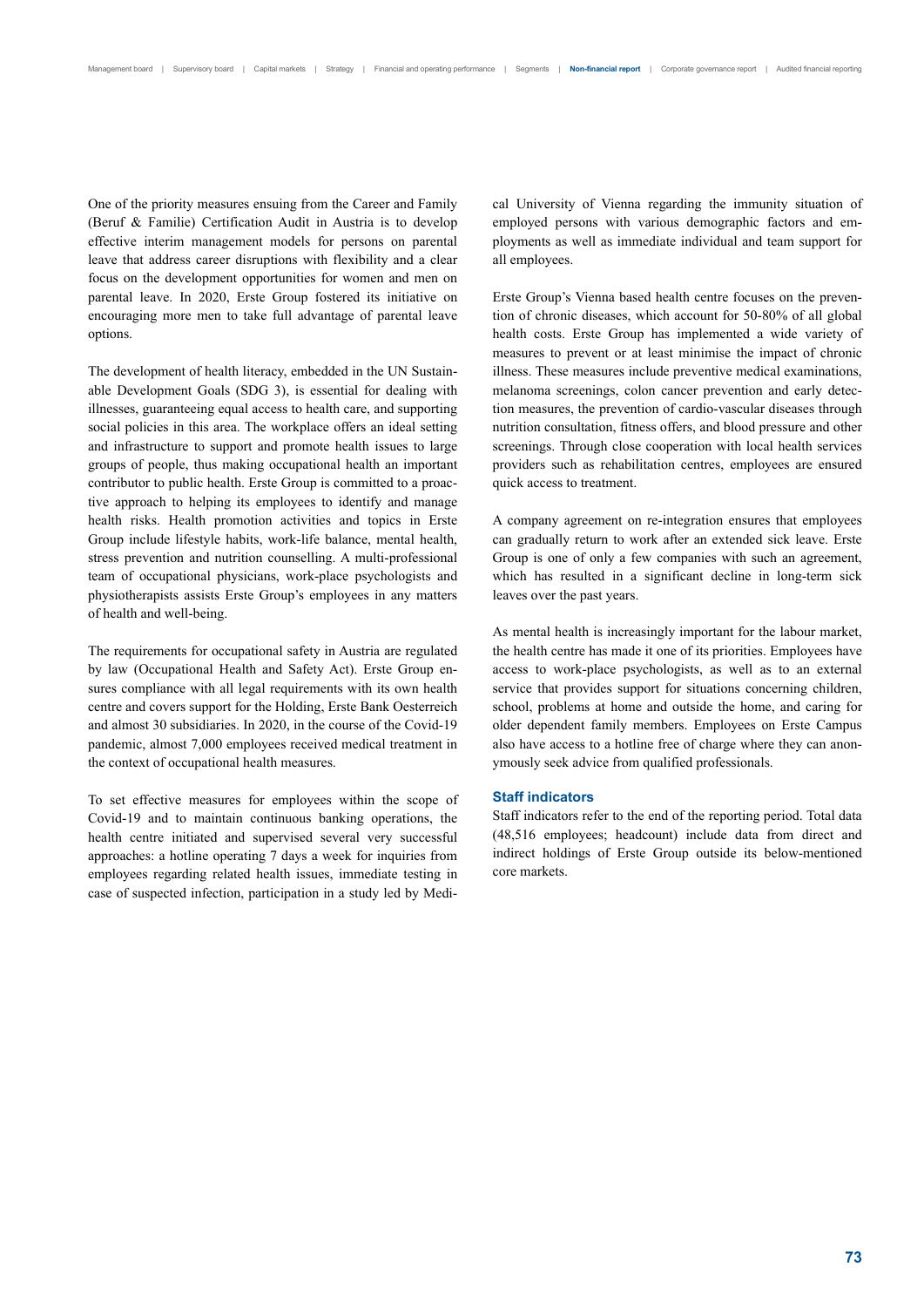### **Overview and age structure 2020**

|                       | <b>Total</b> |            | $30$ years    |        | 30-50 years   |       | >50 years     |        |
|-----------------------|--------------|------------|---------------|--------|---------------|-------|---------------|--------|
|                       | Women        | <b>Men</b> | <b>Number</b> | in $%$ | <b>Number</b> | in %  | <b>Number</b> | in $%$ |
| <b>Erste Group</b>    | 30.271       | 18.245     | 7,812         | 16.1%  | 29.097        | 60.0% | 11.607        | 23.9%  |
| thereof Holding       | 924          | 1,016      | 213           | 11.0%  | 1,184         | 61.0% | 543           | 28.0%  |
| Austria incl. Holding | 9,873        | 8,822      | 3,131         | 16.7%  | 9,738         | 52.1% | 5,826         | 31.2%  |
| Czech Republic        | 6.894        | 3,320      | 1,858         | 18.2%  | 6,051         | 59.2% | 2,305         | 22.6%  |
| Slovakia              | 2.705        | 1.149      | 574           | 14.9%  | 2.490         | 64.6% | 790           | 20.5%  |
| Romania               | 4.301        | 1,541      | 871           | 14.9%  | 3.724         | 63.7% | 1.247         | 21.3%  |
| Hungary               | 2,086        | 1,284      | 558           | 16.6%  | 2,352         | 69.8% | 460           | 13.6%  |
| Croatia               | 2.201        | 1.040      | 394           | 12.2%  | 2.360         | 72.8% | 487           | 15.0%  |
| Serbia                | 923          | 340        | 194           | 15.4%  | 875           | 69.3% | 194           | 15.4%  |

### **Mode of employment**

|                       |        | <b>Full-time employees</b> |              |        | <b>Part-time employees</b> |                |       |             |  |  |
|-----------------------|--------|----------------------------|--------------|--------|----------------------------|----------------|-------|-------------|--|--|
|                       | 2020   |                            | 2019         |        | 2020                       |                | 2019  |             |  |  |
|                       | Women  | <b>Men</b>                 | <b>Women</b> | Men    | Women                      | <b>Men</b>     | Women | Men         |  |  |
| <b>Erste Group</b>    | 24.166 | 17,200                     | 24.773       | 17.927 | 6,105                      | 1,045          | 6.444 | 1,101       |  |  |
| thereof Holding       | 612    | 921                        | 639          | 991    | 312                        | 95             | 329   | 104         |  |  |
| Austria incl. Holding | 5,106  | 8,037                      | 5,217        | 8.271  | 4.765                      | 787            | 4,872 | 817         |  |  |
| Czech Republic        | 6,118  | 3,227                      | 6,024        | 3,032  | 777                        | 92             | 925   | 108         |  |  |
| Slovakia              | 2.624  | 1,133                      | 2,883        | 1.180  | 81                         | 16             | 96    | 15          |  |  |
| Romania               | 4,114  | 1,488                      | 4,508        | 2,138  | 188                        | 52             | 271   | 75          |  |  |
| Hungary               | 1.873  | 1,200                      | 1.873        | 1.159  | 213                        | 84             | 197   | 79          |  |  |
| Croatia               | 2,147  | 1,038                      | 2,218        | 1,058  | 54                         | 2              | 55    | $\mathbf 0$ |  |  |
| Serbia                | 918    | 338                        | 820          | 326    | 5                          | $\overline{2}$ | 3     |             |  |  |

 $\overline{\phantom{a}}$ 

# **Selected indicators**

|                       | Share of women in executive<br>positions |       |       | Share of women in other<br>managerial positions |      | Average number of sick leave<br>days per employee | <b>Number of employees with</b><br>health disability |      |  |
|-----------------------|------------------------------------------|-------|-------|-------------------------------------------------|------|---------------------------------------------------|------------------------------------------------------|------|--|
|                       | 2020                                     | 2019  | 2020  | 2019                                            | 2020 | 2019                                              | 2020                                                 | 2019 |  |
| <b>Erste Group</b>    | 25.1%                                    | 23.4% | 43.5% | 41.2%                                           | 10   | 9                                                 | 679                                                  | 677  |  |
| thereof Holding       | 25.5%                                    | 22.5% | 28.4% | 25.2%                                           |      | 6                                                 | 17                                                   | 15   |  |
| Austria incl. Holding | 19.3%                                    | 16.8% | 25.6% | 24.6%                                           |      | 8                                                 | 338                                                  | 330  |  |
| Czech Republic        | 14.0%                                    | 14.4% | 54.5% | 56.8%                                           | 20   | 13                                                | 118                                                  | 128  |  |
| Slovakia              | 22.5%                                    | 19.4% | 57.6% | 58.4%                                           | 13   | 9                                                 | 164                                                  | 154  |  |
| Romania               | 39.2%                                    | 38.6% | 55.4% | 55.3%                                           | 8    | 8                                                 | 32                                                   | 34   |  |
| Hungary               | 24.1%                                    | 24.4% | 48.6% | 41.9%                                           | 3    | 9                                                 | 10                                                   | 9    |  |
| Croatia               | 38.6%                                    | 35.7% | 64.7% | 60.4%                                           |      | 5                                                 | 15                                                   | 14   |  |
| Serbia                | 37.5%                                    | 34.8% | 53.2% | 50.9%                                           | 9    | 10                                                | $\mathbf{0}$                                         |      |  |

Executive positions cover all board and board-1 positions. Other managerial positions cover all the board-2, board-3 and board-4 positions.

Governance bodies: Detailed information about the members of the management board and the supervisory board of the Holding is presented in the (consolidated) Corporate Governance Report. As of year-end 2020, one woman<br>and

#### **Parental leave (return to work after parental leave)**

|                       |               | 2020         |               |        | 2019          |              |               |        |  |
|-----------------------|---------------|--------------|---------------|--------|---------------|--------------|---------------|--------|--|
|                       |               | <b>Women</b> |               | Men    |               | <b>Women</b> | Men           |        |  |
|                       | <b>Number</b> | in $%$       | <b>Number</b> | in $%$ | <b>Number</b> | in $%$       | <b>Number</b> | in $%$ |  |
| <b>Erste Group</b>    | 1,013         | 80.3%        | 120           | 96.0%  | 1,009         | 77.7%        | 139           | 97.9%  |  |
| thereof Holding       | 22            | 100%         |               | 100%   | 37            | 94.9%        | 16            | 94.1%  |  |
| Austria incl. Holding | 268           | 91.4%        | 81            | 99.0%  | 300           | 89.6%        | 82            | 97.6%  |  |
| Czech Republic        | 151           | 67.4%        | $\mathbf 0$   | n.a.   | 131           | 44.4%        |               | 100.0% |  |
| Slovakia              | 94            | 77.0%        | 15            | 93.8%  | 80            | 96.4%        | 25            | 100.0% |  |
| Romania               | 194           | 84.0%        | 11            | 100%   | 244           | 97.2%        | 22            | 95.7%  |  |
| Hungary               | 80            | 61.1%        | $\Omega$      | 0.0%   | 51            | 46.4%        | 0             | n.a.   |  |
| Croatia               | 123           | 83.7%        | 12            | 100%   | 109           | 87.2%        | 6             | 100%   |  |
| Serbia                | 46            | 93.9%        | $\mathbf 0$   | n.a.   | 36            | 94.7%        | 0             | n.a.   |  |

Every employee in a permanent employment contract is eligible to take parental leave. The ratio (in %) shows the return rate after parental leave has ended.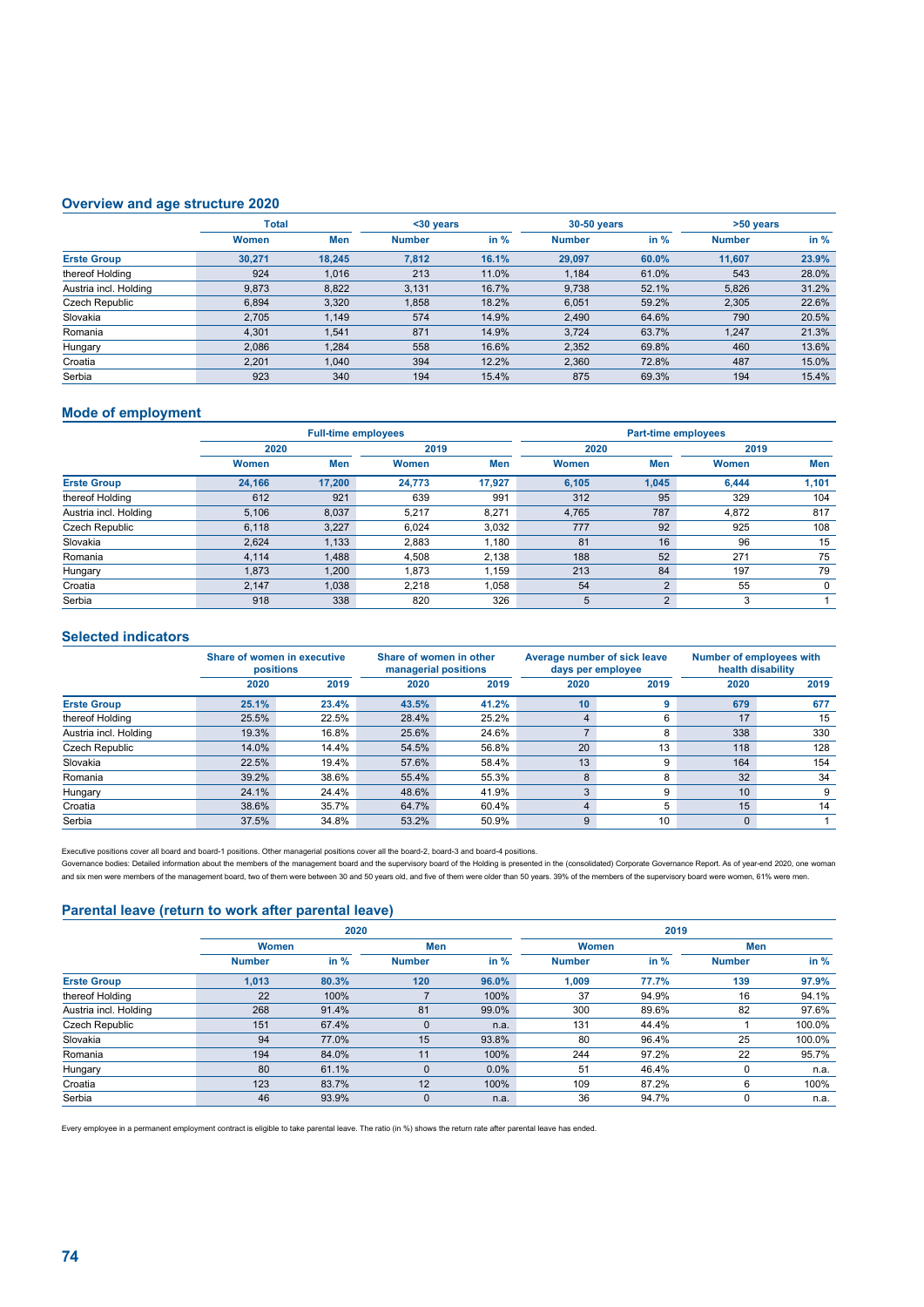#### **New hires in 2020**

|                       |               | <b>Women</b> |               | Men    |               | $30$ years |               | 30-50 years | >50 years     |        |
|-----------------------|---------------|--------------|---------------|--------|---------------|------------|---------------|-------------|---------------|--------|
|                       | <b>Number</b> | in %         | <b>Number</b> | in $%$ | <b>Number</b> | in %       | <b>Number</b> | in $%$      | <b>Number</b> | in $%$ |
| <b>Erste Group</b>    | 2.978         | 63.4%        | 1.722         | 36.6%  | 2.202         | 46.9%      | 1,918         | 40.8%       | 580           | 12.3%  |
| thereof Holding       | 38            | 48.1%        | 41            | 51.9%  | 22            | 27.8%      | 46            | 58.2%       | 11            | 13.9%  |
| Austria incl. Holding | 745           | 57.8%        | 545           | 42.2%  | 665           | 51.6%      | 520           | 40.3%       | 105           | 8.1%   |
| Czech Republic        | 945           | 63.2%        | 551           | 36.8%  | 591           | 39.5%      | 487           | 32.6%       | 418           | 27.9%  |
| Slovakia              | 216           | 67.5%        | 104           | 32.5%  | 167           | 52.2%      | 147           | 45.9%       | 6             | 1.9%   |
| Romania               | 446           | 71.4%        | 179           | 28.6%  | 339           | 54.2%      | 267           | 42.7%       | 19            | 3.0%   |
| Hungary               | 234           | 57.9%        | 170           | 42.1%  | 176           | 43.6%      | 210           | 52.0%       | 18            | 4.5%   |
| Croatia               | 130           | 68.4%        | 60            | 31.6%  | 90            | 47.4%      | 94            | 49.5%       | 6             | 3.2%   |
| Serbia                | 126           | 71.6%        | 50            | 28.4%  | 84            | 47.7%      | 88            | 50.0%       | 4             | 2.3%   |

The calculation methodology was changed in 2020. The percentages refer to the total of newly hired employees. In 2019, the percentages referred to the total headcount

#### **Fluctuation in 2020**

|                       | <b>Women</b>  |        | Men           |        | $30$ years    |       | <b>30-50 years</b> |       | >50 years     |        |
|-----------------------|---------------|--------|---------------|--------|---------------|-------|--------------------|-------|---------------|--------|
|                       | <b>Number</b> | in $%$ | <b>Number</b> | in $%$ | <b>Number</b> | in %  | <b>Number</b>      | in %  | <b>Number</b> | in $%$ |
| <b>Erste Group</b>    | 3,645         | 10.8%  | 1.844         | 9.3%   | 1,502         | 14.5% | 2,737              | 9.8%  | 1,250         | 8.2%   |
| thereof Holding       | 59            | 5.9%   | 75            | 6.7%   | 27            | 9.4%  | 61                 | 4.6%  | 46            | 8.9%   |
| Austria incl. Holding | 808           | 7.6%   | 785           | 8.2%   | 395           | 10.3% | 568                | 5.4%  | 630           | 10.8%  |
| Czech Republic        | 887           | 11.3%  | 339           | 9.3%   | 340           | 12.9% | 657                | 22.0% | 229           | 3.9%   |
| Slovakia              | 512           | 16.0%  | 153           | 11.8%  | 137           | 15.9% | 368                | 13.1% | 160           | 19.3%  |
| Romania               | 720           | 14.4%  | 194           | 11.4%  | 342           | 27.4% | 465                | 11.3% | 107           | 8.0%   |
| Hungary               | 330           | 14.2%  | 190           | 13.4%  | 143           | 21.8% | 327                | 12.6% | 50            | 10.1%  |
| Croatia               | 229           | 9.6%   | 81            | 7.7%   | 83            | 14.4% | 170                | 7.1%  | 57            | 12.2%  |
| Serbia                | 77            | 7.6%   | 36            | 9.5%   | 26            | 9.6%  | 75                 | 8.1%  | 12            | 6.1%   |

This table presents the number of employees who left Erste Group (including retirement) during the financial year and it does not include employees on parental leave, internal transfers within Erste Group or departing trai and interns. The fluctuation is calculated pursuant to the Schlüter formula. For Erste Group (total of men and women), fluctuation stood at 10.2% (2019: 12.1%).

# **Environment**

In recent years, ecological sustainability has developed from a marginal topic into a major one that is of relevance not only to experts and environmental activists. Stakeholders – employees, customers and last, but not least, investors – are increasingly taking a closer look at the ecological footprint of every company, including banks.

The Paris Agreement of 2015, the United Nations' Sustainable Development Goals and the Special Report of the Intergovernmental Panel on Climate Change of October 2018 have one thing in common: they call for accelerated and more decisive action to reduce greenhouse gases and transition to a low-CO<sub>2</sub> climateneutral economy. The European Commission estimates that up to 2030, additional annual funding of approx. EUR 260 billion will be needed for a significant transition of the economy to renewable energy sources. This means that banks, insurers and other financial institutions will also play a key role in combating climate change.

Under the EU Action Plan on Sustainable Finance, the European Commission aims to create a legal framework under which aspects such as the environment, social responsibility and governance are to become key decision criteria for the financial system.

Banks are service providers whose business operations have only a modest direct impact on the environment, mostly through their consumption of energy and paper. A bank may, however, have a substantial indirect impact on the environment through its business operations. Becoming aware of this impact and taking appropriate action are among the main challenges financial institutions are facing. Erste Group has therefore already been pursuing ecological goals for many years and understands sustainability as part of its corporate responsibility, building on its 200-year history.

Consequently, Erste Group has set ecological targets to minimise its operational environmental footprint. Its direct environmental impact is limited to energy and paper consumption. Since 2016, Erste Group's published data show a total reduction of more than 21% in Scope 1 and Scope 2 emissions even though the scope of reported entities increased significantly.

## **ENVIRONMENTAL STRATEGY**

Erste Group's environmental strategy is based on four pillars:

- Establishment of environmental management systems
- Inclusion of ecological criteria in banking products and services
- Establishing a supply chain management system for all purchased products and services
- Cooperation with non-governmental organizations active in the environmental sector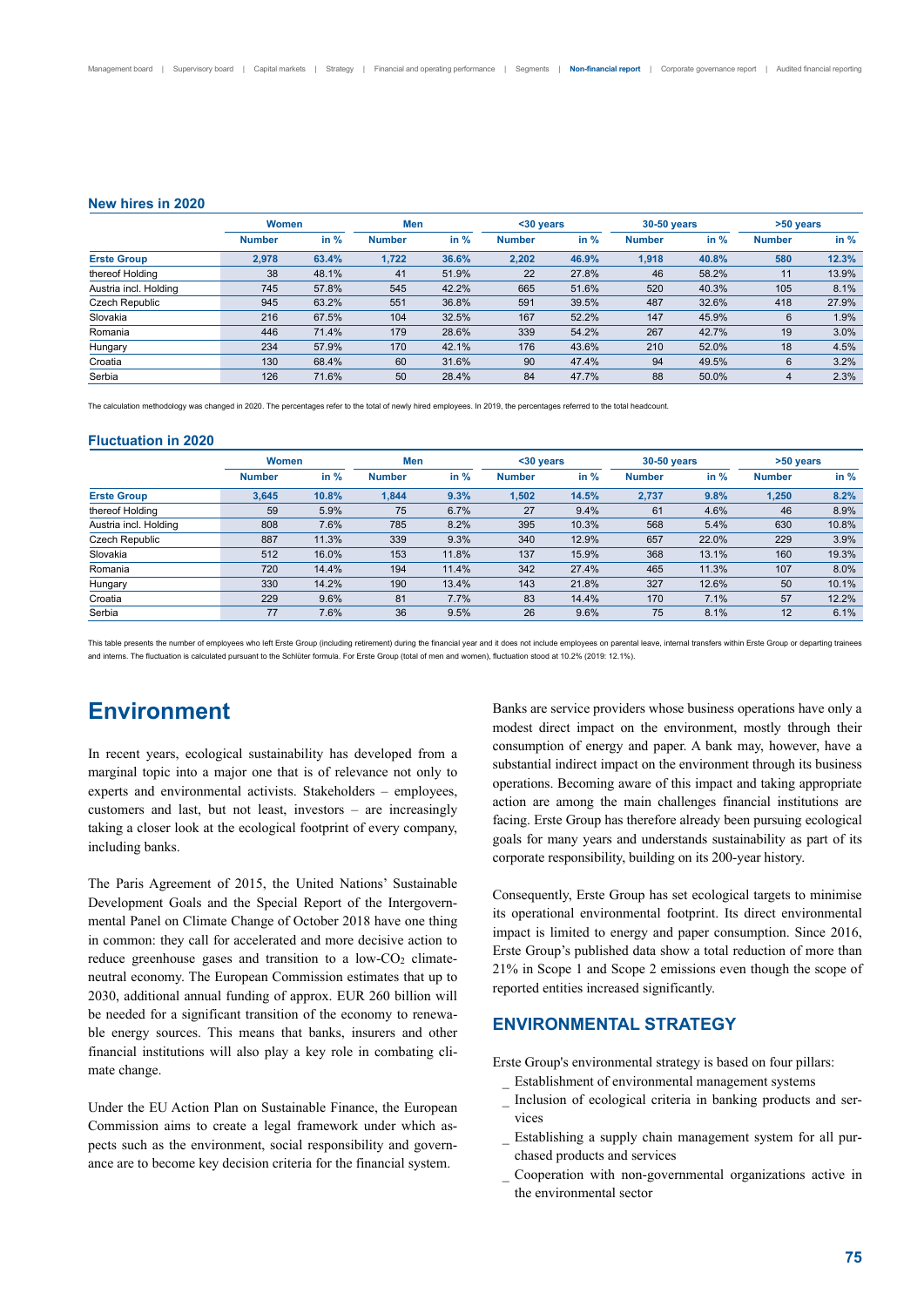#### **Ecological targets**

For 2019 to 2021, targets for the use of energy and other resources have been agreed individually for each of the local subsidiary banks. Following absolute targets set for 2012 to 2016 (e.g. reduction of the total consumption of electrical energy), this time, relative targets (e.g. consumption of electrical energy per m2) were agreed. Relative targets enable comparability between local subsidiary banks. In the past, comparability was limited due to the increasing number of companies included in the nonfinancial reports and the continuous reduction in the number of branches.

The six key indicators for the ecological targets are:

- $-$  Average electricity consumption in kWh/m<sup>2</sup>
- $-$  Average heating energy consumption in kWh/m<sup>2</sup>
- Share of hybrid/e-cars in the carpool in %
- Copy paper consumption in kg/employee (FTE)
- Share of recycled copy paper in %
- $\sim$  CO<sub>2</sub>e emissions (Scope 1 + Scope 2) in tonnes/employee (FTE)

The starting points for the individual targets for each core market were the respective values from 2018. One year after having introduced the ecological targets, Erste Group's subsidiaries in Serbia, Croatia and the Czech Republic already met their targets on Scope 1 and Scope 2 emissions per FTE in 2020. With regard to the share of hybrid/e-cars in the carpool, the entities in Romania, the Czech Republic and in Austria met the set goals in the course of 2020. In addition, the target on the share of recycled copy paper was reached across Erste Group except in Austria due to the increased scope of entities, i.e. the Austrian savings banks that were not part of the non-financial report in 2019. Nonetheless, paper consumption per FTE declined due to the shift towards a higher rate of persons working from home.

The individual environmental targets as well as the environmental data for the reporting period are presented in a table at the end of this section.

Scope 3 emissions associated with Erste Group's investments and financing significantly contribute to total greenhouse gas emissions. For this reason, Erste Group started an initiative to develop a methodology to calculate the point-in-time carbon footprint of its credit portfolio in 2020 and to report it in 2021. CO<sub>2</sub>e Scope 3 emissions caused by mobility (e.g. kilometers travelled by air, train or rental car for business purposes) are not reported as they are immaterial compared to emissions due to investment and finance activities.

Overall, Erste Group's reported total CO<sub>2</sub>e emissions (Scope  $1 +$ Scope 2) were reduced by  $7,518$  tonnes  $(-11.6\%)$ , which was mainly attributable to efficiency measures in Romania (-5,401 tonnes  $CO<sub>2</sub>$ ) and Hungary (-1,810 tonnes  $CO<sub>2</sub>$ ). The increase in emissions in Austria (+20.2%) was due to the expanded scope of entities.

#### **Ecological footprint**

|                                    | 2019     | 2020           |
|------------------------------------|----------|----------------|
| Electricity consumption            | 175 GWh  | 165 GWh        |
| Heating/cooling energy consumption | 138 GWh  | <b>137 GWh</b> |
| Fuel consumption                   | 46 GWh   | 37 GWh         |
| Total energy consumption           | 359 GWh  | 340 GWh        |
| $CO2e$ -emissions (Scope 1 and 2)  | 64.834 t | 57,492 t       |
| Copy paper consumption             | 1.615t   | 1,295t         |

#### Scope of consolidation

In 2020, the reporting scope of environmental data covers the whole consolidation scope of Erste Group entities except one minor operational entity that accounts for less than 1% of total FTEs.

In 2020, the environmental data of all Austrian savings banks of Erste Group were taken into account, while in 2019 only those with more than 150 employees were covered. The extension of the reporting scope by 30 Austrian savings banks led to the following increases in environmental data: total energy consumption 17,226 MWh (thereof consumption of electrical energy: 6,596 MWh, consumption of heating energy 7,577 MWh), copy paper consumption 55 t (of which 9.4 t recycled paper),  $CO<sub>2</sub>e$  emissions 2,054 t.

#### **Environmental management systems**

Certifications according to ISO 14001 and/or ISO 50001 have been completed in Erste Group's subsidiaries in Croatia, Slovakia and Hungary. Erste Bank Croatia introduced energy management standard ISO 50001 in addition to the ISO 14001 certification that has been in place since 2017. Česká spořitelna is considering the introduction of an EMAS certification in 2021. Of the Austrian savings banks Steiermärkische Sparkasse (ISO 14001) and Allgemeine Sparkasse Oberösterreich (ISO 50001) are already certified. Steiermärkische Sparkasse plans to audit its environmental management system at the beginning of 2021. Dornbirner Sparkasse has been certified ÖKOPROFIT every year since 2012

#### **PRIORITIES**

#### **Improving energy efficiency**

For banks, the most effective approach to cutting  $CO<sub>2</sub>$  emissions is to switch to electricity from renewable energy sources. Erste Group has completed this change fully in Austria and Croatia and has completed it partially in Hungary and the Czech Republic.

The reduction in energy consumption for electrical energy and for heating and hot water preparation is predominately ensured by new, energy-efficient headquarter administrative buildings. However, branches are mostly located in rented premises and therefore are limited in their choice of heating systems efficiency measures that can lead to improvements.

 The following newly constructed Erste Group headquarters meet strict ecological criteria and thus contribute substantially to reduced consumption of resources: Erste Campus in Vienna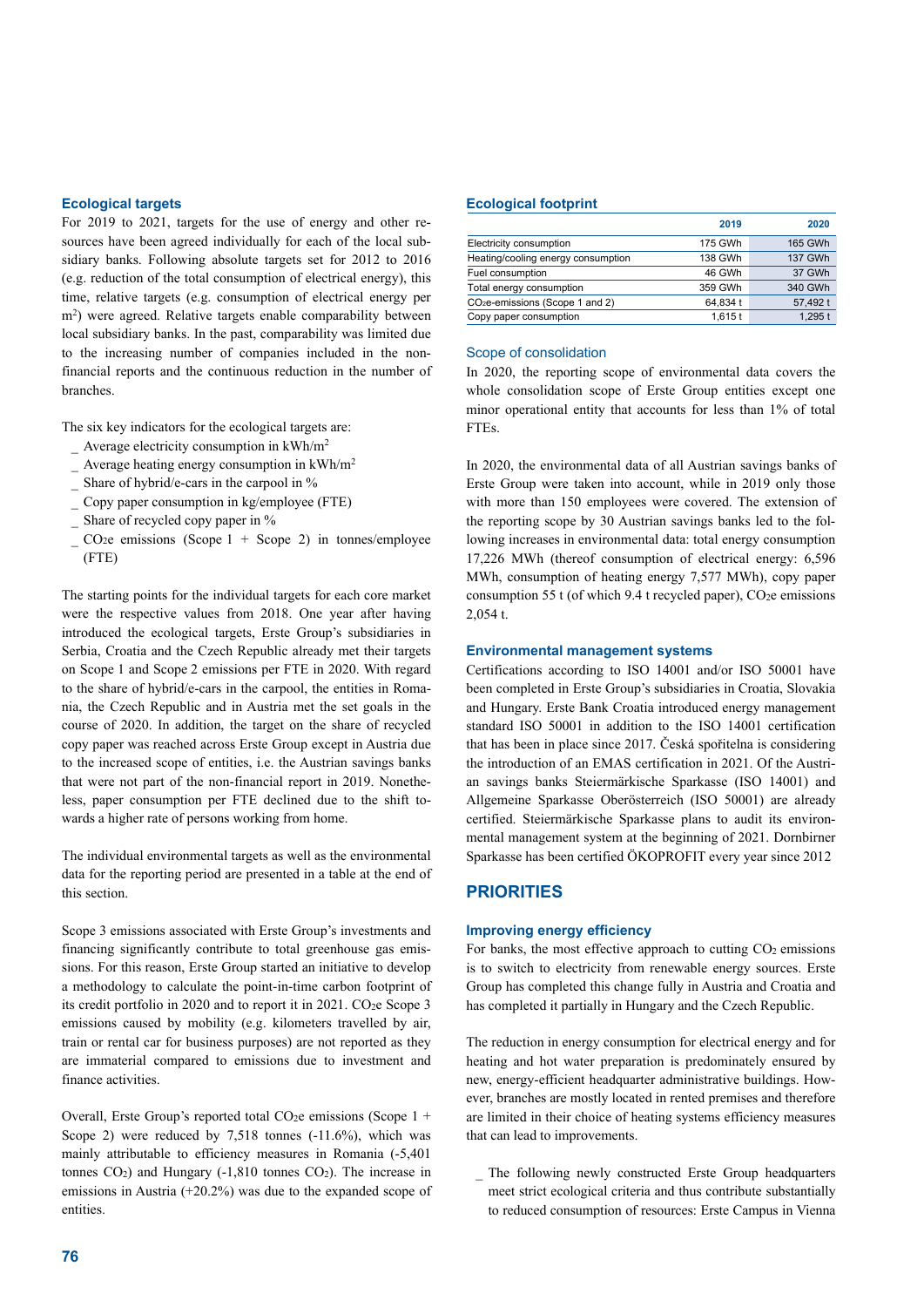is certified on platinum level by DGBN/ÖGNI Österreichische Gesellschaft für Nachhaltige Immobilienwirtschaft.

 The Bridge, the headquarters of Banca Comercială Română in Bucharest, holds LEED Platinum (Leadership in Energy and Environmental Design) certification. Office space in the LED technology equipped building was reduced from 21,000 m<sup>2</sup> of floor area to 14,000 m<sup>2</sup> compared to the old premises.

Erste Campus, for example, is supplied exclusively with nonfossil energy (district heating and cooling and green electricity). In 2020, the use of district cooling was reduced significantly by 39.2% (2019: 27.7%) to 1.0 GWh (2019: 1.7 GWh) through improved use of cold groundwater for cooling. The construction of a photovoltaic system on the roof of the Erste Campus began in December 2020. The 764 modules covering roughly 2,000 m2 will supply approximately 250,000 kWh per year, which is roughly equivalent to the consumption of 5 branches or 125 households. This installation is an important step to make the main building of Erste Group even more climate-friendly, in addition to measures already taken, such as the use of 100% green electricity and the use of rainwater and district cooling.

Česká spořitelna's energy management focus was on the implementation of remote monitoring and control of technical building management, e.g. a facility management system enabling digitalisation and technology passporting, control of cleaning and waste management and corresponding documentation of systems. The bank cooperated in this area with the Centre for Energy Efficient Buildings and the Faculty of Mechanical Engineering of the Czech Technical University. Slovenská sporiteľňa achieved a further 10% reduction in electricity consumption by reducing the CO2 footprint of its branches and optimising data server functions.

At the beginning of 2020, Erste Campus as well the branches of Erste Bank Oesterreich and some savings banks switched to Verbund as their electricity provider. Verbund is Austria's leading electricity company and one of Europe's largest producers of electricity from hydropower, making up almost 100% of their electricity generation.

Several savings banks joined the effort and invested both in energy savings and innovation. Kärntner Sparkasse piloted an ecoprotective local concept. For the wooden construction of a new branch, wood was sourced locally in the Gurktal region and owing to an innovative heat pump the building's  $CO<sub>2</sub>$  emissions are kept at minimum levels. When Wiener Neustädter Sparkasse planned the renovation of both their customer center and the main headquarters, a special emphasis was placed on state-of-the-art technology for ventilation, cooling, heating and lighting.

A project aiming at the transition to sustainable energy and the vision of operating in a climate-neutral manner launched in 2019 by Allgemeine Sparkasse Oberösterreich, with support from OÖ Energiesparverband, proved successful in 2020. The conversion to energy sourcing with zero-carbon electricity led to a reduction of the CO2 emissions of 59%. Technical monitoring of selected branches is an important part of this project. Automatic meter readings facilitate energy consumption and trend reports. In addition to the main locations of Promenade, sBC and Wels, six additional branches will be integrated into the system in 2020. The project also includes an analysis of the mobility behaviour of employees on their way to work.

#### **Use of electric and hybrid vehicles**

An additional measure to reduce  $CO<sub>2</sub>e$  emissions is the replacement of fossil fuel-powered company cars with e-cars or hybrid cars. Given the cost-efficiency focus in 2020, Erste Group generally did not invest into car-fleet renewals, and its policy was focused mainly towards reduction, phase out or essential replacements. Still, Erste Group made progress towards its goal and increased the share from 1.4% to 3.2% in 2020. Austria reached 9.1% in 2020 (2019: 6.6). Banca Comercială Română improved its share from 0.1% to 3.8% as the net increase of its carpool was fully covered with eco-friendly vehicles. Other entities achieved a reduction of emissions through a decrease of their combustion engine car park – Česká spořitelna by 4.9% and Erste Bank Croatia by 8.9%. A further increase of the share of e-cars or hybrid cars will also depend on the charging station network availability in CEE countries, which is still only a fraction of that in Austria. E-car charging stations were put in place at various sites including Erste Campus in Vienna and several savings banks branches.

#### **Reduction of paper consumption**

To minimise its environmental impact, Erste Group preferably buys recycled copy paper and continuously runs paper-saving initiatives in its banking operations. The trend towards digitalisation helps to reduce paper consumption. On the online platform George, customers may choose to waive printouts of account statements as Erste Group's mobile banking offers an easy-to-use archive of all account transactions.

Current efforts aim at processing all standard banking transactions electronically whenever possible, which will accelerate backoffice procedures and make customer service more efficient. This improves not only the customer experience but also reduces paper consumption. sDG Dienstleistungsgesellschaft mbH – with 187 tonnes the main consumer of printed paper across Erste Group in Austria – reduced its consumption by 37.5 tonnes in 2020.

Other paper reduction initiatives in 2020 include Erste Bank Croatia introducing electronic delivery of invoices and Česká spořitelna's ongoing Low-paper office operation project with topics such as cashless banking, biometrics and robotics.

#### **Other environmental initiatives**

One element of Erste Group's environmental strategy is cooperation with environmental NGOs. They offer access to their local and international expertise and provide Erste Group with valuable support in its efforts to improve its ecological sustainability. An example of this is the close cooperation between Erste Asset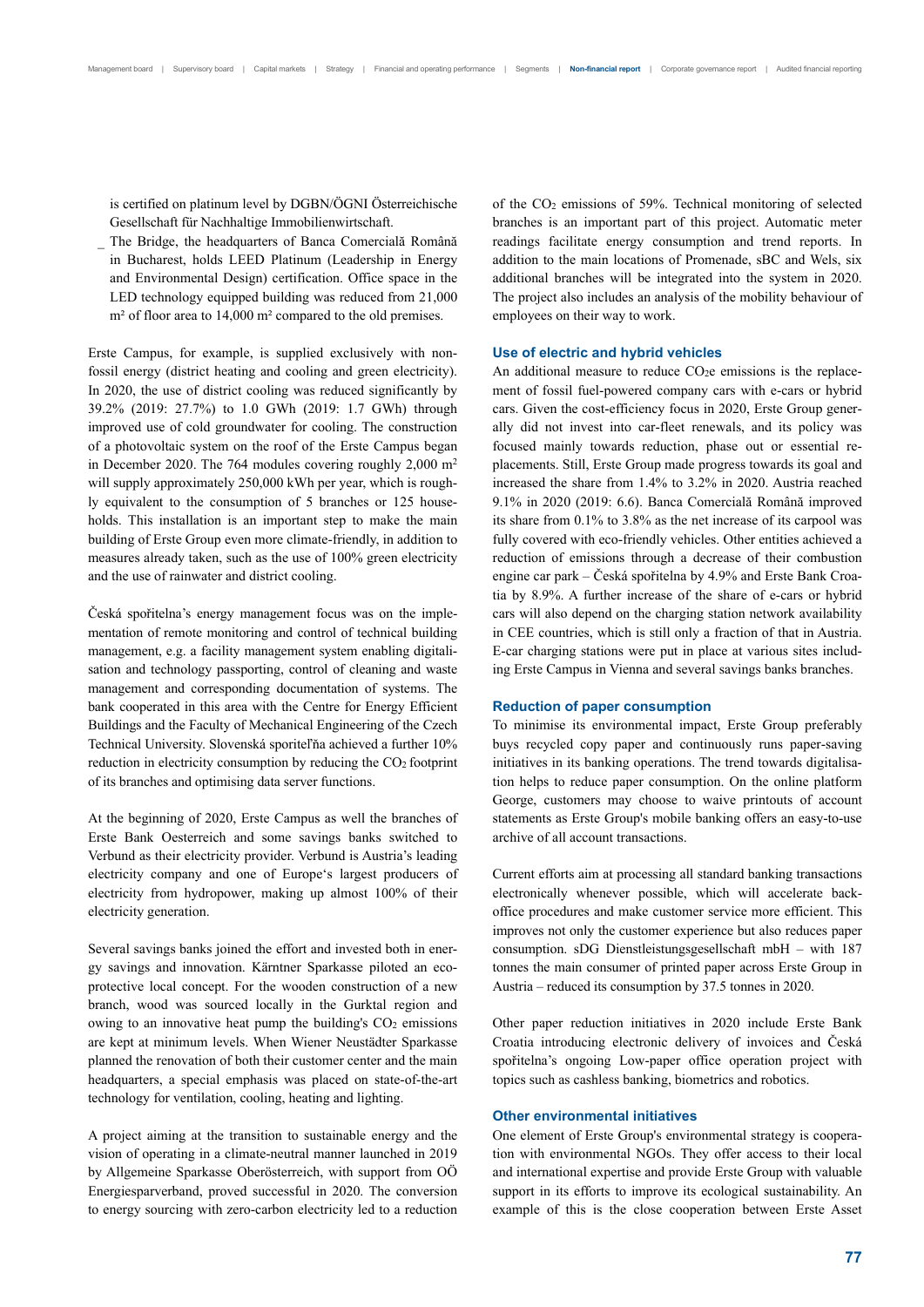Management and WWF in the area of ecologically particularly sustainable investment funds. With an increase in value of 77% in 2020, the ERSTE WWF Stock Environment Fund underlined that sustainability and financial performance can be combined.

Česká spořitelna is a member of Společenská odpovědnost (the Association of Social Responsibility), the largest Czech CSR initiative, and a founding member of the Změna k lepšímu (Change for the better) initiative. The bank supported the Foundation Partnerství and their project Greenways: 4,200 kilometers of cycling and hiking trails were built. Erste Bank Serbia encourages its employees to take an active part in environmental initiatives and raises awareness, for example by cleaning the Petrovaradin fortress with the help of volunteers. In 2020, Erste Bank Restaurantbetriebe switched to a reusable system for coffee cups at all restaurants it operates at Erste Campus. This initiative will save at least 85,000 disposable coffee to-go cups per year.

Slovenská sporiteľňa and Allgemeine Sparkasse Oberösterreich keep bee hives on the rooftops of their headquarters, following the example of Erste Campus in Vienna. In addition to producing excellent honey, these bee hives also serve as a visible symbol of the need for nature conservation.

Details on ecological criteria for purchasing are presented in the section on suppliers and supply chain.

#### **Environmental data acquisition**

Erste Group uses a software program from CRedit360 (cr360) to collect environmental data group-wide. With this tool, the energy consumption of approx. 3,000 business locations is individually recorded and evaluated. For the conversion to greenhouse gas equivalents  $(CO<sub>2</sub>e)$ , cr360 uses emission factors from DEFRA (UK Department for Environment, Food & Rural Affairs) and the IEA (International Energy Agency).

#### **Environmental indicators**

Total figures for Erste Group shown in the following tables also include data of direct and indirect holdings of Erste Group outside its core markets. A separate presentation of Holding data is not provided, as a meaningful segregation of environmental indicators is not possible due to the shared use of the location (Erste Campus in Vienna) with other entities. The environmental indicators for 2020 relate to 45,435.27 full-time equivalents (FTEs), that is 99% of all FTEs in Erste Group.

Further details on Erste Group's environmental data are available on the Erste Group website https://www.erstegroup.com/en/ about-us/sustainability.

#### **Environmental targets for 2021**

|                                                    | <b>Measure</b>         | <b>AT</b> | CZ   | <b>SK</b> | RO   | HU   | НR   | <b>RS</b> |
|----------------------------------------------------|------------------------|-----------|------|-----------|------|------|------|-----------|
| Average electricity consumption per m <sup>2</sup> | kWh/m <sup>2</sup>     | 104       | 103  | 85        | 79   | 125  | 163  | 106       |
| Average heating energy usage per m <sup>2</sup>    | kWh/m <sup>2</sup>     | 60        | 95   | 81        | 85   | 60   | 60   | 77        |
| Share of hybrid/e-cars in carpool                  | $\%$                   | 5%        | 3%   | 1%        | 0%   | 10%  | 1%   | 3%        |
| Copy paper consumption per employee                | kg/FTE                 | 34        | 23   | 25        | 59   | 30   | 33   | 46        |
| Share recycled copy paper                          | %                      | 90%       | 95%  | 100%      | 95%  | 100% | 95%  | 100%      |
| Scope 1 and 2 per employee                         | tCO <sub>2</sub> e/FTE | 0.53      | 1.40 | 1.50      | 2.55 | 1.20 | 0.75 | 1.95      |

#### **Environmental data**

| 2020                                                                       | <b>Measure</b>         | <b>Erste Group</b> | AT      | <b>CZ</b> | <b>SK</b> | <b>RO</b> | HU       | <b>HR</b> | <b>RS</b> |
|----------------------------------------------------------------------------|------------------------|--------------------|---------|-----------|-----------|-----------|----------|-----------|-----------|
| <b>Full-time equivalents (FTE)</b>                                         | <b>Number</b>          | 45,435             | 16,635  | 9,933     | 3,821     | 5,803     | 3,286    | 3,067     | 1,199     |
| <b>Net floor area</b>                                                      | m <sup>2</sup>         | 1,654,020          | 663,089 | 301.533   | 143,199   | 356,830   | 61,617   | 67,709    | 23,093    |
| <b>Total energy consumption</b>                                            | <b>MWh</b>             | 339,588            | 121,495 | 69,317    | 26,478    | 72,270    | 16,945   | 18,628    | 4,867     |
| Electricity total consumption<br>(with ATM and own electricity production) | <b>MWh</b>             | 165,356            | 65,953  | 32,145    | 12,328    | 25,457    | 8,232    | 12,353    | 2,283     |
| Heating, warm water and district cooling<br>total consumption              | <b>MWh</b>             | 137,449            | 47,015  | 31,875    | 12,502    | 31,244    | 6,433    | 4,598     | 1,895     |
| Total diesel consumption for electricity<br>generation                     | MWh                    | 254                | 177     | 47        | 20        | 5         | 3        |           |           |
| Carpool consumption total<br>(converted to kWh)                            | MWh                    | 36,528             | 8,350   | 5,251     | 1,628     | 15,564    | 2,277    | 1,677     | 690       |
| Share of hybrid/e-cars in carpool                                          | %                      | 3.2%               | 9.1%    | 0.4%      | 1.1%      | 3.8%      | 1.0%     | 0.0%      | 0.0%      |
| Average electricity consumption per m <sup>2</sup>                         | kWh/m <sup>2</sup>     | 100.0              | 99.5    | 106.6     | 86.1      | 71.3      | 133.6    | 182.4     | 98.9      |
| Average heating energy usage per m <sup>2</sup>                            | kWh/m <sup>2</sup>     | 83.1               | 70.9    | 105.7     | 87.3      | 87.6      | 104.4    | 67.9      | 82.1      |
| <b>Total paper usage</b>                                                   |                        | 1,295              | 502     | 158       | 72        | 311       | 84       | 76        | 22        |
| Paper consumption per employee                                             | kg/FTE                 | 28.5               | 30.2    | 16.0      | 18.8      | 53.6      | 25.5     | 24.7      | 18.4      |
| Non-recycled copy paper                                                    |                        | 402                | 334     | 3         | 1         | 3         | $\Omega$ | $\Omega$  | $\Omega$  |
| Recycled copy paper                                                        |                        | 892                | 169     | 155       | 71        | 308       | 84       | 76        | 22        |
| Share recycled copy paper                                                  | $\frac{0}{0}$          | 68.9%              | 33.6%   | 97.9%     | 98.9%     | 99.1%     | 99.7%    | 100.0%    | 99.5%     |
| <b>Emissions Scope 1 and 2</b>                                             | tCO <sub>2</sub> e     | 57,492             | 9.968   | 10,976    | 6,144     | 18,693    | 4,659    | 1,800     | 648       |
| Scope 1-emissions                                                          | tCO <sub>2</sub> e     | 24,929             | 6,785   | 2,160     | 2,931     | 9,636     | 1,603    | 1,221     | 212       |
| Scope 2-emissions                                                          | tCO <sub>2</sub> e     | 32,562             | 3,183   | 8,816     | 3,214     | 9,057     | 3,056    | 579       | 436       |
| Scope 1 and 2 per employee                                                 | tCO <sub>2</sub> e/FTE | 1.27               | 0.60    | 1.10      | 1.61      | 3.22      | 1.42     | 0.59      | 0.54      |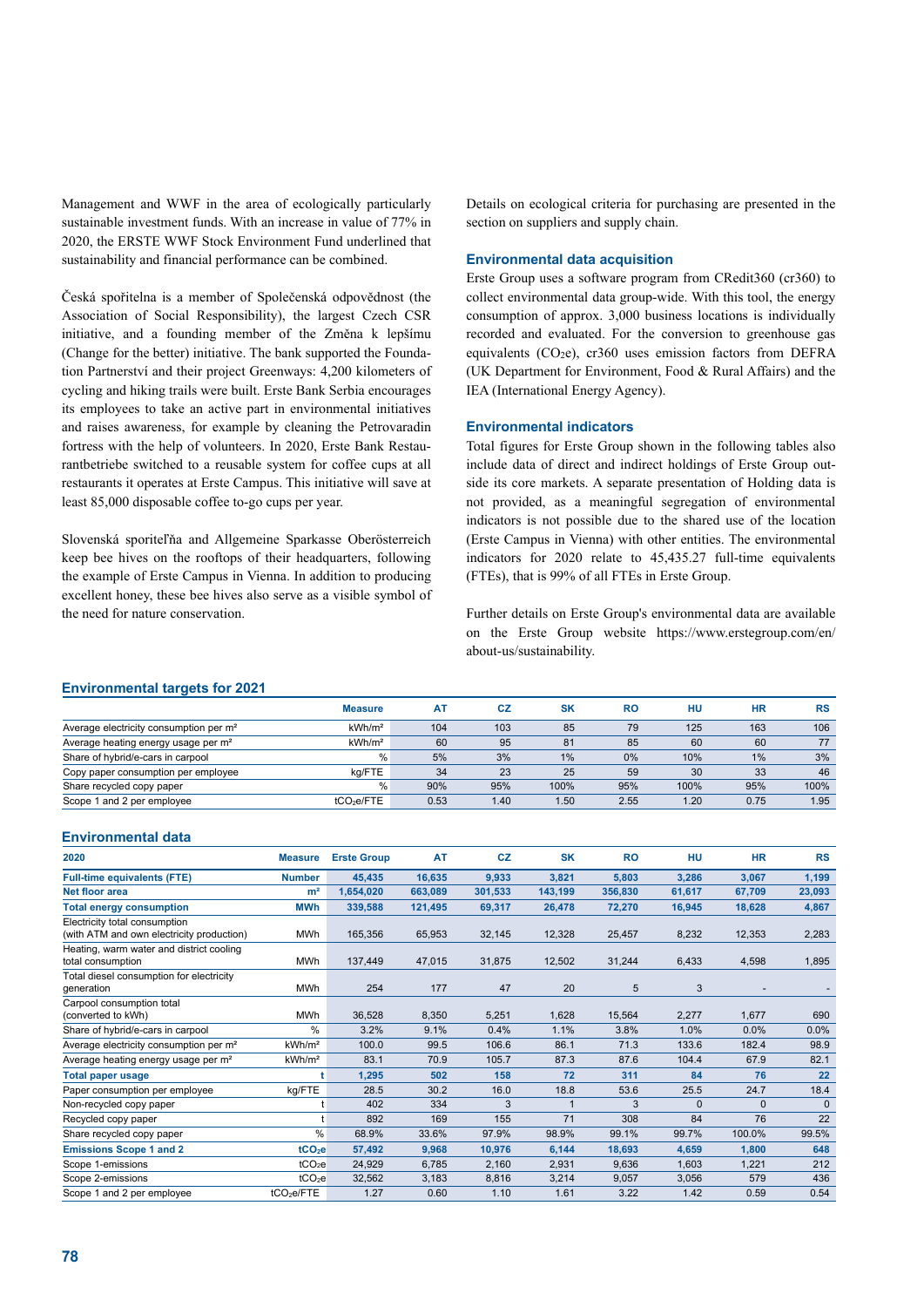| <b>Measure</b>         | <b>Erste Group</b> | <b>AT</b>                                                              | <b>CZ</b> | <b>SK</b> | <b>RO</b> | HU     | <b>HR</b> | <b>RS</b> |
|------------------------|--------------------|------------------------------------------------------------------------|-----------|-----------|-----------|--------|-----------|-----------|
| <b>Number</b>          | 44,315             | 14,962                                                                 | 9,780     | 4,133     | 6,795     | 3,230  | 3,134     | 1,136     |
| m <sup>2</sup>         | 1,591,455          | 573,036                                                                | 301,629   | 155,036   | 376,953   | 68,192 | 68,133    | 24,226    |
| <b>MWh</b>             | 358,563            | 109,096                                                                | 73,466    | 27,979    | 96,959    | 16,985 | 20,352    | 5,598     |
| <b>MWh</b>             | 174,588            | 63,419                                                                 | 32,928    | 13,272    | 35,244    | 8,767  | 13,059    | 2,638     |
| <b>MWh</b>             | 138,361            | 38,407                                                                 | 32,756    | 12,495    | 41,677    | 4,937  | 4,472     | 1,838     |
| <b>MWh</b>             | 301                | 192                                                                    | 41        | 20        | 16        | 22     | 5         | 4         |
| MWh                    | 45,313             | 7,078                                                                  | 7,740     | 2,193     | 20,022    | 3,258  | 2,815     | 1,118     |
| %                      | 1.4%               | 6.6%                                                                   | 0.3%      | 1.1%      | 0.1%      | 1.0%   | 0.0%      | 0.0%      |
| kWh/m <sup>2</sup>     | 109.7              | 110.7                                                                  | 109.2     | 85.6      | 93.5      | 128.6  | 191.7     | 108.9     |
| kWh/m <sup>2</sup>     | 86.9               | 67.0                                                                   | 108.6     | 80.6      | 110.6     | 72.4   | 65.6      | 75.9      |
|                        | 1,615              | 575                                                                    | 211       | 101       | 397       | 102    | 102       | 69        |
| kg/FTE                 | 37                 | 38                                                                     | 22        | 25        | 59        | 31     | 33        | 60        |
|                        | 432                | 360                                                                    | 12        |           | 3         | 1      | 5         |           |
|                        | 1,184              | 215                                                                    | 199       | 100       | 394       | 101    | 97        | 69        |
|                        | 73.3%              | 37.5%                                                                  | 94.4%     | 98.9%     | 99.1%     | 99.0%  | 95.2%     | 99.9%     |
|                        | 64,834             | 8,120                                                                  | 12,015    | 6,177     | 24,094    | 6,469  | 2,271     | 1,224     |
|                        | 29,950             | 5.799                                                                  | 2,813     | 3,155     | 12,899    | 2,738  | 1,561     | 582       |
|                        | 34,884             | 2,321                                                                  | 9,203     | 3,021     | 11,195    | 3,731  | 710       | 643       |
| tCO <sub>2</sub> e/FTE | 1.46               | 0.54                                                                   | 1.23      | 1.49      | 3.55      | 2.00   | 0.72      | 1.08      |
|                        |                    | $\%$<br>tCO <sub>2</sub> e<br>tCO <sub>2</sub> e<br>tCO <sub>2</sub> e |           |           |           |        |           |           |

FTE: full-time equivalent, defined as an employee times his/her employment factor.

The CO2 equivalents (CO2e) are the sum of all greenhouse gas emissions, i.e. carbon dioxide, methane and nitrogen oxide.

#### **Management board**

#### Bernhard Spalt mp, Chairman

| Bernhard Spalt mp, Chairman         |                             |  |  |  |
|-------------------------------------|-----------------------------|--|--|--|
| Ingo Bleier mp, Member              | Stefan Dörfler mp, Member   |  |  |  |
| Alexandra Habeler-Drabek mp, Member | David O'Mahony mp, Member   |  |  |  |
| Maurizio Poletto mp, Member         | Thomas Schaufler mp, Member |  |  |  |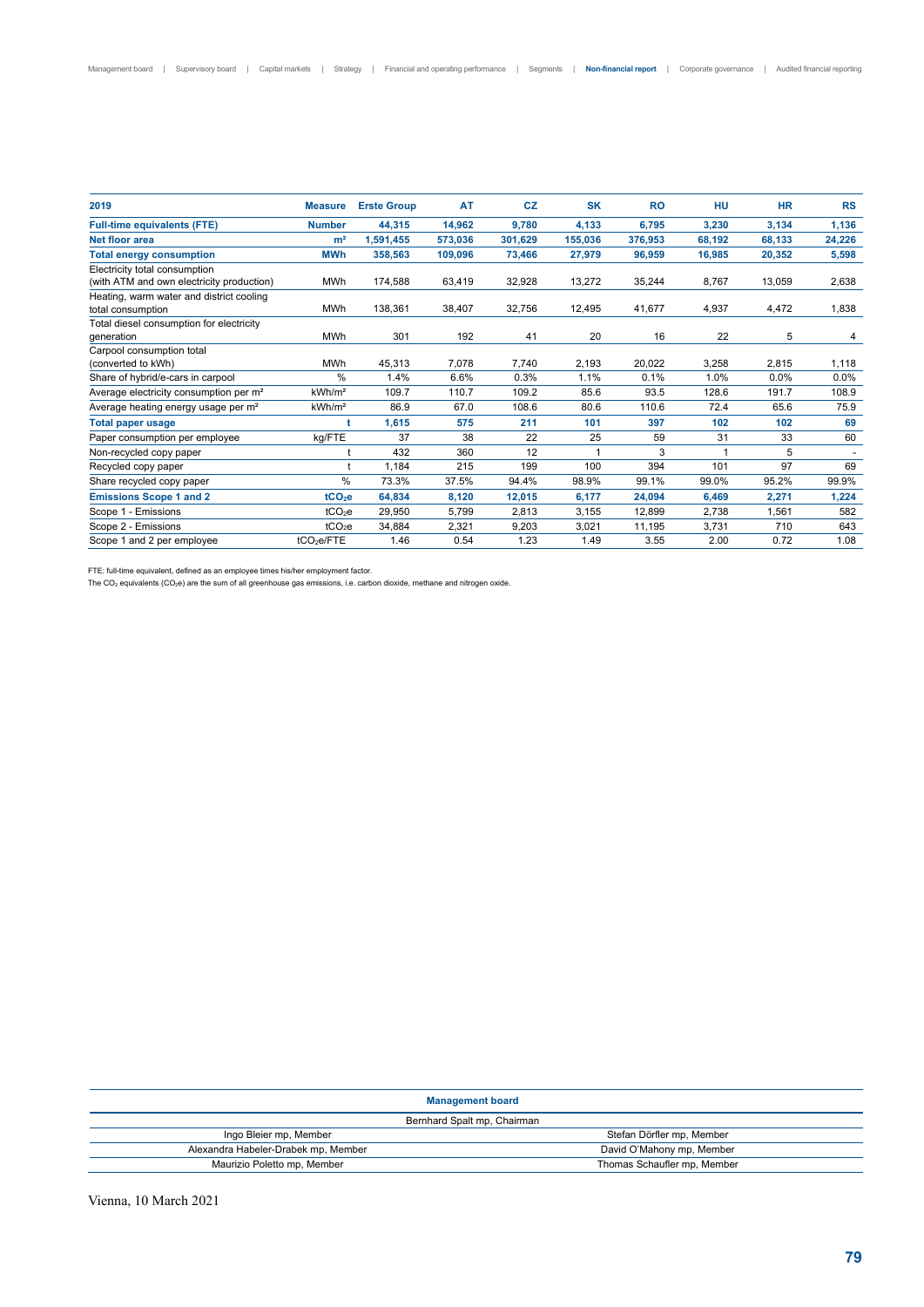# **GRI Content Index**

| <b>GRI</b><br><b>Standard</b><br><b>Number</b> | <b>GRI+ Standard Title</b>                        | <b>Disclosure</b><br><b>Number</b> | <b>Disclosure Titel</b>                                         | <b>Reference</b><br>to Annual<br>Report 2020 | <b>Comments / Reasons for omission</b>                                                                                                                                                                                                                                                                                                                                                                                                                                                                                                                                                                                                                                                                                                                                                                                                                                                                                                                                                                                                                                                                                                                                                                                                                                                    |
|------------------------------------------------|---------------------------------------------------|------------------------------------|-----------------------------------------------------------------|----------------------------------------------|-------------------------------------------------------------------------------------------------------------------------------------------------------------------------------------------------------------------------------------------------------------------------------------------------------------------------------------------------------------------------------------------------------------------------------------------------------------------------------------------------------------------------------------------------------------------------------------------------------------------------------------------------------------------------------------------------------------------------------------------------------------------------------------------------------------------------------------------------------------------------------------------------------------------------------------------------------------------------------------------------------------------------------------------------------------------------------------------------------------------------------------------------------------------------------------------------------------------------------------------------------------------------------------------|
|                                                | <b>GRI 102 General Disclosures 2016</b>           |                                    |                                                                 |                                              |                                                                                                                                                                                                                                                                                                                                                                                                                                                                                                                                                                                                                                                                                                                                                                                                                                                                                                                                                                                                                                                                                                                                                                                                                                                                                           |
|                                                | 1. Organisational profile                         |                                    |                                                                 |                                              |                                                                                                                                                                                                                                                                                                                                                                                                                                                                                                                                                                                                                                                                                                                                                                                                                                                                                                                                                                                                                                                                                                                                                                                                                                                                                           |
| <b>GRI 102</b>                                 | <b>General Disclosures</b>                        | $102 - 1$                          | Name of the organisation                                        |                                              | Erste Group Bank AG                                                                                                                                                                                                                                                                                                                                                                                                                                                                                                                                                                                                                                                                                                                                                                                                                                                                                                                                                                                                                                                                                                                                                                                                                                                                       |
| <b>GRI 102</b>                                 | <b>General Disclosures</b>                        | 102-2                              | Activities, brands, products, and<br>services                   | p. 10 et seq. Strategy                       |                                                                                                                                                                                                                                                                                                                                                                                                                                                                                                                                                                                                                                                                                                                                                                                                                                                                                                                                                                                                                                                                                                                                                                                                                                                                                           |
| <b>GRI 102</b>                                 | <b>General Disclosures</b>                        | $102 - 3$                          | Location of headquarters                                        |                                              | Erste Campus, Am Belvedere 1, 1100 Vienna                                                                                                                                                                                                                                                                                                                                                                                                                                                                                                                                                                                                                                                                                                                                                                                                                                                                                                                                                                                                                                                                                                                                                                                                                                                 |
| <b>GRI 102</b>                                 | <b>General Disclosures</b>                        | 102-4                              | Location of operations                                          | p. 54                                        |                                                                                                                                                                                                                                                                                                                                                                                                                                                                                                                                                                                                                                                                                                                                                                                                                                                                                                                                                                                                                                                                                                                                                                                                                                                                                           |
| <b>GRI 102</b>                                 | <b>General Disclosures</b>                        | 102-5                              | Ownership and legal form                                        | p. 85                                        | (consolidated) corporate governance report                                                                                                                                                                                                                                                                                                                                                                                                                                                                                                                                                                                                                                                                                                                                                                                                                                                                                                                                                                                                                                                                                                                                                                                                                                                |
| <b>GRI 102</b>                                 | <b>General Disclosures</b>                        | 102-6                              | Markets served                                                  | Note 1                                       | Group consolidated financial statements: Note 1 (segment reporting)                                                                                                                                                                                                                                                                                                                                                                                                                                                                                                                                                                                                                                                                                                                                                                                                                                                                                                                                                                                                                                                                                                                                                                                                                       |
| <b>GRI 102</b>                                 | <b>General Disclosures</b>                        | 102-7                              | Scale of the organisation                                       | Note 1                                       | Group consolidated financial statements: Note 1 (segment reporting)                                                                                                                                                                                                                                                                                                                                                                                                                                                                                                                                                                                                                                                                                                                                                                                                                                                                                                                                                                                                                                                                                                                                                                                                                       |
| <b>GRI 102</b>                                 | <b>General Disclosures</b>                        | 102-8                              | Information on employees and<br>other workers                   | p. 75 et seq.                                | Workers who are not employees do not perform a significant portion of<br>organization's activities. Therefore does not apply.<br>There are no significant variations in the reported numbers in Disclosures<br>102-8a, 102-8b and 102-8c.<br>In the initial phase of preparation for HR data collection for the non-financial<br>report, the scope and the reporting categories are based on GRI standards.<br>The data are collected using an Excel template which is sent to those<br>responsible in each institution. Once the completed template has been<br>returned and the data quality has been checked, the data are consolidated<br>and prepared for publication.                                                                                                                                                                                                                                                                                                                                                                                                                                                                                                                                                                                                               |
| <b>GRI 102</b>                                 | <b>General Disclosures</b>                        | 102-9                              | Supply chain                                                    | p. 67                                        |                                                                                                                                                                                                                                                                                                                                                                                                                                                                                                                                                                                                                                                                                                                                                                                                                                                                                                                                                                                                                                                                                                                                                                                                                                                                                           |
| <b>GRI 102</b>                                 | <b>General Disclosures</b>                        | 102-10                             | Significant changes to the<br>organisation and its supply chain |                                              | No significant changes in the organisation (neither in terms of size, structure<br>nor ownership) nor in the supply chain.                                                                                                                                                                                                                                                                                                                                                                                                                                                                                                                                                                                                                                                                                                                                                                                                                                                                                                                                                                                                                                                                                                                                                                |
| <b>GRI 102</b>                                 | General Disclosures                               | 102-11                             | Precautionary principle or<br>approach                          | p. 53                                        | The precautionary principle is reflected in both Erste Group's code of conduct<br>and the statement of purpose.                                                                                                                                                                                                                                                                                                                                                                                                                                                                                                                                                                                                                                                                                                                                                                                                                                                                                                                                                                                                                                                                                                                                                                           |
| <b>GRI 102</b>                                 | <b>General Disclosures</b>                        | 102-12                             | <b>External initiatives</b>                                     | p. 64 et seq.,<br>75                         | (consolidated) non-financial report: our customers, environment;<br>Erste Asset Management: UN Principles of Responsible Investment,<br>Bangladesh Memorandum, Montreal Carbon Pledge<br>Erste Group: Nestor Gold Charta, Austrian Diversity Charter                                                                                                                                                                                                                                                                                                                                                                                                                                                                                                                                                                                                                                                                                                                                                                                                                                                                                                                                                                                                                                      |
| <b>GRI 102</b><br>2. Strategy                  | General Disclosures                               | 102-13                             | Membership of associations                                      |                                              | Erste Group Bank AG has the following significant memberships: WSBI<br>(World Savings Banks Institute), ESBG (European Savings Banks Group),<br>Österreichischer Sparkassenverband, WKO (Austrian Economic Chambers,<br>Industry Sector: Banking and Insurance), OEVFA (Österreichische<br>Vereinigung für Finanzanalyse und Asset Management), BWG (Bankwissen-<br>schaftliche Gesellschaft Österreich), WIFO (Wirtschaftsforschungsinstitut<br>Österreich), Österreichische Industriellenvereinigung, respACT (Austrian<br><b>Business Council for Sustainable Development)</b><br>Erste Group's banking subsidiaries in CEE have following important<br>memberships: Erste Bank Croatia: Croatia Green Building Council (CGBC),<br>Croatian Association of Accountants and Financial Experts (CAAFE); Erste<br>Bank Serbia: Association of Banks of Serbia, Chamber of Commerce Serbia;<br>Slovenská sporiteľňa: Slovak Banking Association, Central European<br>Corporate Governance Association; Erste Bank Hungary: Hungarian Banking<br>Association, Budapest Chamber of Commerce and industry; Banca<br>Comercială Română: Romanian Banking Association, Financial Markets<br>Association; Česká spořitelna: Czech Banking Association, Economic<br>chamber of the Czech Republic |
|                                                |                                                   |                                    | Statement from senior decision                                  |                                              |                                                                                                                                                                                                                                                                                                                                                                                                                                                                                                                                                                                                                                                                                                                                                                                                                                                                                                                                                                                                                                                                                                                                                                                                                                                                                           |
| <b>GRI 102</b><br><b>GRI 102</b>               | General Disclosures<br><b>General Disclosures</b> | 102-14<br>102-15                   | maker<br>Key impacts,                                           | p. 2 et seqq.<br>p. 56 et seq.               |                                                                                                                                                                                                                                                                                                                                                                                                                                                                                                                                                                                                                                                                                                                                                                                                                                                                                                                                                                                                                                                                                                                                                                                                                                                                                           |
|                                                |                                                   |                                    | risks and opportunities                                         |                                              |                                                                                                                                                                                                                                                                                                                                                                                                                                                                                                                                                                                                                                                                                                                                                                                                                                                                                                                                                                                                                                                                                                                                                                                                                                                                                           |
|                                                | 3. Ethics and integrity                           |                                    |                                                                 |                                              |                                                                                                                                                                                                                                                                                                                                                                                                                                                                                                                                                                                                                                                                                                                                                                                                                                                                                                                                                                                                                                                                                                                                                                                                                                                                                           |
| <b>GRI 102</b>                                 | <b>General Disclosures</b>                        | 102-16                             | Values, principles, standards,<br>and norms of behaviour        | p. 53, 85 et<br>seqq.                        | Reference made to the code of conduct and the statement of purpose),<br>(consolidated) non-financial report, (consolidated) corporate governance<br>report (reference made to the Austrian Code of Corporate Governance and<br>internal guidelines)                                                                                                                                                                                                                                                                                                                                                                                                                                                                                                                                                                                                                                                                                                                                                                                                                                                                                                                                                                                                                                       |
| 4. Governance                                  |                                                   |                                    |                                                                 |                                              |                                                                                                                                                                                                                                                                                                                                                                                                                                                                                                                                                                                                                                                                                                                                                                                                                                                                                                                                                                                                                                                                                                                                                                                                                                                                                           |
| <b>GRI 102</b>                                 | <b>General Disclosures</b>                        | 102-18                             | Governance structure                                            | p. 85 et<br>seqq.                            |                                                                                                                                                                                                                                                                                                                                                                                                                                                                                                                                                                                                                                                                                                                                                                                                                                                                                                                                                                                                                                                                                                                                                                                                                                                                                           |
|                                                | 5. Stakeholder engagement                         |                                    |                                                                 |                                              |                                                                                                                                                                                                                                                                                                                                                                                                                                                                                                                                                                                                                                                                                                                                                                                                                                                                                                                                                                                                                                                                                                                                                                                                                                                                                           |
| <b>GRI 102</b>                                 | General Disclosures                               | 102-40                             | List of stakeholder groups                                      | p. 57                                        |                                                                                                                                                                                                                                                                                                                                                                                                                                                                                                                                                                                                                                                                                                                                                                                                                                                                                                                                                                                                                                                                                                                                                                                                                                                                                           |
| <b>GRI 102</b>                                 | <b>General Disclosures</b>                        | 102-41                             | Collective bargaining<br>agreements                             |                                              | Collective agreements apply to a total of 87.9% of all employees. In<br>Hungary, there is no collective agreement as a salary basis. In the other<br>core markets, 90-100% of employees are included in collective agreements<br>(Holding: 90.4%)                                                                                                                                                                                                                                                                                                                                                                                                                                                                                                                                                                                                                                                                                                                                                                                                                                                                                                                                                                                                                                         |
| <b>GRI 102</b>                                 | <b>General Disclosures</b>                        | 102-42                             | Identifying and selecting<br>stakeholders                       | p. 55 et<br>seqq.                            |                                                                                                                                                                                                                                                                                                                                                                                                                                                                                                                                                                                                                                                                                                                                                                                                                                                                                                                                                                                                                                                                                                                                                                                                                                                                                           |
| GRI 102                                        | General Disclosures 102-43                        |                                    | Approach to stakeholder                                         | p. 55 et                                     |                                                                                                                                                                                                                                                                                                                                                                                                                                                                                                                                                                                                                                                                                                                                                                                                                                                                                                                                                                                                                                                                                                                                                                                                                                                                                           |

p. 55 et seqq.

 $p. 55$  et seqq.

GRI 102 General Disclosures 102-43

engagement

GRI 102 General Disclosures 102-44 Key topics and concerns raised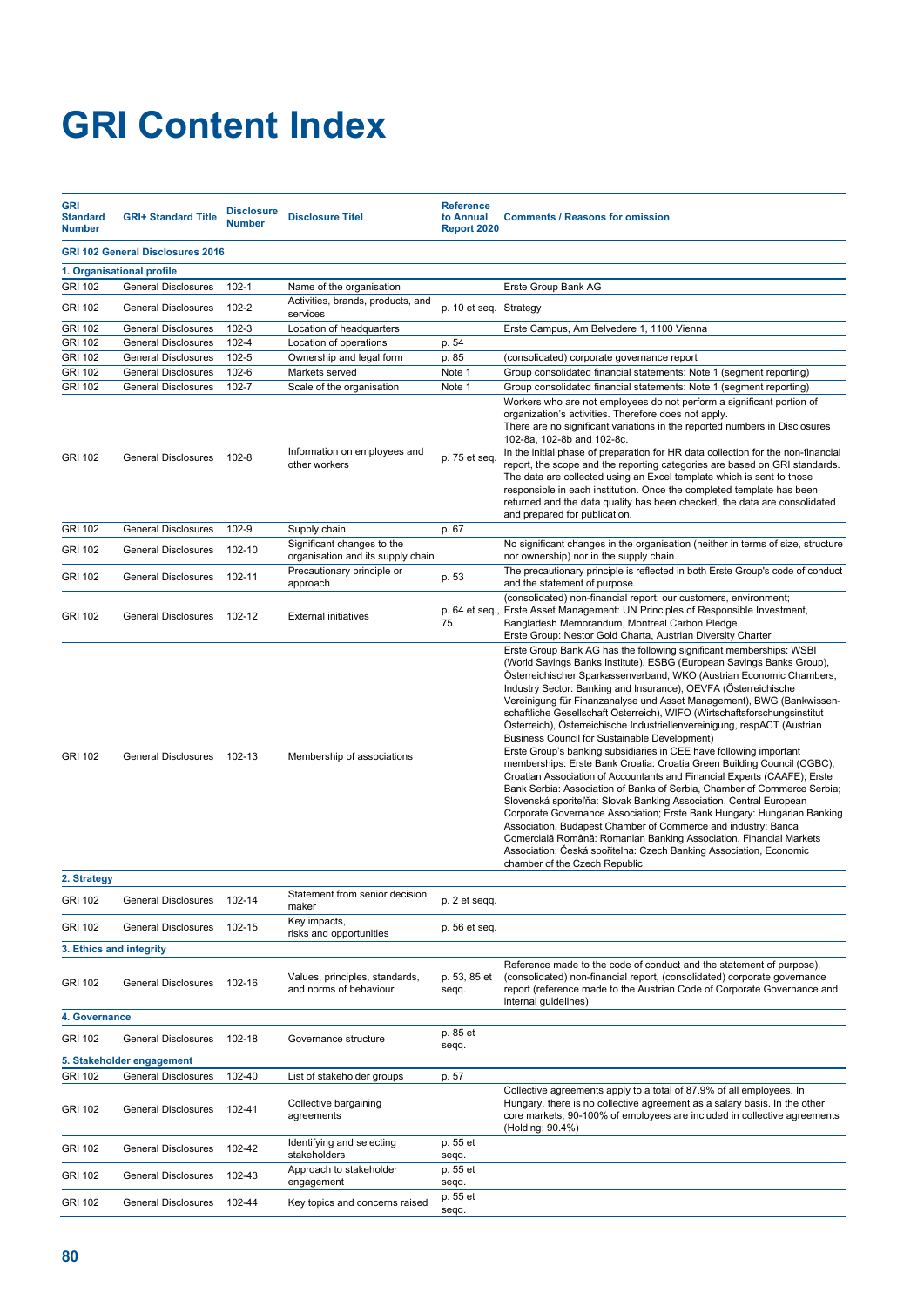| <b>GRI</b><br><b>Standard</b><br><b>Number</b> | <b>GRI+ Standard Title</b>                                    | <b>Disclosure</b><br><b>Number</b> | <b>Disclosure Titel</b>                                                                                        | <b>Reference</b><br>to Annual<br><b>Report 2020</b> | <b>Comments / Reasons for omission</b>                                                                                                                                                                                                                                                                                                                                                                                                                                                                                                                          |
|------------------------------------------------|---------------------------------------------------------------|------------------------------------|----------------------------------------------------------------------------------------------------------------|-----------------------------------------------------|-----------------------------------------------------------------------------------------------------------------------------------------------------------------------------------------------------------------------------------------------------------------------------------------------------------------------------------------------------------------------------------------------------------------------------------------------------------------------------------------------------------------------------------------------------------------|
| 6. Reporting practice                          |                                                               |                                    |                                                                                                                |                                                     |                                                                                                                                                                                                                                                                                                                                                                                                                                                                                                                                                                 |
| <b>GRI 102</b>                                 | <b>General Disclosures</b>                                    | 102-45                             | Entities included in the<br>consolidated financial<br>statements                                               | p. 53                                               |                                                                                                                                                                                                                                                                                                                                                                                                                                                                                                                                                                 |
| <b>GRI 102</b>                                 | General Disclosures                                           | 102-46                             | Defining report content<br>and topic boundaries                                                                | p. 55 et<br>seqq.                                   |                                                                                                                                                                                                                                                                                                                                                                                                                                                                                                                                                                 |
| <b>GRI 102</b>                                 | <b>General Disclosures</b>                                    | 102-47                             | List of material topics                                                                                        | p. 55 et<br>seqq.                                   |                                                                                                                                                                                                                                                                                                                                                                                                                                                                                                                                                                 |
| <b>GRI 102</b>                                 | <b>General Disclosures</b>                                    | 102-49                             | Changes in reporting                                                                                           | p. 53                                               | Additional 30 Savings Banks from the scope of consolidation were included<br>in the non-financial reporting in 2020.                                                                                                                                                                                                                                                                                                                                                                                                                                            |
| <b>GRI 102</b>                                 | <b>General Disclosures</b>                                    | 102-50                             | Reporting period                                                                                               |                                                     | From 1 January 2020 to 31 December 2020                                                                                                                                                                                                                                                                                                                                                                                                                                                                                                                         |
| <b>GRI 102</b>                                 | <b>General Disclosures</b>                                    | 102-51                             | Date of most recent report                                                                                     |                                                     | Annual report 2019                                                                                                                                                                                                                                                                                                                                                                                                                                                                                                                                              |
| <b>GRI 102</b>                                 | <b>General Disclosures</b>                                    | 102-52                             | Reporting cycle                                                                                                |                                                     | Annual                                                                                                                                                                                                                                                                                                                                                                                                                                                                                                                                                          |
| <b>GRI 102</b>                                 | <b>General Disclosures</b>                                    | 102-53                             | Contact point for questions<br>regarding the report                                                            | p. 298                                              |                                                                                                                                                                                                                                                                                                                                                                                                                                                                                                                                                                 |
| <b>GRI 102</b>                                 | <b>General Disclosures</b>                                    | 102-54                             | Claims of reporting in<br>accordance with GRI Standards                                                        | p. 53                                               | This report has been prepared in accordance with the requirements of the<br>Global Reporting Initiative (GRI Standard Option: Core).                                                                                                                                                                                                                                                                                                                                                                                                                            |
| <b>GRI 102</b>                                 | <b>General Disclosures</b>                                    | 102-55                             | <b>GRI</b> content index                                                                                       | p. 80 et<br>seqq.                                   |                                                                                                                                                                                                                                                                                                                                                                                                                                                                                                                                                                 |
| <b>GRI 102</b>                                 | <b>General Disclosures</b>                                    | 102-56                             | External assurance                                                                                             | p. 83 et seq                                        |                                                                                                                                                                                                                                                                                                                                                                                                                                                                                                                                                                 |
|                                                | <b>GRI 103 Management Approach 2016</b>                       |                                    |                                                                                                                |                                                     |                                                                                                                                                                                                                                                                                                                                                                                                                                                                                                                                                                 |
| GRI 103                                        | Management<br>Approach                                        | $103-1$                            | Explanation of the material topic<br>and its boundary                                                          | p. 55 et<br>seqq.                                   |                                                                                                                                                                                                                                                                                                                                                                                                                                                                                                                                                                 |
| GRI 103                                        | Management<br>Approach                                        | 103-2                              | The management approach and<br>its components                                                                  | p. 55 et<br>seqq.                                   |                                                                                                                                                                                                                                                                                                                                                                                                                                                                                                                                                                 |
| <b>GRI 103</b>                                 | Management<br>Approach                                        | $103-3$                            | Evaluation of the management<br>approach                                                                       | p. 55 et<br>seqq., $83$                             |                                                                                                                                                                                                                                                                                                                                                                                                                                                                                                                                                                 |
|                                                | <b>GRI 201 Economic Performance 2016</b>                      |                                    |                                                                                                                |                                                     |                                                                                                                                                                                                                                                                                                                                                                                                                                                                                                                                                                 |
| <b>GRI 201</b>                                 | Economic<br>Performance                                       | $201 - 1$                          | Direct economic value<br>generated and distributed                                                             | Note 1, Note<br>56                                  | Outside the non-financial report. Consolidated financial statements.                                                                                                                                                                                                                                                                                                                                                                                                                                                                                            |
|                                                |                                                               |                                    | Social commitment and social banking (FS 14 Indirect Economic Impacts 2016)                                    |                                                     |                                                                                                                                                                                                                                                                                                                                                                                                                                                                                                                                                                 |
| <b>FS 14</b>                                   | Indirect Economic<br><b>Effects</b>                           | FS14 of<br>GRI G4                  | Initiatives to improve access to<br>financial services for<br>disadvantages peoples                            | p. 62 et seq.,<br>66 et seq.                        |                                                                                                                                                                                                                                                                                                                                                                                                                                                                                                                                                                 |
|                                                | Anti-corruption and compliance (GRI 205 Anti-corruption 2016) |                                    |                                                                                                                |                                                     |                                                                                                                                                                                                                                                                                                                                                                                                                                                                                                                                                                 |
| <b>GRI 205</b>                                 | Anti-Corruption                                               | $205-3$                            | Confirmed incidents of<br>corruption and actions taken                                                         |                                                     | In 2020, Erste Group did not discover or record any incident of corruption.                                                                                                                                                                                                                                                                                                                                                                                                                                                                                     |
|                                                | <b>GRI 206 Anti-competitive behaviour 2016</b>                |                                    |                                                                                                                |                                                     |                                                                                                                                                                                                                                                                                                                                                                                                                                                                                                                                                                 |
| <b>GRI 206</b>                                 | Anti-competitive<br>behaviour                                 | 206-1                              | Legal actions for<br>anti-competitive behaviour,<br>anti-trust and monopoly<br>practices                       | Note 43                                             | Group consolidated financial statements: Note 43 (contingent liabilities);<br>No legal actions for anti-competitive behavior, anti-trust, or monopoly<br>practices have been initiated against Erste Group Bank AG. During the<br>reporting period, subsidiaries of Erste Group Bank AG were directly or<br>indirectly involved in five such cases. As one of these cases got resolved in<br>2020, there remain only four pending cases. We do not expect these cases<br>to lead to any fines or sanctions that would have a material effect on Erste<br>Group. |
|                                                |                                                               |                                    | Responsible criteria in the supply chain and ecological impacts on banking operations (GRI 301 Materials 2016) |                                                     |                                                                                                                                                                                                                                                                                                                                                                                                                                                                                                                                                                 |
| GRI 301                                        | Materials                                                     | $301 - 1$                          | Materials used by weight and<br>volume                                                                         | p. 78                                               |                                                                                                                                                                                                                                                                                                                                                                                                                                                                                                                                                                 |
| <b>GRI 301</b>                                 | Materials                                                     | $301 - 2$                          | Recycled input materials used                                                                                  | p. 78                                               |                                                                                                                                                                                                                                                                                                                                                                                                                                                                                                                                                                 |
|                                                |                                                               |                                    | Responsible criteria in the supply chain and ecological impacts on banking operations (GRI 302 Energy 2016)    |                                                     |                                                                                                                                                                                                                                                                                                                                                                                                                                                                                                                                                                 |
| <b>GRI 302</b>                                 | Energy                                                        | $302 - 1$                          | Energy consumption within the<br>organisation                                                                  | p. 76, 78                                           | (consolidated) non-financial report: environment; In terms of energy<br>consumption, there is no separate presentation of renewable / non-<br>renewable energy sources. It is included in the determination of the $CO2e-$<br>emissions.                                                                                                                                                                                                                                                                                                                        |
| <b>GRI 302</b>                                 | Energy                                                        | 302-4                              | Reduction of energy<br>consumption                                                                             | p. 76, 78 et<br>seq.                                |                                                                                                                                                                                                                                                                                                                                                                                                                                                                                                                                                                 |
|                                                |                                                               |                                    | Responsible criteria in the supply chain and ecological impacts on banking operations (GRI 305 Emissions 2016) |                                                     |                                                                                                                                                                                                                                                                                                                                                                                                                                                                                                                                                                 |
| GRI 305                                        | Emissions                                                     | $305 - 1$                          | Direct (Scope 1) GHG emissions p. 78                                                                           |                                                     | GRI 305-1c There are no biogenic $CO2$ emissions to report.                                                                                                                                                                                                                                                                                                                                                                                                                                                                                                     |
| <b>GRI 305</b>                                 | Emissions                                                     | $305 - 2$                          | Energy indirect<br>(Scope 2) GHG emissions                                                                     | p. 78                                               | Gross market based: 32,562t;<br>Gross location-based: 57, 514t or 177% of reported value of 32, 562t.                                                                                                                                                                                                                                                                                                                                                                                                                                                           |
|                                                |                                                               |                                    |                                                                                                                |                                                     | Responsible criteria in the supply chain and ecological impacts on banking operations (GRI 308 Supplier Environmental Assessment 2016)                                                                                                                                                                                                                                                                                                                                                                                                                          |
| <b>GRI 308</b>                                 | Supplier<br>Environmental<br>Assessment                       | $308-1$                            | New suppliers that were screened<br>using environmental criteria                                               | p. 68                                               |                                                                                                                                                                                                                                                                                                                                                                                                                                                                                                                                                                 |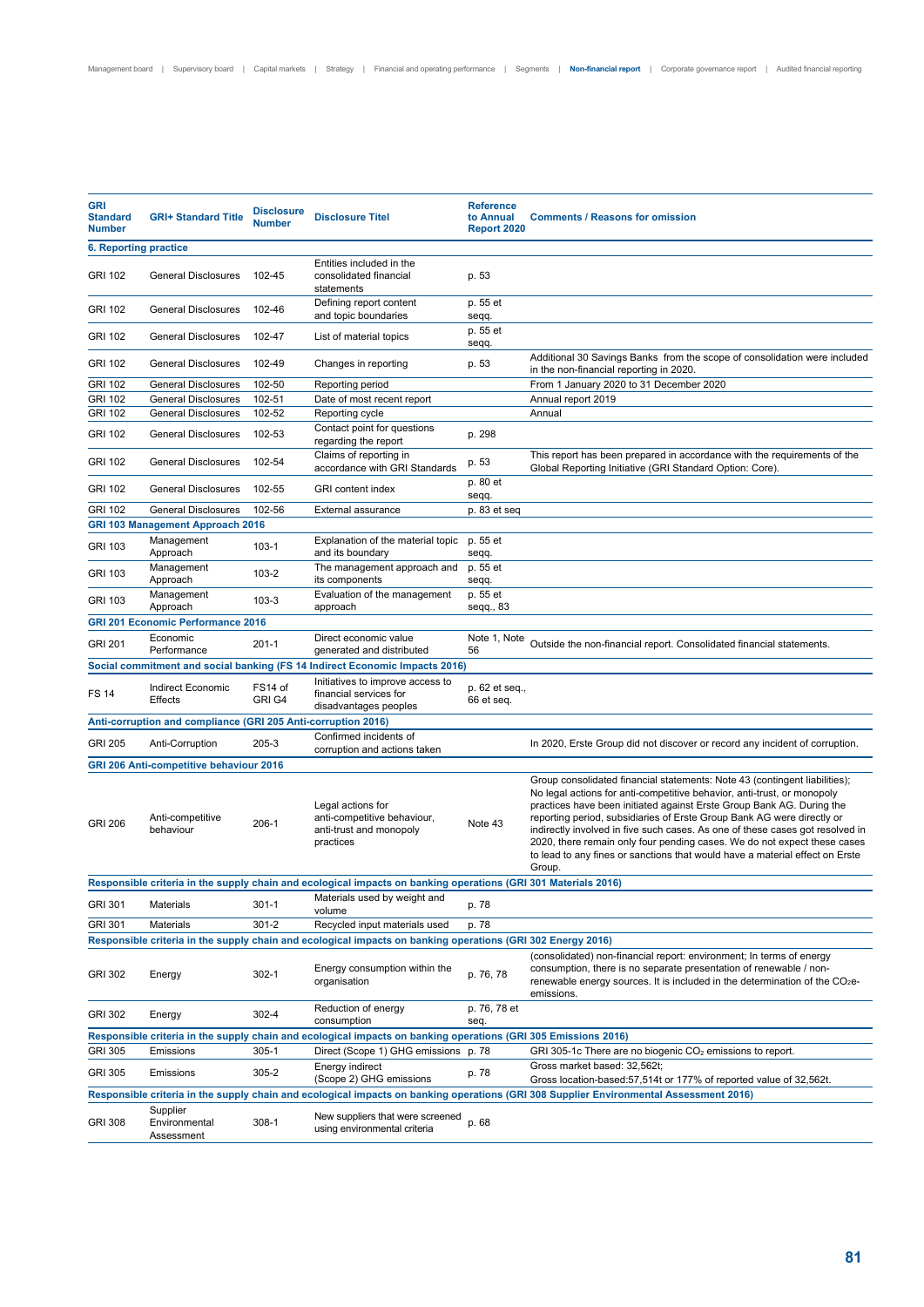| <b>GRI</b><br><b>Standard</b><br><b>Number</b>                 | <b>GRI+ Standard Title</b>                                                        | <b>Disclosure</b><br><b>Number</b>        | <b>Disclosure Titel</b>                                                                                                | <b>Reference</b><br>to Annual<br>Report 2020 | <b>Comments / Reasons for omission</b>                                                                                                                                                                                                                                                                                                                                                                                                                       |  |
|----------------------------------------------------------------|-----------------------------------------------------------------------------------|-------------------------------------------|------------------------------------------------------------------------------------------------------------------------|----------------------------------------------|--------------------------------------------------------------------------------------------------------------------------------------------------------------------------------------------------------------------------------------------------------------------------------------------------------------------------------------------------------------------------------------------------------------------------------------------------------------|--|
| Diversity and equal opportunity (GRI 401 Employment 2016)      |                                                                                   |                                           |                                                                                                                        |                                              |                                                                                                                                                                                                                                                                                                                                                                                                                                                              |  |
| <b>GRI 401</b>                                                 | Employment                                                                        | $401 - 1$                                 | New employee hires and<br>employee turnover                                                                            | p. 75                                        | Pursuant to Schlüter formula: (total of employees leaving) / (number of<br>employees at the beginning of the year + total of newly hired employees)                                                                                                                                                                                                                                                                                                          |  |
| <b>GRI 401</b>                                                 | Employment                                                                        | 401-3                                     | Parental leave                                                                                                         | p. 74                                        | 401-3a) All employees (women and men) are entitled to take parental leave;<br>401-3d) No information available due to data that could not be clearly<br>distinguished.                                                                                                                                                                                                                                                                                       |  |
|                                                                |                                                                                   |                                           | Employee health & work-life balance (GRI 403 Occupational Health and Safety 2018)                                      |                                              |                                                                                                                                                                                                                                                                                                                                                                                                                                                              |  |
| <b>GRI 403</b>                                                 | Occupational Health<br>and Safety                                                 | 403-1                                     | Occupational health and safety<br>management systems                                                                   |                                              | Data not completely available.<br>Group-wide data collection is under development.                                                                                                                                                                                                                                                                                                                                                                           |  |
| <b>GRI 403</b>                                                 | <b>Occupational Health</b><br>and Safety                                          | 403-2                                     | Hazard identification,<br>risk assessment and incident<br>investigation                                                |                                              | Data not completely available.<br>Group-wide data collection is under development.                                                                                                                                                                                                                                                                                                                                                                           |  |
| GRI 403                                                        | Occupational Health<br>and Safety                                                 | 403-3                                     | Occupational health services                                                                                           |                                              | Data not completely available.<br>Group-wide data collection is under development                                                                                                                                                                                                                                                                                                                                                                            |  |
| <b>GRI 403</b>                                                 | Occupational Health<br>and Safety                                                 | 403-4                                     | Worker participation,<br>consultation and communication<br>occupational health and safety                              |                                              | Data not completely available.<br>Group-wide data collection is under development.                                                                                                                                                                                                                                                                                                                                                                           |  |
| <b>GRI 403</b>                                                 | Occupational Health<br>and Safety                                                 | 403-5                                     | Worker training on occupational<br>health and safety                                                                   |                                              | Data not completely available.<br>Group-wide data collection is under development.                                                                                                                                                                                                                                                                                                                                                                           |  |
| <b>GRI 403</b>                                                 | Occupational Health<br>and Safety                                                 | 403-6                                     | Promotion of worker health                                                                                             |                                              | Data not completely available.<br>Group-wide data collection is under development                                                                                                                                                                                                                                                                                                                                                                            |  |
| <b>GRI 403</b>                                                 | Occupational Health<br>and Safety                                                 | 403-7                                     | Prevention and mitigation of<br>occupational health and safety<br>impacts directly linked by<br>business relationships |                                              | Data not completely available.<br>Group-wide data collection is under development                                                                                                                                                                                                                                                                                                                                                                            |  |
| <b>GRI 403</b>                                                 | Occupational Health<br>and Safety                                                 | 403-8                                     | Workers covered by an<br>occupational health and safety<br>management system.                                          |                                              | Data not completely available.<br>Group-wide data collection is under development                                                                                                                                                                                                                                                                                                                                                                            |  |
|                                                                |                                                                                   |                                           | Diversity and equal opportunity (GRI 404 Training and Education 2016)                                                  |                                              |                                                                                                                                                                                                                                                                                                                                                                                                                                                              |  |
| <b>GRI 404</b>                                                 | Training and                                                                      | 404-1                                     | Average hours of training per                                                                                          | p. 72                                        |                                                                                                                                                                                                                                                                                                                                                                                                                                                              |  |
|                                                                | Education                                                                         |                                           | year per employee                                                                                                      |                                              |                                                                                                                                                                                                                                                                                                                                                                                                                                                              |  |
|                                                                | Diversity and Equal                                                               |                                           | Diversity and equal opportunity (GRI 405 Diversity and Equal Opportunity 2016)<br>Diversity of governance bodies       | p. 74, 85 et                                 | At Erste Group Bank AG, the parent company of Erste Group, employees                                                                                                                                                                                                                                                                                                                                                                                         |  |
| <b>GRI 405</b>                                                 | Opportunity                                                                       | 405-1                                     | and employees                                                                                                          | seqq.                                        | represent more than 50 different nationalities.                                                                                                                                                                                                                                                                                                                                                                                                              |  |
|                                                                | Diversity and equal opportunity (GRI 406 Non-Discrimination 2016)                 |                                           |                                                                                                                        |                                              |                                                                                                                                                                                                                                                                                                                                                                                                                                                              |  |
| <b>GRI 406</b>                                                 | Non-Discrimination                                                                | 406-1                                     | Incidents of discrimination and<br>corrective actions taken                                                            |                                              | In 2020, one significant incident was submitted to the anti-discrimination<br>officer. The responsible HR and Compliance unit reviewed the incident<br>According to their assessment the incident was not qualified as<br>discrimination but rather unprofessional behaviour. In order to solve the<br>conflict a set of recommendations were made to all involved parties.<br>(conflict mediation by HR and compliance), coaching for all involved parties. |  |
|                                                                |                                                                                   |                                           |                                                                                                                        |                                              | Responsible criteria in the supply chain and ecological impacts on banking operations (GRI 414 Supplier Social Assessment 2016)                                                                                                                                                                                                                                                                                                                              |  |
| <b>GRI 414</b>                                                 | Supplier Social<br>Assessment                                                     | 414-1                                     | New suppliers that were<br>screened using social criteria                                                              | p. 68                                        |                                                                                                                                                                                                                                                                                                                                                                                                                                                              |  |
|                                                                | <b>GRI 418 Customer Privacy 2016</b>                                              |                                           |                                                                                                                        |                                              |                                                                                                                                                                                                                                                                                                                                                                                                                                                              |  |
| <b>GRI 418</b>                                                 | Customer Privacy                                                                  | 418-1                                     | Substantiated complaints<br>concerning breaches of<br>customer privacy and losses of<br>customer data                  | p. 63                                        |                                                                                                                                                                                                                                                                                                                                                                                                                                                              |  |
| <b>GRI 419 Socioeconomic Compliance 2016</b>                   |                                                                                   |                                           |                                                                                                                        |                                              |                                                                                                                                                                                                                                                                                                                                                                                                                                                              |  |
| <b>GRI 419</b>                                                 | Socioeconomic<br>compliance                                                       | 419-1                                     | Non-compliance with laws and<br>regulations in the social and<br>economic area                                         |                                              | In 2020, there were neither significant fines nor non-monetary sanctions for<br>non-compliance with laws and/or regulations in the social and economic<br>area.                                                                                                                                                                                                                                                                                              |  |
|                                                                | <b>Material topic: Financial education</b>                                        |                                           |                                                                                                                        |                                              |                                                                                                                                                                                                                                                                                                                                                                                                                                                              |  |
| GRI G4<br>Sector<br><b>Disclosures</b><br>Financial<br>Service | Information on<br>Erste Group's<br>engagement to<br>improve financial<br>literacy | GRI G4-<br><b>DMA</b><br>(former<br>FS16) | Initiatives to enhance financial<br>literacy by type of beneficiary                                                    | p. 59 et seq.                                |                                                                                                                                                                                                                                                                                                                                                                                                                                                              |  |
|                                                                | <b>Material topic: Customer satisfaction</b>                                      |                                           |                                                                                                                        |                                              |                                                                                                                                                                                                                                                                                                                                                                                                                                                              |  |
|                                                                | Information on<br>customer satisfaction                                           |                                           |                                                                                                                        | p. 63                                        |                                                                                                                                                                                                                                                                                                                                                                                                                                                              |  |
| <b>Material topic: Responsible investment and finance</b>      |                                                                                   |                                           |                                                                                                                        |                                              |                                                                                                                                                                                                                                                                                                                                                                                                                                                              |  |
|                                                                | Information on<br>responsible investment<br>and financing                         |                                           |                                                                                                                        | p. 63et seqq.                                |                                                                                                                                                                                                                                                                                                                                                                                                                                                              |  |
| GRI 103                                                        | Management<br>Approach                                                            | 103-2                                     | The management approach and<br>its components                                                                          | p. 55 et seq.,<br>63 et seq.                 |                                                                                                                                                                                                                                                                                                                                                                                                                                                              |  |
| GRI 103                                                        | Management<br>Approach                                                            | 103-3                                     | Evaluation of the management<br>approach                                                                               | 63 et seqq.                                  | Materiality analysis; compliance with the existing exclusion criteria for<br>p. 55 et seq., investments and financing is the responsibility of the respective business<br>units. The exclusion criteria are evaluated on a regular basis to see whether<br>they fulfil the envisaged social and ecological responsibility.                                                                                                                                   |  |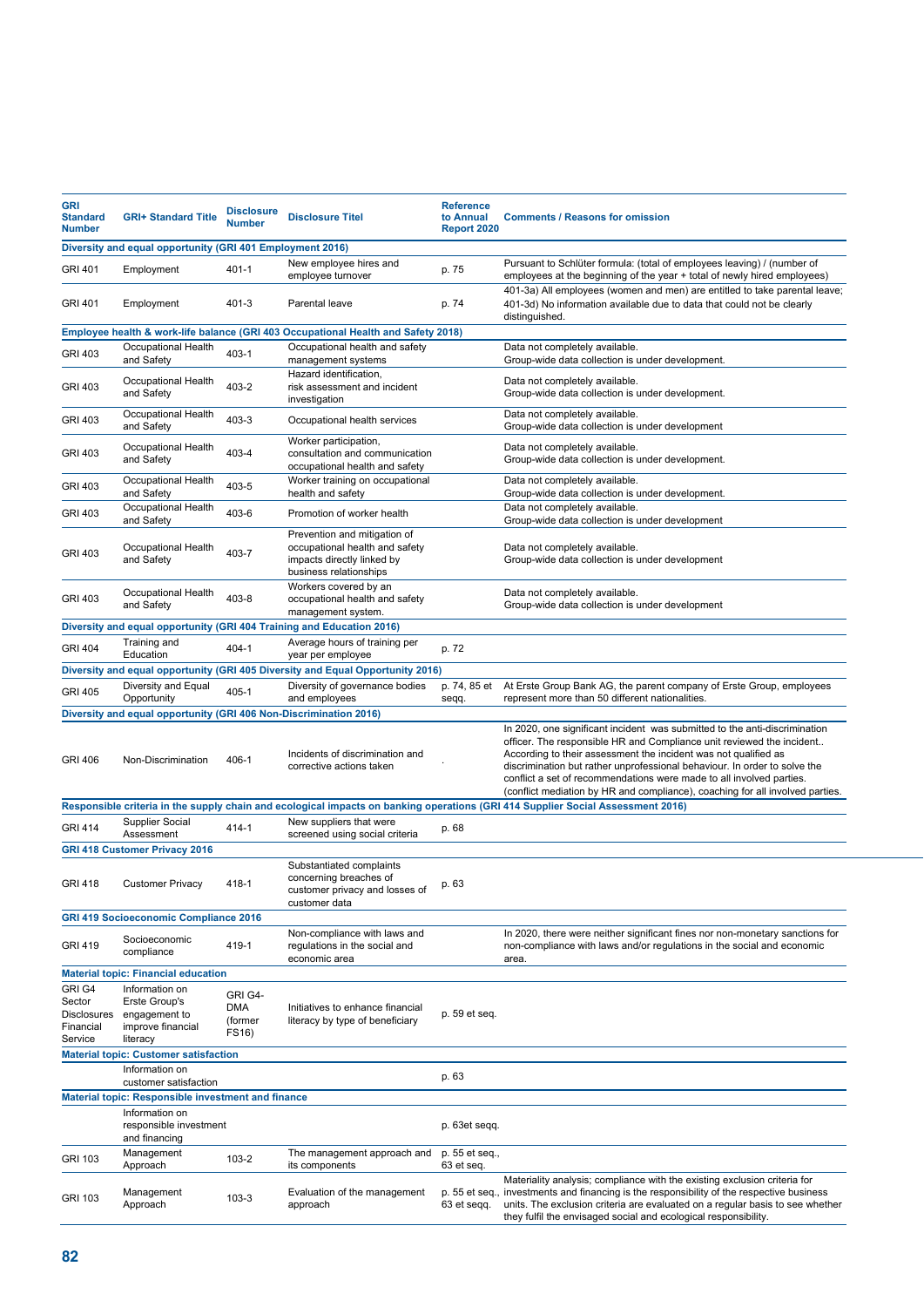# **Independent Assurance Report**

To the Management Board of Erste Group Bank AG

# **COURTESY TRANSLATION OF THE AUDIT REPORT OF THE INDEPENDENT ASSURANCE ON NON-FINANCIAL REPORTING**

Attention: This letter has been translated from German to English for referencing purposes only. Please refer to the officially legally binding version as written and signed in German. Only the German version is the legally binding version.

### **Introduction**

We performed procedures to obtain limited assurance, if the (consolidated) non-financial report as at December 31, 2020 was prepared in accordance with the reporting criteria. The reporting criteria include the Sustainability Reporting Standards (GRI Standards: Core option) issued by the Global Sustainability Standards Board (GSSB) and the reporting requirements mentioned in §§ 243b and 267a UGB.

#### **Responsibility of the management**

The preparation of the report in accordance with the reporting criteria as well as the selection of the scope of the engagement is the responsibility of the management of Erste Group Bank AG. The reporting criteria include the Sustainability Reporting Standards (GRI Standards: Core option) issued by the Global Sustainability Standards Board (GSSB) and the reporting requirements mentioned in §§ 243b and 267a UGB.

This responsibility includes the selection and application of appropriate methods for preparing the report, making assumptions and estimates of individual non-financial disclosures that are plausible under the given circumstances. The responsibility of the management includes further designing, implementing and maintaining internal controls, which have been determined as necessary by management for the preparation of the report free from misstatement, whether due to fraud or error.

#### **Responsibility of the auditor**

Our responsibility is to express a limited assurance opinion on the (consolidated) non-financial report based on our review, whether all the reporting requirements mentioned in the Sustainability Reporting Standards (GRI Standards: Core option) issued by the Global Sustainability Standards Board (GSSB) and §§ 243b and 267a UGB are met.

We conducted our engagement in accordance with the International Standard on Assurance Engagements ISAE 3000 (Revised), "Assurance Engagements Other Than Audits or Reviews of Historical Financial Information" issued by the International Auditing and Assurance Standards Board (IAASB) in order to obtain limited assurance on the subject matters.

ISAE 3000 (Revised) requires us to plan and perform the engagement in a way that enables us to obtain limited assurance that nothing has come to our attention that causes us to believe that the (consolidated) non-financial report has not, in any material aspect been prepared in accordance with the reporting criteria of GRI Standards: Core option and §§ 243b and 267a UGB.

In a limited assurance engagement, the evidence-gathering procedures are more limited than in a reasonable assurance engagement and therefore, less assurance can be obtained. The choice of audit procedures lies in the due discretion of the auditor.

As part of our audit, we have performed, inter alia, the following audit procedures and other activities as far as they are relevant to the limited assurance engagement:

- \_ Interview of the employees named by Erste Group Bank AG regarding the sustainability strategy, the sustainability principles and the sustainability management
- \_ Interviewing employees of Erste Group Bank AG to assess the methods of data collection, data processing and internal controls
- \_ Video conference with responsible parties for non-financial data of Slovenska sporitelna, a. s. and Dornbirner Sparkasse Bank AG
- \_ Matching the non-financial disclosures shown in the report with the calculation documents provided
- Furthermore, we conducted procedures with regard to whether the reporting requirements of §§ 243b and 267a UGB are met with the (consolidated) nonfinancial report.

We performed the audit mainly at our premises in Vienna using electronic forms of communication.